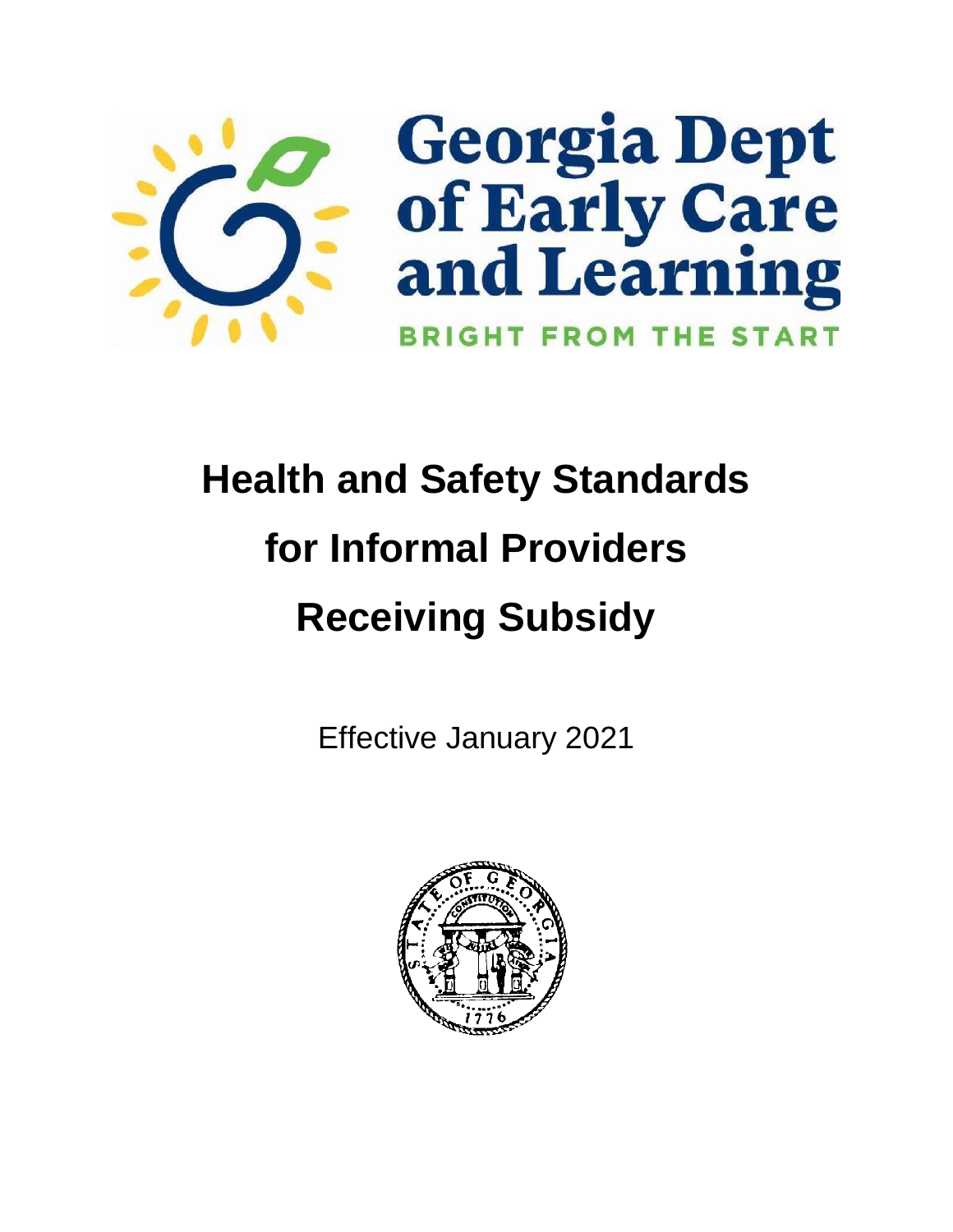

| А.           |  |
|--------------|--|
| В.           |  |
| C.           |  |
| D.           |  |
| Е.           |  |
| F.           |  |
| G.           |  |
| Η.           |  |
| $\mathsf{L}$ |  |
| J.           |  |
| К.           |  |
| L.           |  |
| M.           |  |
| N.           |  |
| O.           |  |
| Ρ.           |  |
| Q.           |  |
| R.           |  |
| S.           |  |
| Т.           |  |
| U.           |  |
|              |  |
|              |  |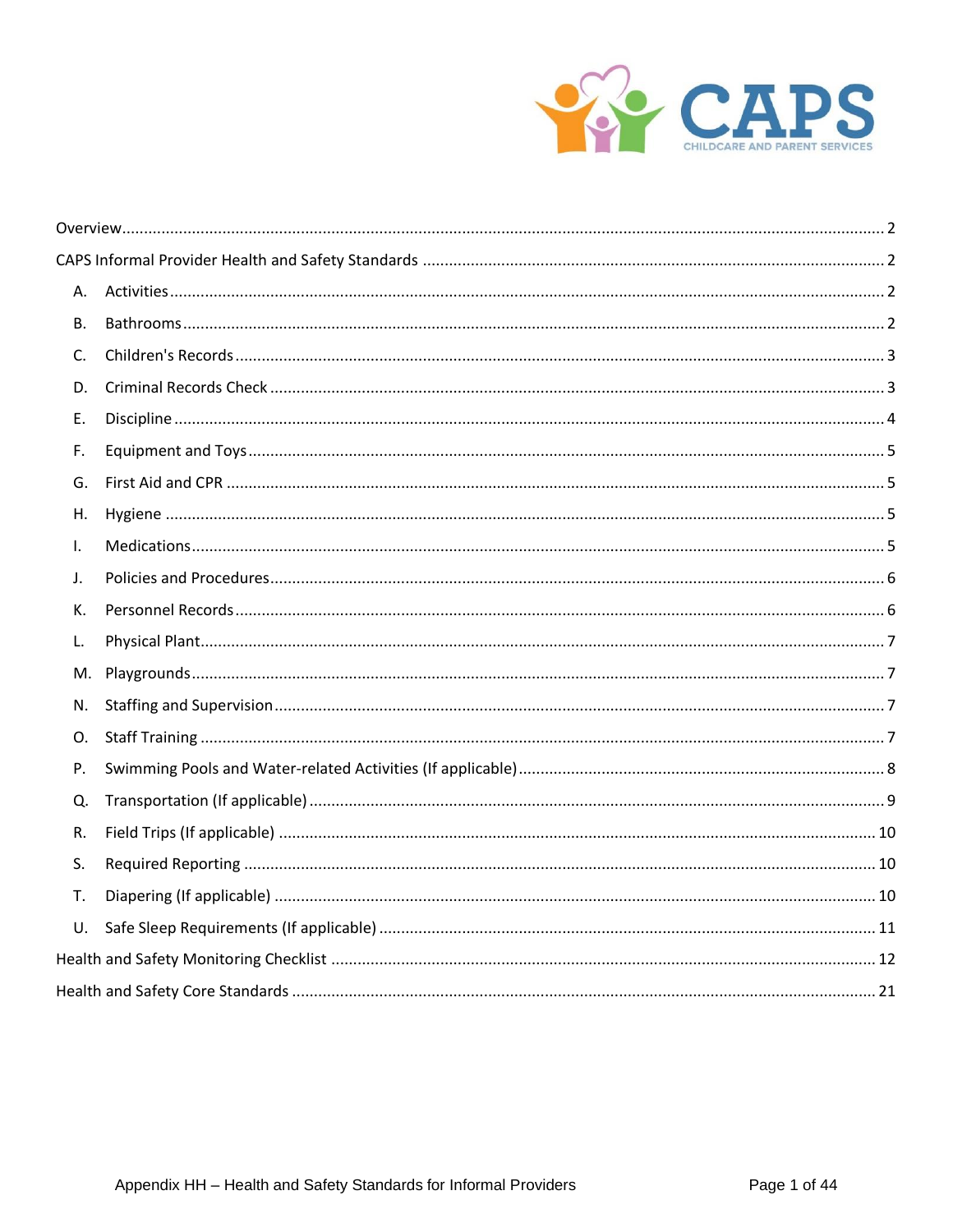#### <span id="page-2-0"></span>**Overview**

In September 2016, the Office of Child Care (OCC), Administration for Children and Families (ACF), Department of Health and Human Services (HHS) issued a final rule which made regulatory changes to the Child Care and Development Fund (CCDF) based on the Child Care and Development Block Grant (CCDBG) Act of 2014. The changes strengthen requirements to protect the health and safety of children in child care; help parents make informed consumer choices and access information to support child development; provide equal access to stable, high-quality child care for low-income children; and enhance the quality of child care and the early childhood workforce.

As part of the reauthorization of CCDBG, the Childcare and Parent Services (CAPS) division at Bright from the Start: Georgia Department of Early Care and Learning (DECAL) made policy changes to comply with the federal mandates.

The Health and Safety requirements are designed to protect the health and safety of children and are applicable to child care providers of services for which assistance is provided. Such requirements are subject to monitoring pursuant to §98.42. This Health & Safety Standards manual is intended to be a guide for Informal Providers in what to expect during annual monitoring inspections. It outlines the health and safety standards that will be reviewed by child care licensing staff during on-site visits.

### <span id="page-2-1"></span>**CAPS Informal Provider Health and Safety Standards**

#### <span id="page-2-2"></span>**A. Activities**

Providers should provide a daily planned program of varied and developmentally appropriate activities that promote the social, emotional, physical, cognitive, language and literacy development of each child. Staff should use a variety of teaching methods to accommodate the needs of the children's different learning styles.

Individual Attention. Personnel shall provide individual attention to each child as evidenced by:

- 1. Responding promptly to the child's distress signals and need for comfort.
- 2. Playing with and talking to the children.

 3. Providing and assisting the child with personal care in a manner appropriate to the child's age level, i.e., providing the child privacy in dressing, diapering and toileting functions as the developmental age of the child dictates.

Staff shall not engage in, or allow children or other adults to engage in, activities that could be detrimental to a child's health or well-being, such as but not limited to, horse play, rough play, wrestling, and picking up a child in a manner that could cause injury.

#### <span id="page-2-3"></span>**B. Bathrooms**

Flush toilets and hand washing sinks with running water shall be provided in the following minimum ratios for the use of all children:

| Number of Children | Toilets and Sinks * |
|--------------------|---------------------|
| $1 - 12$           | 1                   |
| $13 - 25$          | 2                   |
| 26-50              | 3                   |
| $51 - 75$          | 4                   |
| 76-100             | 5                   |

Appendix HH – Health and Safety Standards for Informal Providers **Page 2** of 44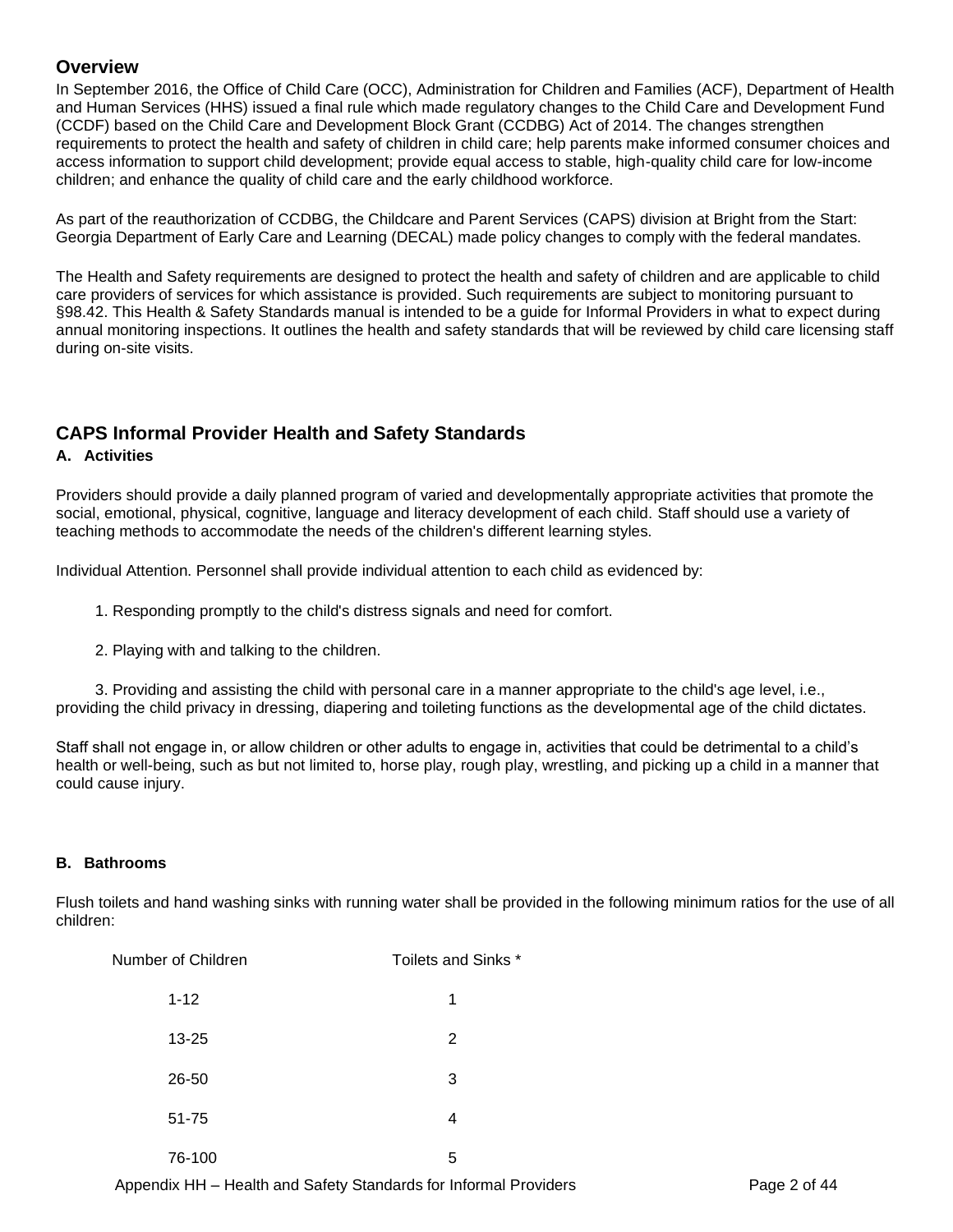| 101-125 | 6 |
|---------|---|
| 126-150 |   |
| 151-175 | ጸ |

Each additional group of twenty-five (25) children shall require one (1) additional toilet and sink.

\* For children being potty-trained, at least one (1) flush toilet shall be provided. If used, nursery potty chairs may not be substituted for a required flush toilet.

Location of Bathrooms. Bathrooms shall be located on each floor in or adjacent to child care areas and rooms.

In lieu of the requirements set forth in subparagraphs (1) and (2) above, School-age only facilities shall provide at least one (1) toilet and (1) sink for each group of twenty-five (25) children on the premises.

Supplies. Bathrooms shall be within easy reach of children and equipped with soap, toilet tissue and single-use towels or cloth towels used only once between launderings.

Cleanliness. Bathrooms shall be cleaned daily with a disinfectant.

#### <span id="page-3-0"></span>**C. Children's Records**

Informal Provider must maintain a file for each child while such child is in care and for a period of one (1) year after such child is no longer enrolled. The file shall contain emergency contact information including, but not limited to, the following:

 (a) Identifying information about the child to include: name, date of birth, sex, address, living arrangement if not with both Parents.

 (b) Identifying information about the Parent(s) to include: names of both Parents, if applicable, home and work addresses, and home and work telephone numbers.

 (c) Identifying information about the person(s) to contact in emergencies when the Parent cannot be reached to include name(s) and telephone number(s).

These records must be readily accessible to on-site staff at all times and shall be made available to the Department in printed or written form upon request.

#### <span id="page-3-1"></span>**D. Criminal Records Check**

Satisfactory Fingerprint Records Check Determination or Satisfactory Comprehensive Records Check Determination Required

(a) The Informal Provider must ensure that every actual and potential resident (including residents age 17 and older) must submit both a Records Check Application to the Department and Fingerprints to an authorized fingerprinting site.

(b) Every Informal Provider must have a current and valid satisfactory Comprehensive Records Check Determination on file prior to being present at the Home while any child is present for care or before residing in the Home. The Comprehensive Records Check Determination must have a Records Check Clearance Date that is no older than the preceding 12 months of the license date; provided, however, if the Informal Provider has had a lapse of employment from the child care industry that lasted for 180 days (6 months) or longer, a new satisfactory Comprehensive Records Check Determination is required.

No actual or potential Informal Provider with an Unsatisfactory Records Check Determination may be present at a home when any child is present for care.

Appendix HH – Health and Safety Standards for Informal Providers **Page 3** of 44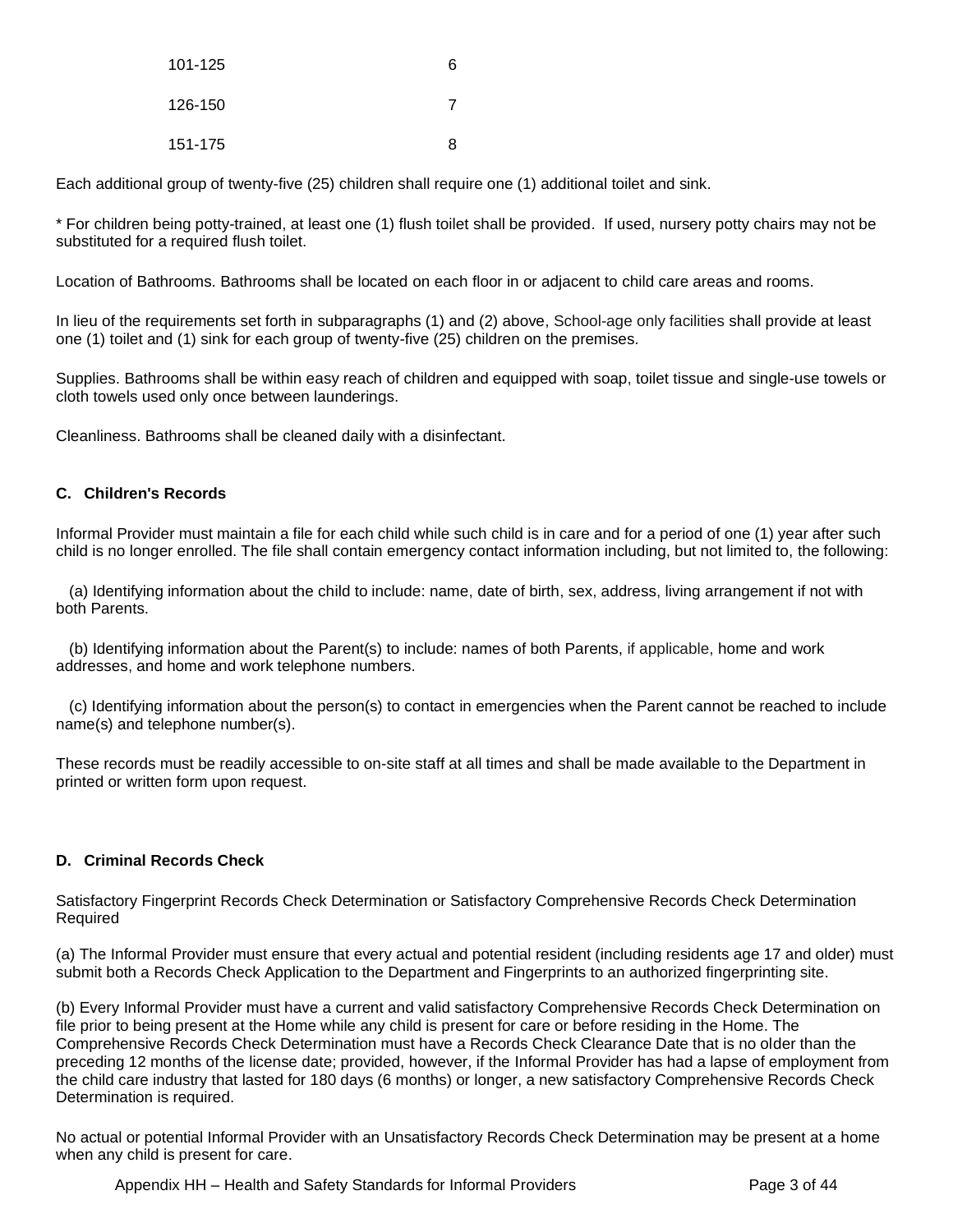Valid Evidence of a satisfactory criminal records check must be maintained at the home for the Informal Provider, each resident of the home for the duration with care of children plus one year, and such evidence must be made immediately available to the Department upon request.

Recheck Required. A new Fingerprint Records Check Determination is required at the following times:

 1. A Provider must immediately require a new Fingerprint Records Check Determination if the provider knows or reasonably should know that the Informal Provider or Resident of the home has been arrested or charged for any covered Crime; and

 2. A Provider must require a new Fingerprint Records Check Determination for the Informal Provider and Resident such that the time between the new and the prior records check determination is not more than five years.

#### <span id="page-4-0"></span>**E. Discipline**

Disciplinary actions used to correct a child's behavior, guidance techniques and any activities in which the children participate or observe at the program shall not be detrimental to the physical or mental health of any child.

Personnel shall not:

(a) Physically or sexually abuse a child or engage or permit others to engage in sexually overt conduct in the presence of any child enrolled in the Program;

- (b) Inflict corporal/physical punishment upon a child;
- (c) Shake, jerk, pinch or handle a child roughly;

(d) Verbally abuse or humiliate a child which includes, but is not limited to, the use of threats, profanity or belittling remarks about a child or his family;

- (e) Isolate a child in a dark room, closet or unsupervised area;
- (f) Use mechanical or physical restraints or devices to discipline children;

(g) Use medication to discipline or control children's behavior without written medical authorization issued by a licensed professional and given with the parent's written consent;

- (h) Restrict unreasonably a child from going to the bathroom;
- (i) Punish toileting accidents;
- (j) Force-feed a child or withhold feeding a child regularly scheduled meals and/or snacks;
- (k) Force or withhold naps;
- (l) Allow children to discipline or humiliate other children;
- (m) Confine a child for disciplinary purposes to a swing, highchair, infant carrier, walker or jumpseat;

(n) Commit any criminal act, as defined under Georgia law which is set forth in O.C.G.A. § 16-1-1 *et seq*., in the presence of any child enrolled in the program.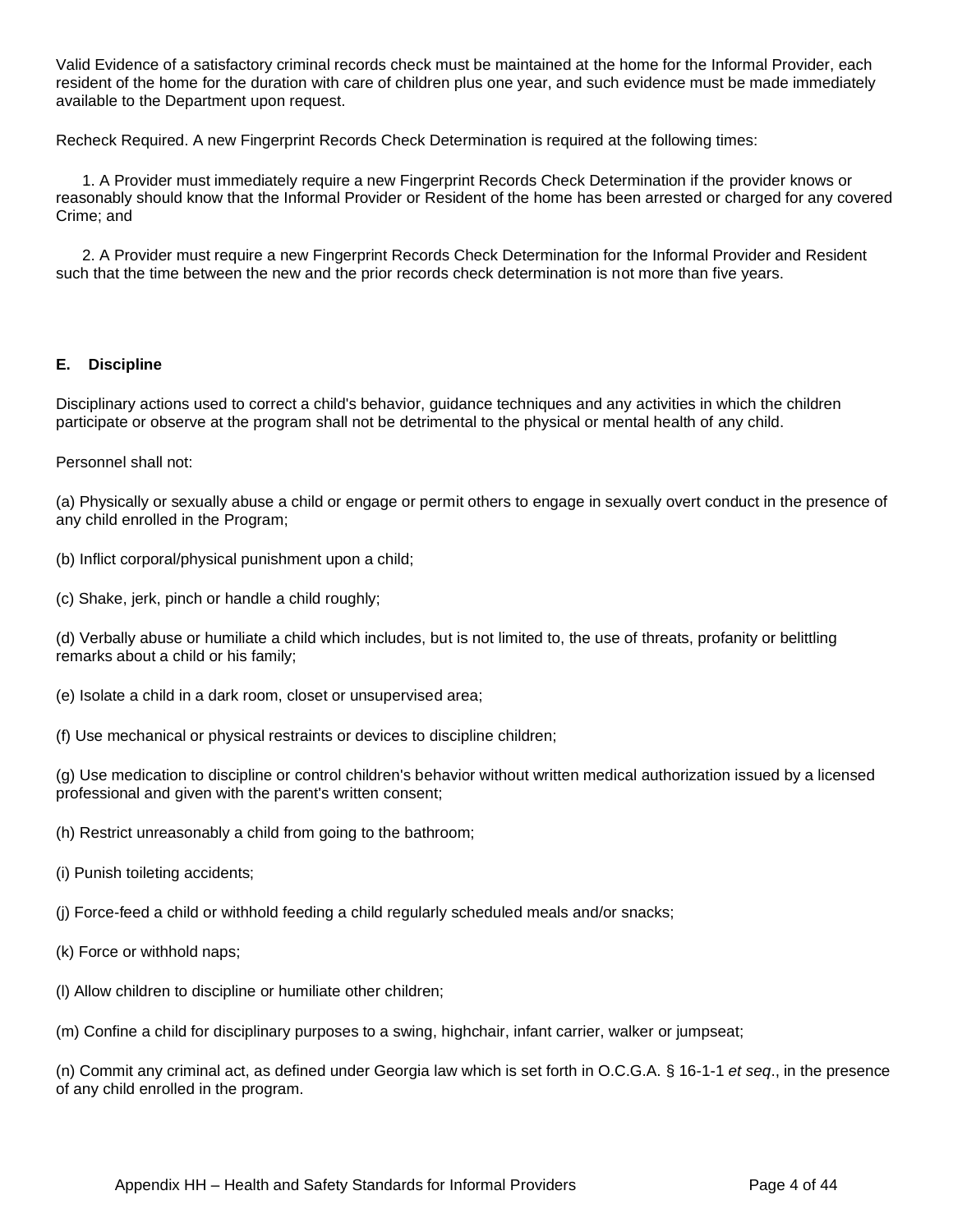#### <span id="page-5-0"></span>**F. Equipment and Toys**

All indoor and outdoor furniture, activity materials, and equipment shall be used:

- (a) In a safe and appropriate manner by each Employee and child in attendance; and
- (b) In accordance with the manufacturer's instructions, recommendations, and intended use.

All equipment and furniture shall be used only by the age-appropriate group of children. Equipment and furniture shall be:

(a) Free from hazardous conditions such as, but not limited to, sharp rough edges or toxic paint;

(b) Kept clean;

(c) Placed so as to permit the children's freedom of movement and to minimize danger of accident and collision;

(d) Secured if equipment and furniture is of a weight or mass that could cause injury from tipping, falling, or being pulled or pushed over. Potentially unstable equipment and furniture that might injure a child if not secured include, but are not limited to, televisions, chests of drawers, bookcases, shelving, cabinets and fish tanks. Examples of items not required to be secured include, but are not limited to, child-sized tables and chairs, rocking chairs, and cribs.

#### <span id="page-5-1"></span>**G. First Aid and CPR**

All Staff who provide direct care to children must obtain certification in first aid and cardiopulmonary resuscitation within the first 90 days of employment. The hours obtained completing this certification will not count toward required annual training hours. Staff employed prior to September 30, 2016 must satisfactorily complete certification by December 29, 2016. Staff members employed after September 30, 2016 must satisfactorily complete certification within 90 days from date of hire.

#### <span id="page-5-2"></span>**H. Hygiene**

*Handwashing, Children*. Children's hands shall be washed with liquid soap and warm running water:

- (a) Before and eating meals and snacks, and handling or touching food; and
- (b) After toileting and diapering.

*Handwashing, Staff*. Staff shall wash their hands with liquid soap and warm running water:

- (a) Before and eating meals and snacks, and handling or touching food;
- (b) After diapering each child; and
- (c) After toileting or assisting children with toileting.

#### <span id="page-5-3"></span>**I. Medications**

*Parental Authorization*. Except for first aid or as authorized under Georgia law, Personnel shall not dispense prescription or non-prescription medications to a child without specific written authorization from the child's physician or parent. Such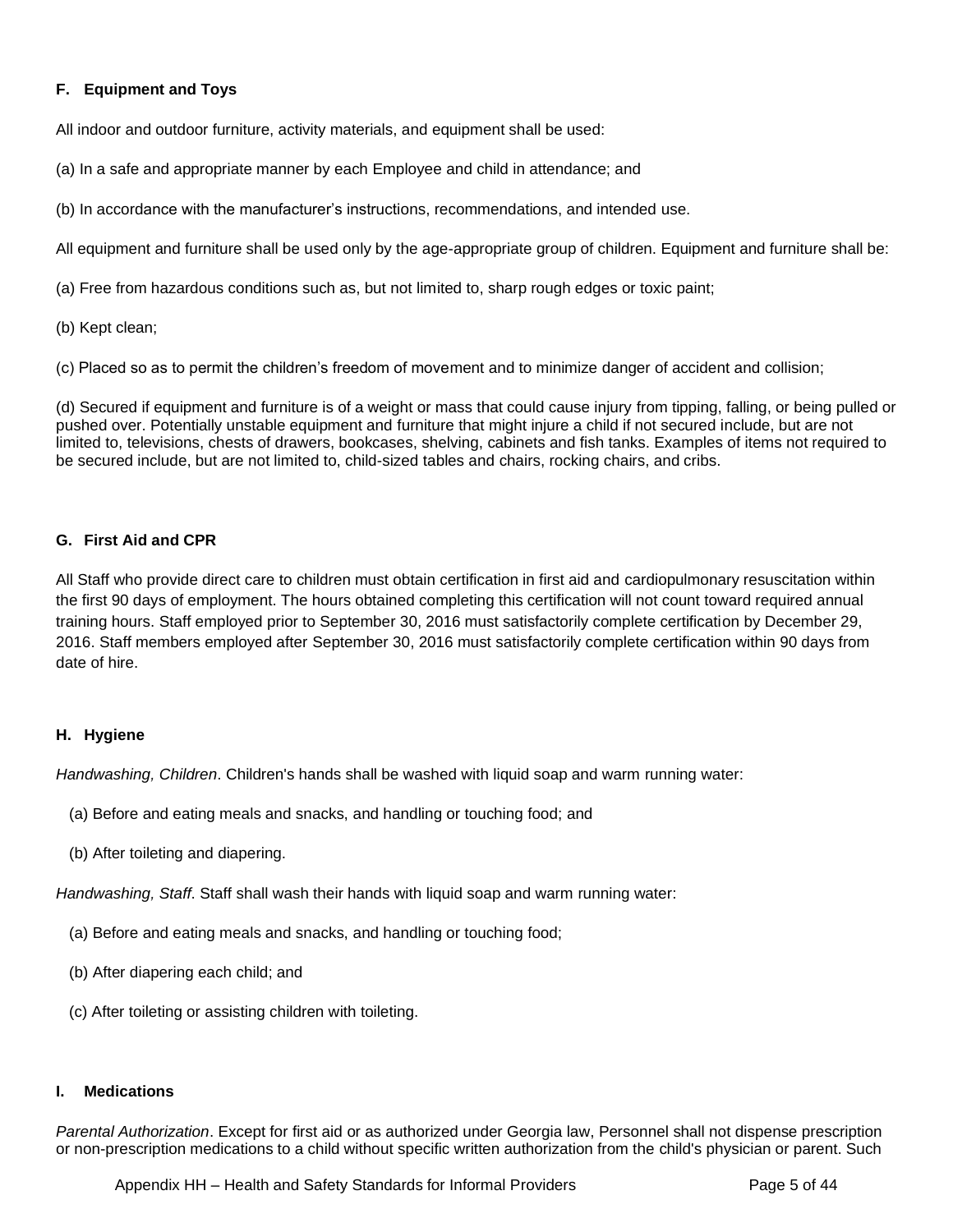authorization will include when applicable, date; full name of the child; name of the medication; prescription number, if any; dosage; the dates to be given; the time of day to be dispensed; and signature of parent.

*Dispensing Records*. The Informal Provider shall maintain a record of all medications dispensed to children by Personnel to include the date, time and amount of medication that was administered; any noticeable adverse reactions to the medication; and the signature or initials of the person administering the medication.

*Storage*. Medications shall be kept in a locked storage cabinet or container which is not accessible to the children and stored separate from cleaning chemicals, supplies or poisons. Medications requiring refrigeration shall be placed in a leakproof container in a refrigerator that is not accessible to the children.

#### <span id="page-6-0"></span>**J. Policies and Procedures**

The Informal Provider shall have a written policy regarding the following:

- The exclusion of children with contagious illness
- Notification of parents in the event their child becomes ill while at the facility
- The notification of all parents of enrolled children when a reportable contagious illness is present in the facility
- The prevention of and response to food and allergic reactions
- Emergency preparedness and response. A written plan for handling emergencies, including but not limited to severe weather, loss of electrical power or water and death, serious injury or loss of a child, a threatening event, or natural disaster which may occur at the program. The program will have in place procedures for evacuation, relocation, shelter-in-place, lock-down, communication and reunification with families, and continuity of operations. The plan must apply to all children in care and will include specific accommodations for infants and toddlers, children with disabilities, and children with chronic medical conditions. Such plan shall include assurance that no Personnel will impede in any way the delivery of emergency care or services to a child by licensed or certified emergency health care professionals.
- The handling and appropriate disposal of bodily fluids and storage of hazardous materials (soiled clothing and bedding)
- Recognition and reporting of child abuse and neglect

Informal Provider shall conduct drills for fire, tornado and other emergency situations. The fire drills will be conducted monthly and tornado and other emergency situation drills will be conducted every six months. The program shall maintain documentation of the dates and times of these drills for two years.

The Informal Provider shall provide the Parent(s) with a copy of the program's policies and procedures.

#### <span id="page-6-1"></span>**K. Personnel Records**

The Informal Provider must maintain a personnel file on all Staff for the duration of the term of employment plus one calendar year, and it shall contain the following:

(a) Identifying information to include: name, date of birth, current address and current telephone number;

(b) All training required by these standards which shall include: title of training, date of training, trainer's signature, location of training and number of clock hours obtained;

(c) Verification of a Satisfactory Records Check Determination.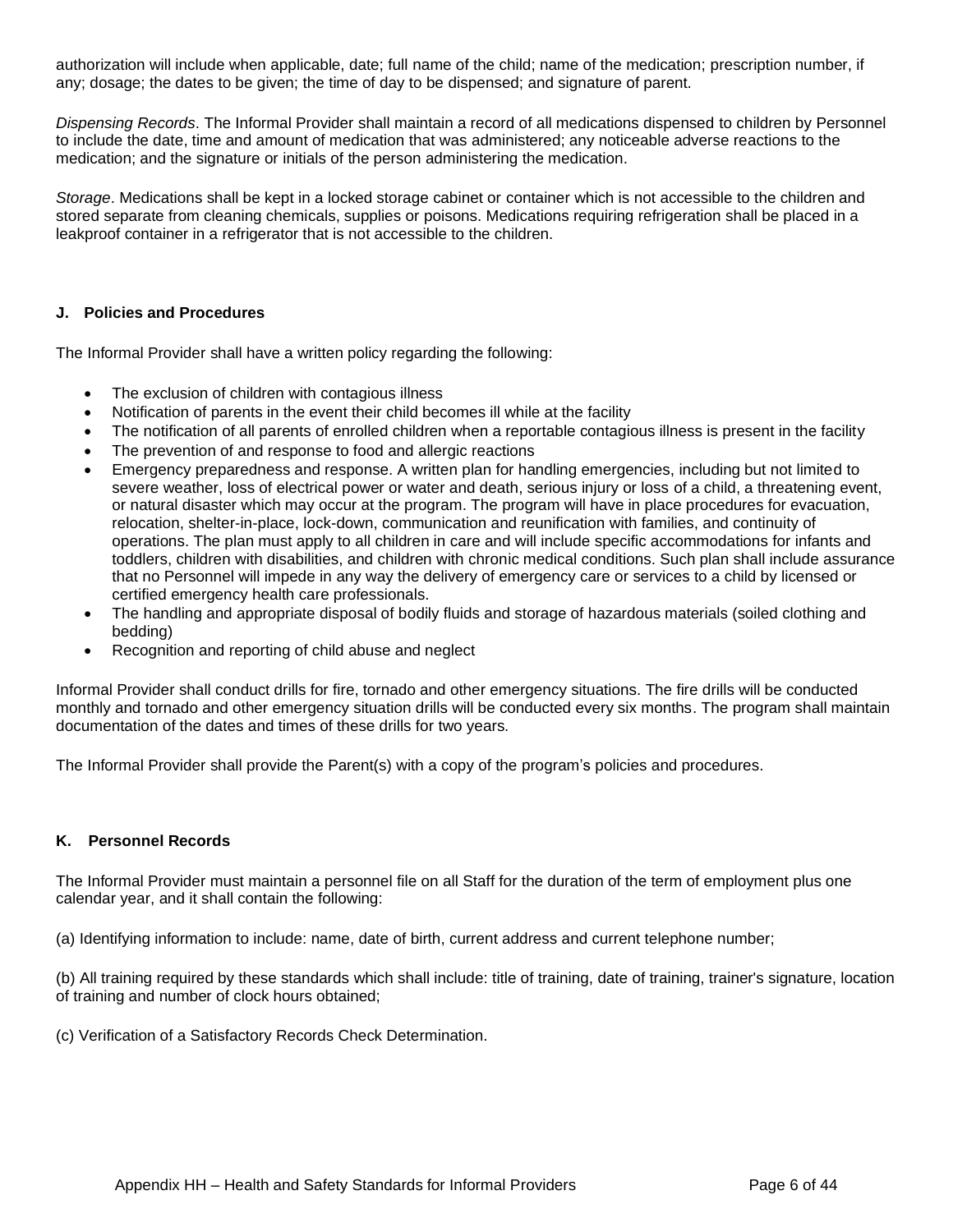#### <span id="page-7-0"></span>**L. Physical Plant**

*Required approvals*. The construction of a new building or any planned structural changes to an existing program building shall obtain approval from the local zoning authorities, fire safety agencies and local building authorities. Construction and maintenance work shall take place only in areas that are not accessible to the children.

*Fire Safety*. A program must be in compliance with applicable laws and regulations issued by the state fire marshal, the proper local fire marshal or state inspector, including a certificate of occupancy if required prior to receiving any children for care.

*Indoor Storage Areas*. Potentially hazardous equipment, materials and supplies shall be stored in a locked area inaccessible to children. Examples of items to be stored include non-food related products under pressure in aerosol dispensing cans, flammable and corrosive materials, cleaning supplies, poisons, insecticides, office supplies and industrial-sized or commercial buckets with a capacity of three gallons or more or any other similar device with rigid sides which would not tip over if a toddler fell into the container head first.

#### <span id="page-7-1"></span>**M. Playgrounds**

*Fence or Approved Barriers*. Playgrounds shall be protected from traffic or other hazards by a four (4) foot or higher secure fence or other barrier. Fencing material shall not present a hazard to children and shall be maintained so as to prevent children from leaving the playground area by any means other than through an approved access route. Fence gates shall be kept closed except when persons are entering or exiting the area.

*Equipment*. Playground equipment shall provide an opportunity for the children to engage in a variety of experiences and shall be age-appropriate. The outdoor equipment shall be free from hazards such as, but not limited to, lead-based paint, sharp corners, and shall be regularly maintained in such a way as to be free of rust and splinters that could pose significant safety hazard to the children. All equipment shall be arranged so as not to obstruct supervision of children. Climbing and swinging equipment shall be anchored and have a resilient surface beneath the equipment. The fall-zone from such equipment must be adequately maintained to assure continuing resiliency.

*Safety and Upkeep of Playground*. Playgrounds shall be kept clean, free from litter and free of hazards, such as but not limited to non-resilient surfaces under the fall-zone of play equipment, rocks, exposed tree roots and exposed sharp edges of concrete or equipment.

#### <span id="page-7-2"></span>**N. Staffing and Supervision**

*Staffing:* The total number of children in care cannot exceed six. Of the children in care, no more than two can be unrelated for pay.

*Supervision*. Children shall be supervised at all times. "Supervision" means that the appropriate number of Staff members are physically present in the area where children are being cared for and are providing watchful oversight to the children. The persons supervising in the child care area must be alert, and able to respond promptly to the needs and actions of the children being supervised.

#### <span id="page-7-3"></span>**O. Staff Training**

Each Informal Provider with direct care responsibilities shall complete health and safety training within 90 days of becoming a Provider. The state-approved training hours obtained will count toward required annual training hours. The training must address the following health and safety topics:

(a) Prevention and control of infectious diseases;

- (b) Prevention of sudden infant death syndrome and use of safe sleeping practices;
- (c) Administration of medication, consistent with standards for parental consent;
- (d) Prevention of and response to emergencies due to food and allergic reactions;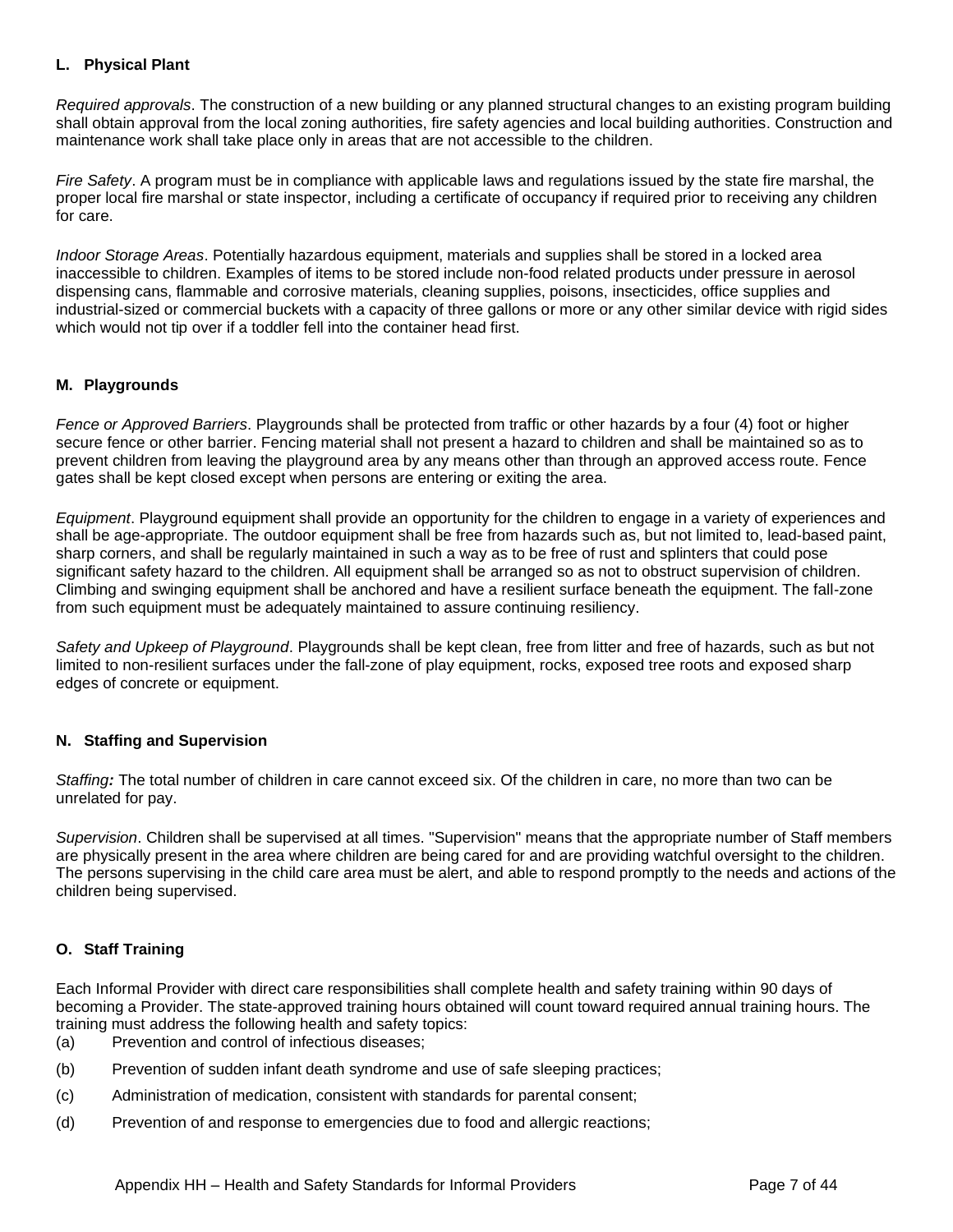(e) Building and physical premises safety, including identification of and protection from hazards that can cause bodily injury such as electrical hazards, bodies of water, and vehicular traffic;

- (f) Prevention of shaken baby syndrome and abusive head trauma;
- (g) Emergency preparedness and response planning for emergencies resulting from a natural disaster, or a human-

caused event (such as violence at a child care facility);

- (h) Handling and storage of hazardous materials and the appropriate disposal of bio contaminants; and
- (i) Precautions in transporting children (if applicable).
- (j) Recognition and reporting of child abuse and neglect
- (k) Child Development

The Health and Safety Orientation Certificate that includes all topic requirements can be obtained by locating a training vendor offering this course at GaPDS.decal.ga.gov. DECAL provides this training at no charge to Georgia participants through Pennsylvania State University, Better Kid Care On Demand training at https://extension.psu.edu/programs/betterkidcare/early-care/ccdbg. Choose the course for Georgia Health and Safety Orientation Training.

#### *Ongoing Training*

On an annual basis, all supervisory and caregiver personnel, shall attend ten (10) clock hours of training which is taskfocused in early childhood education or child development or subjects relating to job assignment and is offered by an accredited college, university or vocational program or other Department-approved source.

#### <span id="page-8-0"></span>**P. Swimming Pools and Water-related Activities (If applicable)**

*Accessibility of Pools*. All swimming and wading pools shall be adequately fenced and inaccessible to children except during supervised activities.

*Supervision of Children in Water Over Two (2) Feet Deep*. For water-related activity (such as swimming, fishing, boating or wading) in water over two (2) feet deep, continuous supervision of children must be provided as follows:

| Ages of Children                                                                             | Staff: Child Ratio* |
|----------------------------------------------------------------------------------------------|---------------------|
| Under two and one-half (2 1/2) yrs.                                                          | 1:2                 |
| Two and one-half (2 1/2) to four (4) yrs.                                                    | 1:5                 |
| Four (4) yrs. and older who cannot<br>swim a distance of fifteen (15) yards<br>unassisted ** | 1:6                 |
| Four (4) yrs. and older who can swim a<br>distance of fifteen (15) yards<br>unassisted       | 1:15                |

\* At least one person must have current evidence of having completed successfully a training program in lifeguarding offered by a water-safety instructor certified by the American Red Cross or YMCA or YWCA or other recognized standardsetting agency for water safety instruction. Such person may be a program staff member or an employee of a water facility (e.g., local swimming pool).

\*\* In lieu of requiring each child to take a swimming test to determine whether the child can swim a distance of fifteen (15) yards unassisted, program staff may accept copies of certificates or cards from a recognized water-safety instruction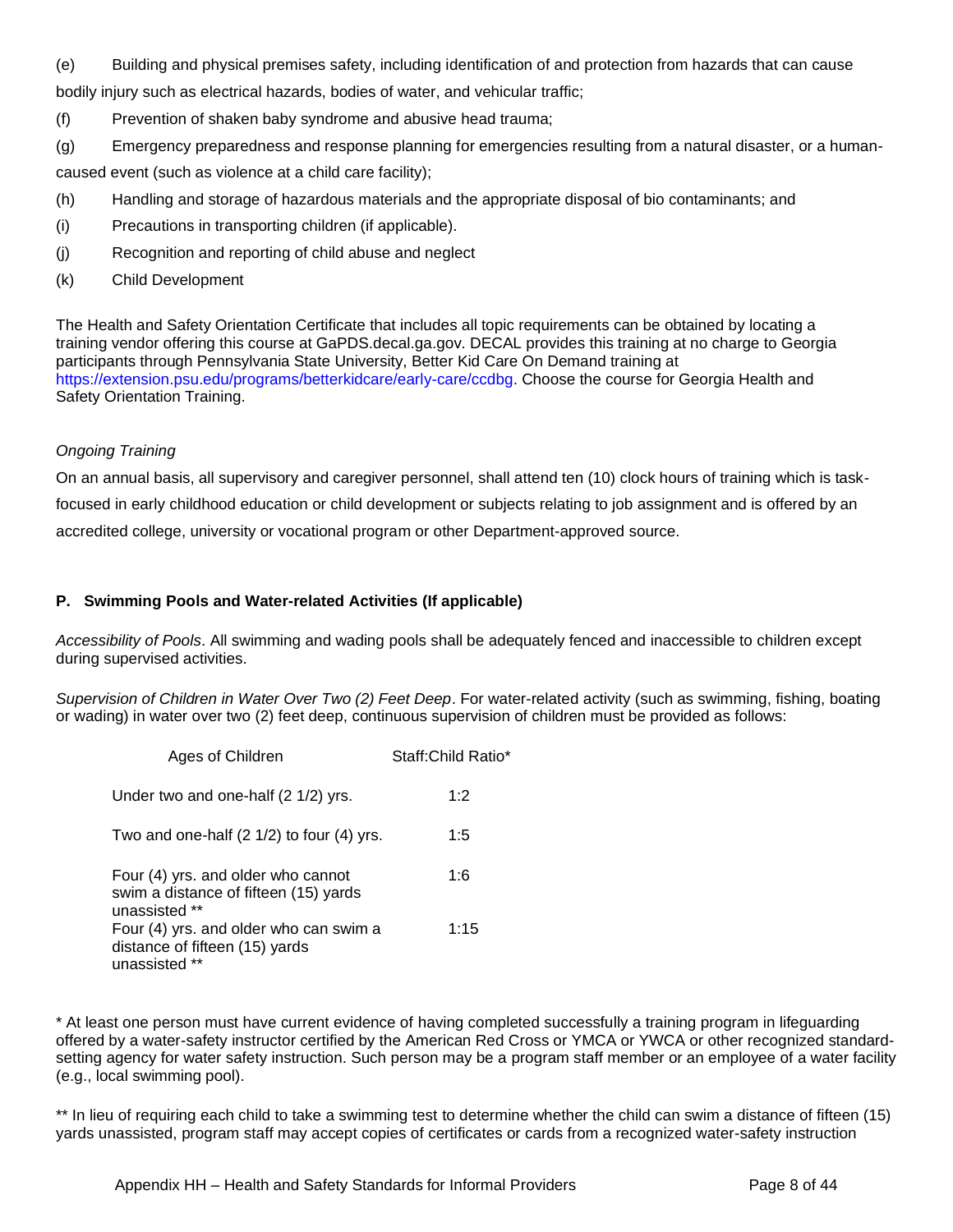organization showing that the child has successfully completed a swimming class which required the child to swim a distance.

*Supervision of Children in Water Less than Two (2) Feet Deep*. For water-related activity (such as swimming, fishing, boating or wading) in water less than two (2) feet deep (such as a wading pool), continuous supervision must be provided in accordance with normal Staff:child ratios which are as follows:

| Ages of Children                                                                                    | Staff: Child Ratio* |
|-----------------------------------------------------------------------------------------------------|---------------------|
| Infants less than one (1) year old or<br>children under eighteen (18) months<br>who are not walking | 1:6                 |
| One (1) year olds who are walking                                                                   | 1:8                 |
| Two (2) year olds                                                                                   | 1:10                |
| Three (3) year olds                                                                                 | 1:15                |
| Four (4) year olds                                                                                  | 1:18                |
| Five (5) year olds                                                                                  | 1:20                |
| Six (6) years and older                                                                             | 1:25                |

*Additional Supervision*. At least one (l) additional Staff member above the required Staff:child ratios for any water-related activity (such as swimming, fishing, boating, or wading) shall be available to rotate among the age groups as needed when any of the following circumstances are present:

(a) the majority of the children in a group are not accustomed to or are afraid of the water;

 (b) the majority of the children in a group comprised of children who cannot swim a distance of 15 yards unassisted cannot touch the bottom of the water facility without submerging their heads;

(c) the water facility is particularly crowded;

(d) the children have special needs which impact on their ability to participate safely in the water-related activity.

#### <span id="page-9-0"></span>**Q. Transportation (If applicable)**

If children are transported in a vehicle, the Informal Provider shall:

- (a) Have a Current driver's license.
- (b) Restrain children by either induvial seat belts or appropriate child restraints in accordance with current state and federal laws and regulations.
- (c) Leave no child unattended in a motor vehicle.
- (d) Obtain written authorization for the Child to receive emergency medical treatment when the Parent is not available, as required by these rules, shall be maintained in the vehicle

*Supervision of Vehicles*. A child shall never be left unattended in a vehicle.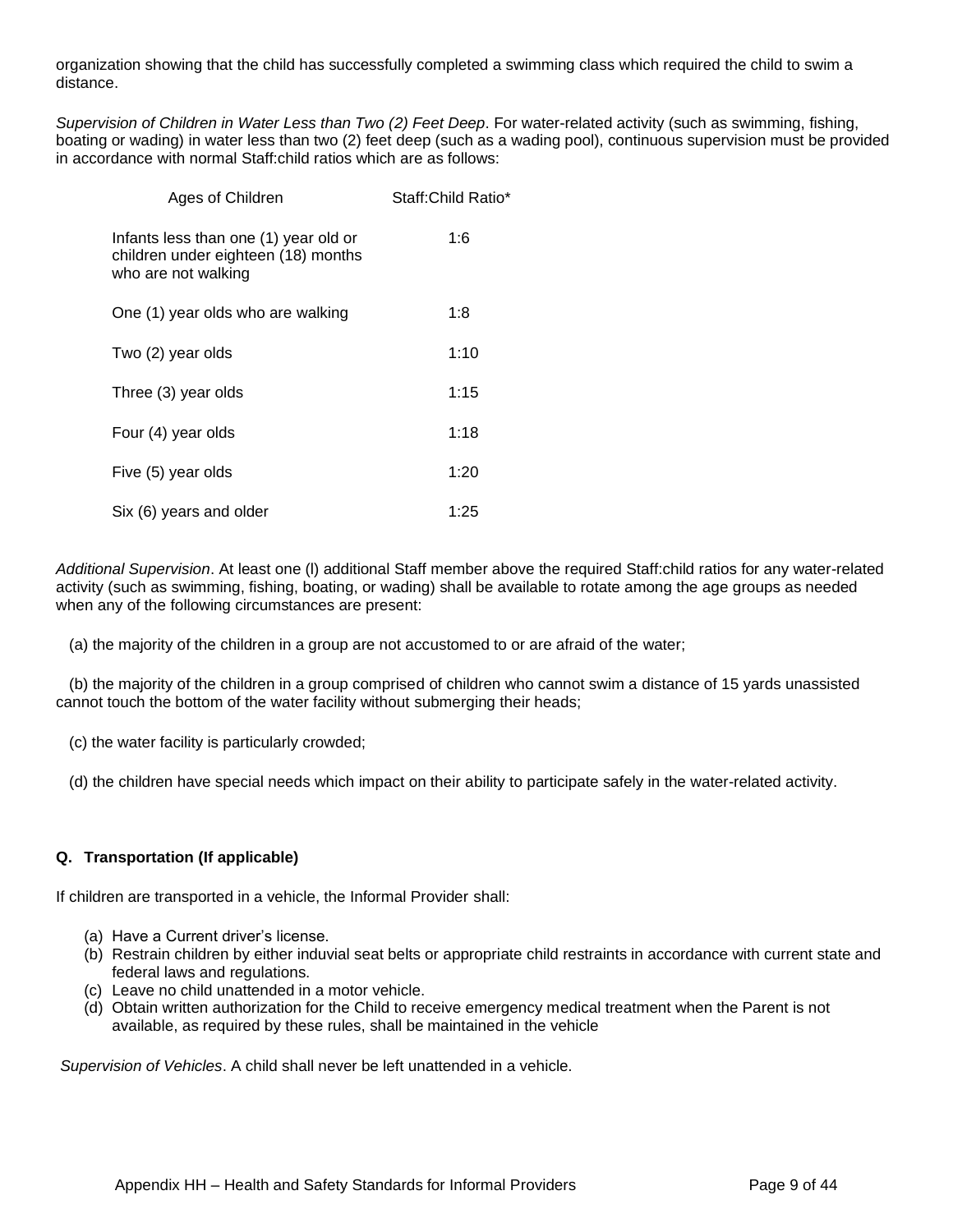#### <span id="page-10-0"></span>**R. Field Trips (If applicable)**

*Parental Permission*. An Informal Provider shall obtain written permission from Parent(s) in advance of the child's participation in any field trip and such permission must be signed and dated by a Parent.

*List of Trip Participants*. A list of children and adults participating in the trip shall be left at the Informal Providers home as well as be taken on the trip in the possession of the adult in charge of the trip.

*Emergency Medical Information*. Emergency medical information on each child to include allergies; special medical needs and conditions; current prescribed medications that the child is required to take on a daily basis for a chronic condition; the name and phone number of the child's doctor; the local medical facility that the program uses in the area where the program is located; and the telephone numbers where the Parent(s) can be reached shall be left at the program as well as be taken on the trip in the possession of the adult in charge of the trip.

#### <span id="page-10-1"></span>**S. Required Reporting**

The Informal Provider shall report or cause to be reported the following:

 (a) Child Abuse, Neglect or Deprivation. Within twenty-four (24) hours or the next work day, suspected incidents of child abuse, neglect or deprivation shall be reported to the local County Department of Family and Children Services in accordance with state law and to the Department, notifying that such a report was made.

 (b) Communicable Diseases. Any cases or suspected cases of notifiable communicable diseases (COVID-19, Tuberculosis, Measles, etc.) or any viruses or illnesses identified during a public health emergency, immediately to the Department and to the local County Health Department as required by the rules of the Georgia Department of Public Health, Rule 511-2-1, Notification of Disease. (5) Annual Reports.

 (c) Incident Reports. The following incidents must be reported to the Department within twenty-four (24) hours or the next work day:

1. Any death of a child while in the care of the program; and

 2. Any serious illness or injury requiring hospitalization or professional medical attention other than first aid of a child while in the care of the program.

#### <span id="page-10-2"></span>**T. Diapering (If applicable)**

*Handwashing Sink*. A hand washing sink with running heated water shall be located adjacent to the diapering area.

*Diaper Changing Surface*. If diapers are changed on a diaper changing table/surface, the surface shall be smooth, nonporous, and equipped with a guard or rails to prevent falls. Between each diaper change, the diaper change surface shall be cleaned with a disinfectant and dried with a single-use disposable towel. Infants and children shall not be left unattended while being diapered or having their clothes changed on the diaper changing surface.

*Location of Diapering Area*. The area used for diapering shall not be used for food preparation. It must be clear of formulas, food, food utensils and food preparation items.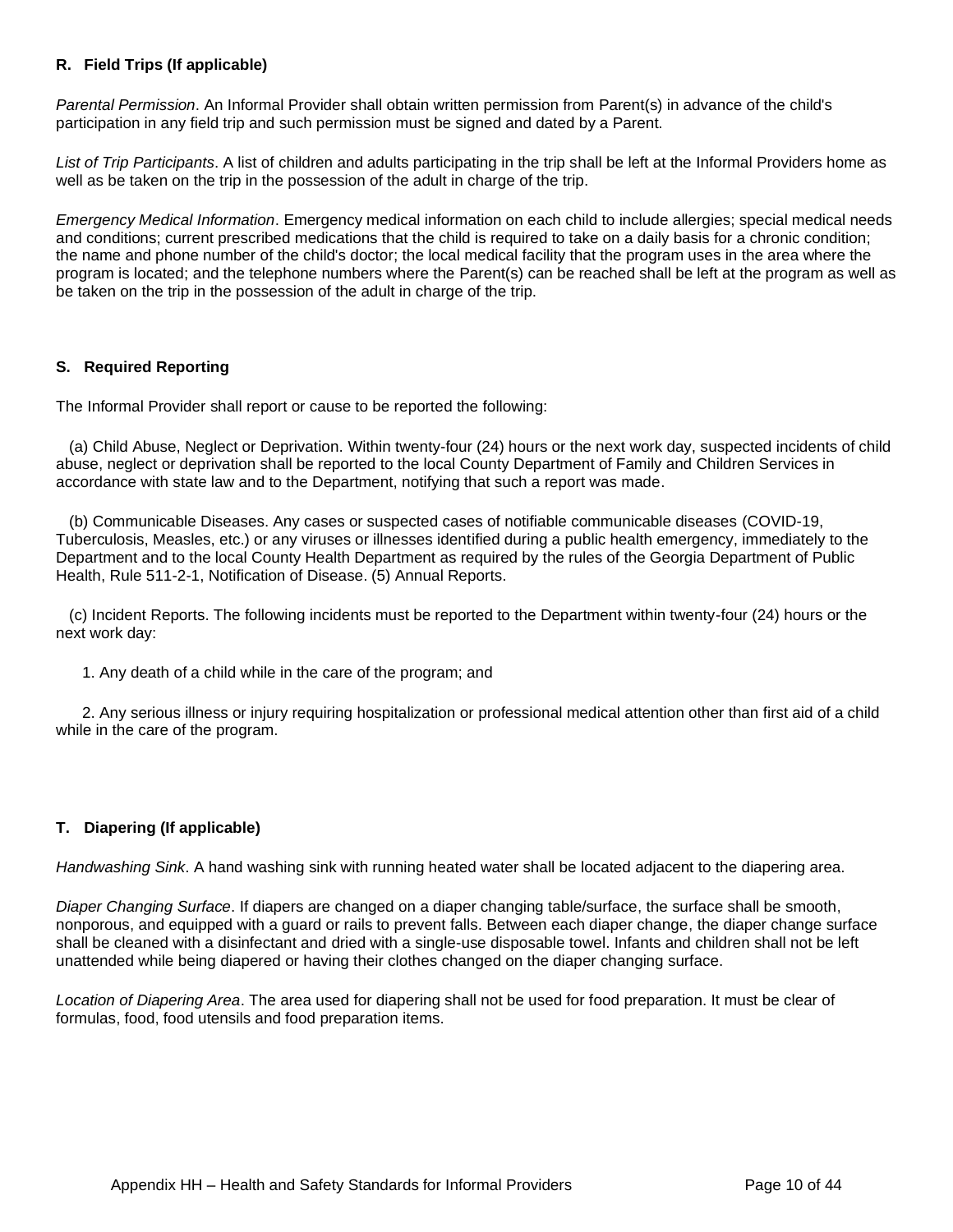#### <span id="page-11-0"></span>**U. Safe Sleep Requirements (If applicable)**

*Cribs*. A crib that is safety approved in compliance with Consumer Product Safety Commission (CPSC) and American Society of Testing and Materials International (ASTM) safety standards shall be provided for each infant. ("Infant" refers to any child under the age of twelve (12) months or any child who is under eighteen (18) months of age who is not walking.)

*Crib Mattress*. A mattress shall be provided for each crib and shall be firm, tight-fitting without gaps, at least two inches (2") thick and covered with waterproof, washable material. Before a change of occupant, each mattress shall be cleaned with a disinfectant.

*Crib Sheet*. Each crib shall have only an individual, tight-fitting sheet which is changed daily or more often as needed and prior to a change of occupant.

*Infant Sleep Position*. Informal Provider shall place an infant to sleep on the infant's back in a crib unless the program has been provided a physician's written statement authorizing another sleep position for that particular infant that includes how the infant shall be placed to sleep and a time frame that the instructions are to be followed.

*Safe Sleep Environment*. Informal Provider shall not place objects or allow objects to be placed in or on the crib with an infant such as but not limited to toys, pillows, quilts, comforters, bumper pads, sheepskins, stuffed toys, or other soft items. Staff shall not attach objects or allow objects to be attached.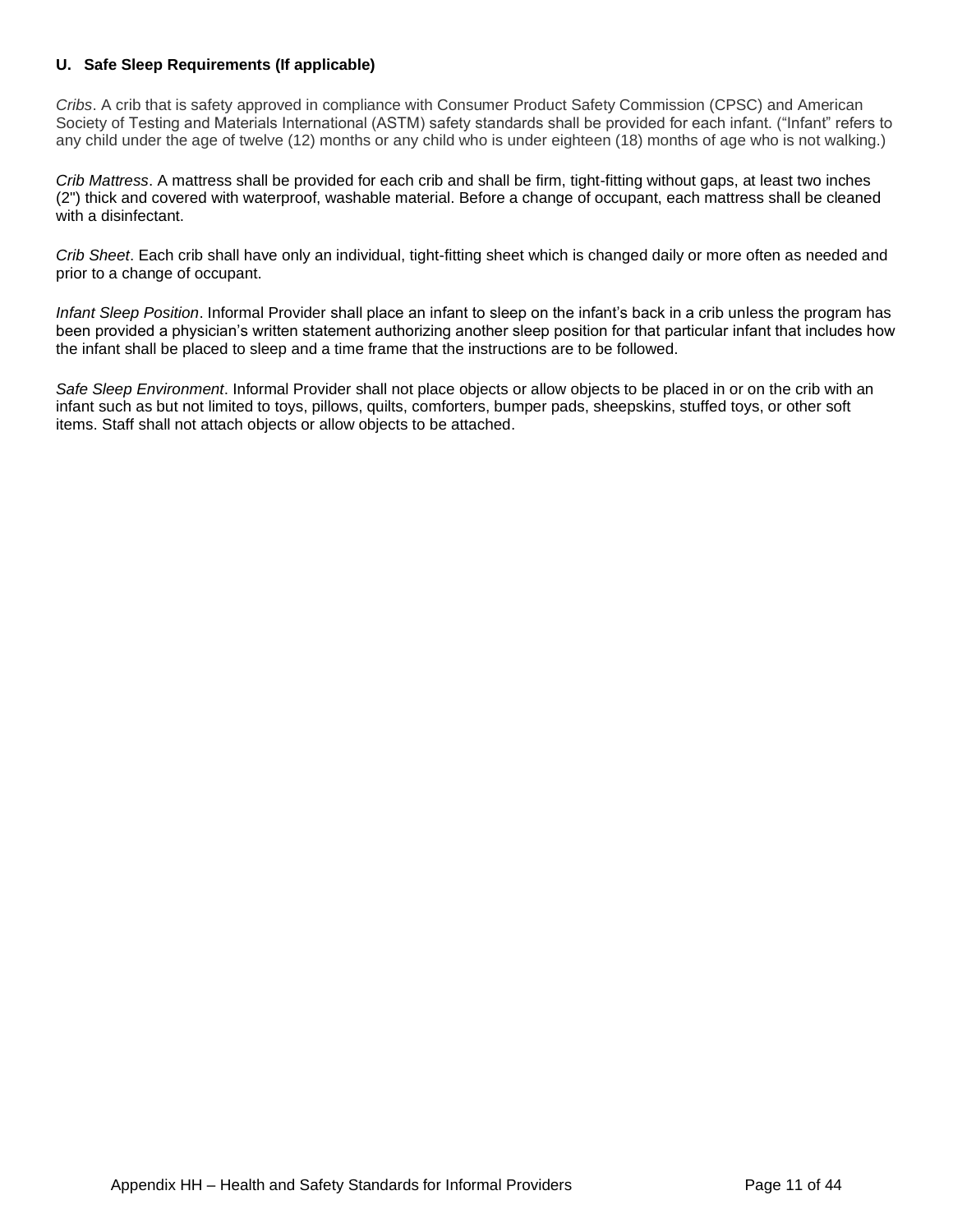## **Health and Safety Monitoring Checklist**

<span id="page-12-0"></span>

| <b>Arrival time:</b>                       | Departure time:                                                                                                                                            |                                   |              | Visit date:                                         |      |                                 |                                        |
|--------------------------------------------|------------------------------------------------------------------------------------------------------------------------------------------------------------|-----------------------------------|--------------|-----------------------------------------------------|------|---------------------------------|----------------------------------------|
| <b>Consultant name:</b>                    |                                                                                                                                                            |                                   |              | Phone #:                                            |      |                                 |                                        |
| <b>Informal Caregiver Name:</b>            |                                                                                                                                                            |                                   |              | Informal Caregiver #: INF-                          |      |                                 |                                        |
| <b>Street Address:</b>                     |                                                                                                                                                            |                                   |              |                                                     |      |                                 |                                        |
| City, State, Zip Code, County:             |                                                                                                                                                            |                                   |              |                                                     |      |                                 |                                        |
| Enrollment Date: / /                       |                                                                                                                                                            |                                   |              | 90 days from Enrollment: / /                        |      |                                 |                                        |
|                                            | N/A - Informal Caregiver was dismissed or no longer provides care for CAPS subsidy                                                                         |                                   |              |                                                     |      |                                 |                                        |
|                                            | CAPS Missing Informal Provider Documents as of MM/DD/YYYY<br>The following information is needed to complete the caregiver's record with the CAPS program. |                                   |              |                                                     |      |                                 |                                        |
|                                            | Please send to CAPS.InformalProvider@decal.ga.gov within 10 days.                                                                                          |                                   |              |                                                     |      |                                 |                                        |
|                                            |                                                                                                                                                            |                                   |              |                                                     |      |                                 |                                        |
| Proof of SSN                               | <b>Proof of Identification</b>                                                                                                                             | <b>Enrollment package for CBC</b> |              | <b>CBC for all over 18</b><br>years                 |      | <b>Direct Deposit</b><br>$\Box$ | <b>CPR Certificate</b><br>$\mathbf{L}$ |
| <b>Annual Updates</b>                      | $W-9$<br>$\vert \ \ \vert$                                                                                                                                 | <b>Enrollment Affidavit</b>       |              | <b>Childcare Provider</b><br>Agreement $\Box$       |      |                                 | <b>No Documents Needed</b>             |
|                                            |                                                                                                                                                            |                                   |              |                                                     |      |                                 |                                        |
| Staff: Child Ratio:                        |                                                                                                                                                            |                                   |              |                                                     |      |                                 |                                        |
|                                            | <b>Children Present</b>                                                                                                                                    |                                   |              | Others Children Living in Home (under 17 years old) |      |                                 |                                        |
| Relationship                               | Name                                                                                                                                                       | Age                               | Relationship |                                                     | Name |                                 | Age                                    |
| Unrelated                                  | $\mathbf 1$ .                                                                                                                                              |                                   |              |                                                     |      |                                 |                                        |
| Unrelated                                  | $\overline{2}$ .                                                                                                                                           |                                   |              |                                                     |      |                                 |                                        |
| Related                                    | 3.                                                                                                                                                         |                                   |              |                                                     |      |                                 |                                        |
| Related                                    | 4.                                                                                                                                                         |                                   |              |                                                     |      |                                 |                                        |
| Related                                    | 5.                                                                                                                                                         |                                   |              |                                                     |      |                                 |                                        |
| Related                                    | 6.                                                                                                                                                         |                                   |              |                                                     |      |                                 |                                        |
| Additional children                        |                                                                                                                                                            |                                   |              |                                                     |      |                                 |                                        |
| Additional children                        |                                                                                                                                                            |                                   |              |                                                     |      |                                 |                                        |
| Additional children<br>Additional children |                                                                                                                                                            |                                   |              |                                                     |      |                                 |                                        |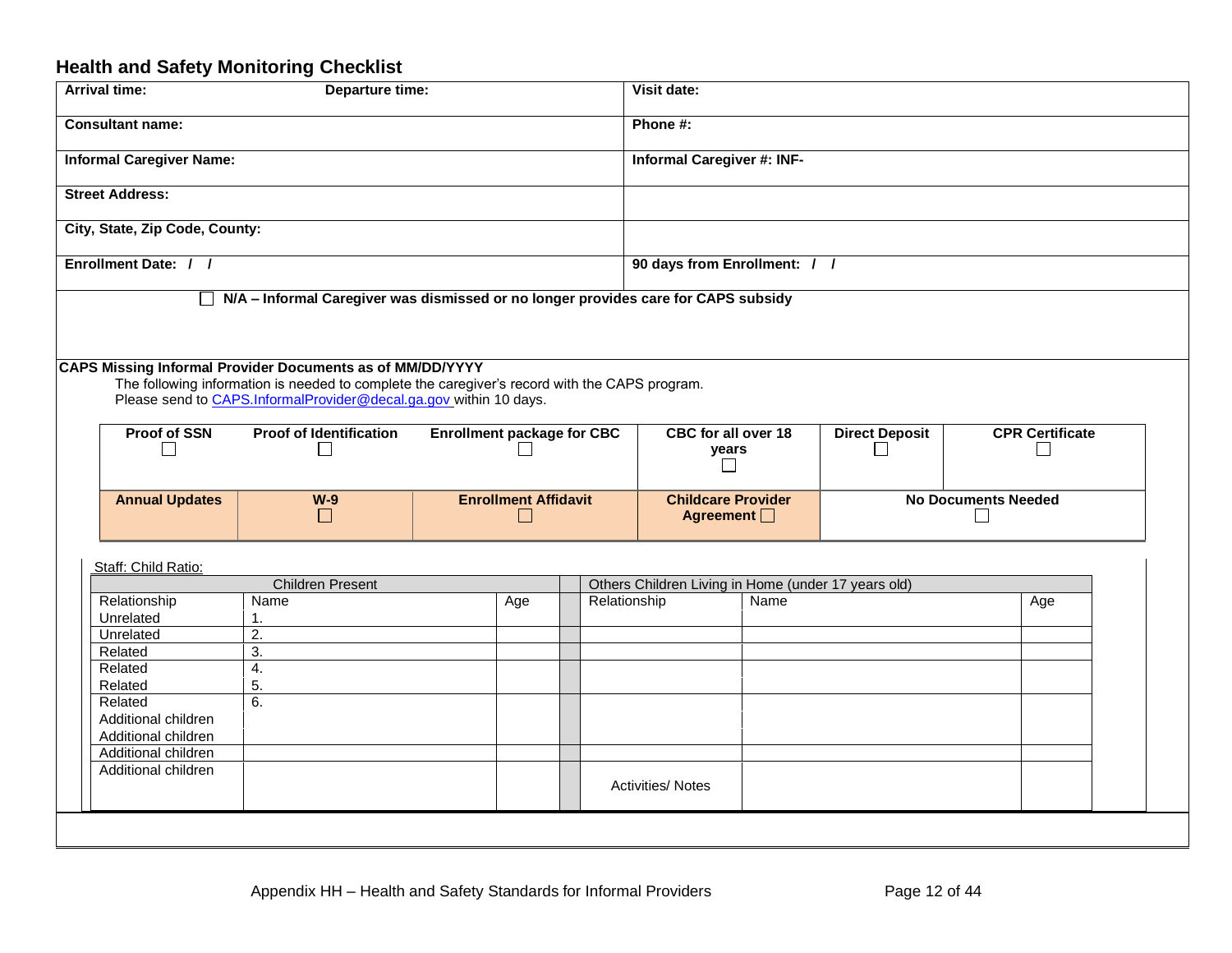| <b>Indicators</b>                                                                                                                                                                       | <b>Observations/</b><br><b>Comments/Notes</b> | <b>Plan of Improvement</b> |
|-----------------------------------------------------------------------------------------------------------------------------------------------------------------------------------------|-----------------------------------------------|----------------------------|
| $\Box$ No children present<br><b>Supervision</b>                                                                                                                                        |                                               |                            |
| • Provider physically present with the children<br>and properly supervising; seated within arm's length away from children 3 years and under during mealtime? \<br>$\Box$ Yes $\Box$ No |                                               |                            |
| $\Box$ Yes $\Box$ No<br>• Provider alert and able to intervene to prevent injuries?                                                                                                     |                                               |                            |
| □ Low □ Medium □ High □ Extreme                                                                                                                                                         |                                               |                            |
| <b>Bathrooms</b>                                                                                                                                                                        |                                               |                            |
| $\Box$ Yes $\Box$ No<br>Is there a working toilet?                                                                                                                                      |                                               |                            |
| <b>Children's Records</b>                                                                                                                                                               |                                               |                            |
| • Arrival/Departure records signed by the parental authority or authorized representative (CAPS Policy 12.4.6.1)<br>$\Box$ Yes $\Box$ No $\Box$ N/A                                     |                                               |                            |
|                                                                                                                                                                                         |                                               |                            |
| <b>Criminal Background Checks</b>                                                                                                                                                       |                                               |                            |
| $\Box$ Yes $\Box$ No<br>• CBC results on file for provider and any resident 17 years old or older?                                                                                      |                                               |                            |
| $\Box$ Yes $\Box$ No<br>• Is there anyone with only a national fingerprint check conducted by DECAL?                                                                                    |                                               |                            |
| If so, is this person supervised by staff with a Comprehensive Background check? $\Box$ Yes $\Box$ No<br>$\Box$ Yes $\Box$ No                                                           |                                               |                            |
| • CBC one-day letter left on-site?                                                                                                                                                      |                                               |                            |
| □ Low □ Medium □ High □ Extreme                                                                                                                                                         |                                               |                            |
|                                                                                                                                                                                         |                                               |                            |
| Core Standard Severity total(s): Low: _______ Medium: ______<br>Extreme: ______                                                                                                         |                                               |                            |
|                                                                                                                                                                                         |                                               |                            |
| Non-core Standard total(s):                                                                                                                                                             |                                               |                            |
|                                                                                                                                                                                         |                                               |                            |
|                                                                                                                                                                                         |                                               |                            |
|                                                                                                                                                                                         |                                               |                            |
|                                                                                                                                                                                         |                                               |                            |
|                                                                                                                                                                                         |                                               |                            |
|                                                                                                                                                                                         |                                               |                            |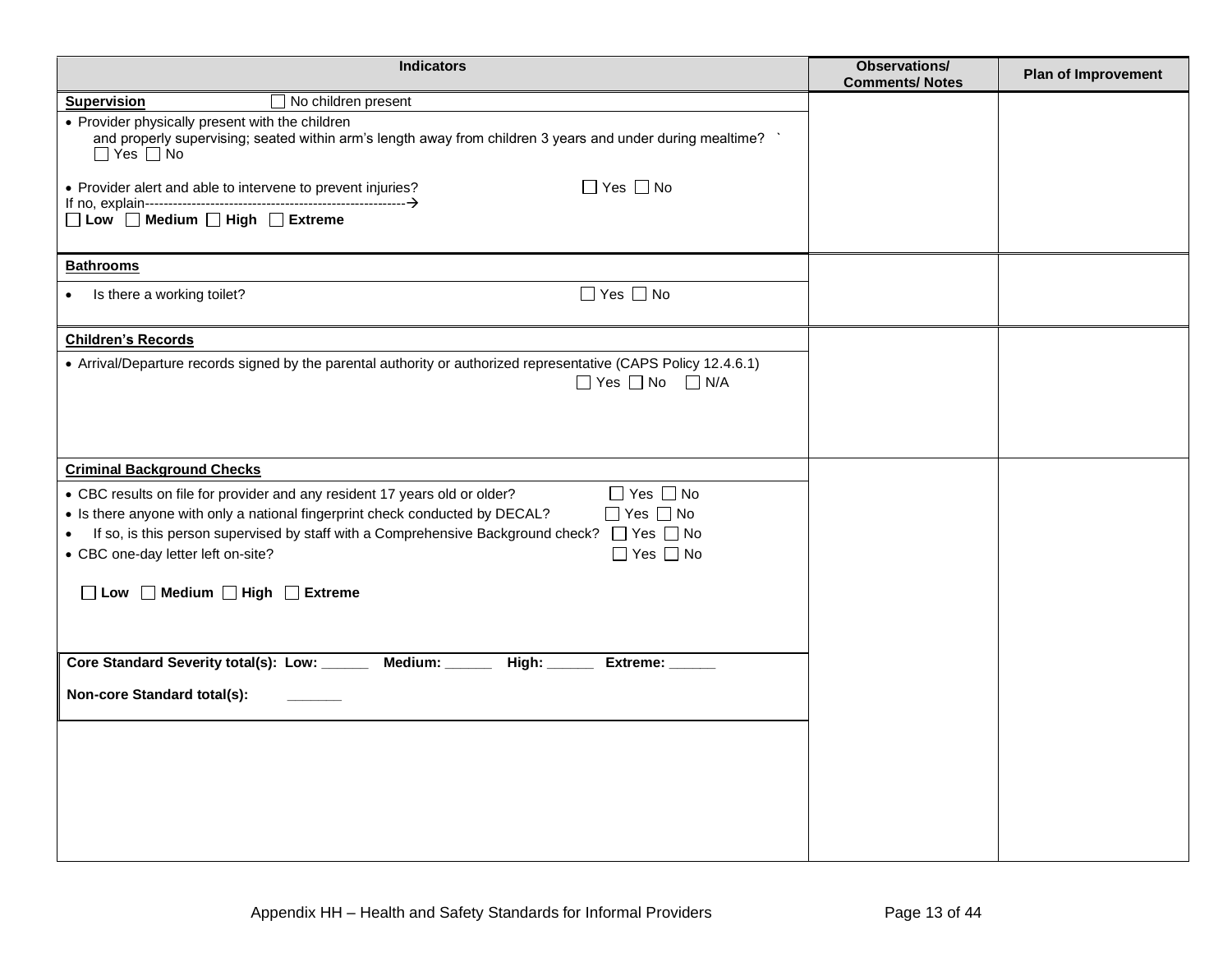| <b>Indicators</b>                                                                                                                                                                                                  | Observations/<br><b>Comments/Notes</b> | <b>Plan of Improvement</b> |
|--------------------------------------------------------------------------------------------------------------------------------------------------------------------------------------------------------------------|----------------------------------------|----------------------------|
| $\Box$ N/A (no diapering)<br>$\Box$ Not observed during visit<br><b>Diapering</b>                                                                                                                                  |                                        |                            |
| $\Box$ Yes $\Box$ No<br>• Clean, nonporous diapering surface?                                                                                                                                                      |                                        |                            |
| □ Low □ Medium □ High □ Extreme                                                                                                                                                                                    |                                        |                            |
| None observed<br><b>Discipline</b>                                                                                                                                                                                 |                                        |                            |
| $\Box$ Yes $\Box$ No= 1 Point<br>• Appropriate disciplinary actions observed?                                                                                                                                      |                                        |                            |
|                                                                                                                                                                                                                    |                                        |                            |
| $\Box$ Low $\Box$ Medium $\Box$ High $\Box$ Extreme                                                                                                                                                                |                                        |                            |
| <b>Health &amp; Hygiene</b><br>$\Box$ Not observed during visit                                                                                                                                                    |                                        |                            |
| $\Box$ No= 1 Point<br>Is there running water at the residence, soap and paper towels available?<br>Yes I                                                                                                           |                                        |                            |
| $\Box$ Yes $\Box$ No= 1 Point<br>Provider wash hands after toileting/diapering & before & after eating?<br>$\Box$ Yes $\Box$ No= 1 Point<br>Children wash hands after toileting/diapering & before & after eating? |                                        |                            |
|                                                                                                                                                                                                                    |                                        |                            |
|                                                                                                                                                                                                                    |                                        |                            |
|                                                                                                                                                                                                                    |                                        |                            |
|                                                                                                                                                                                                                    |                                        |                            |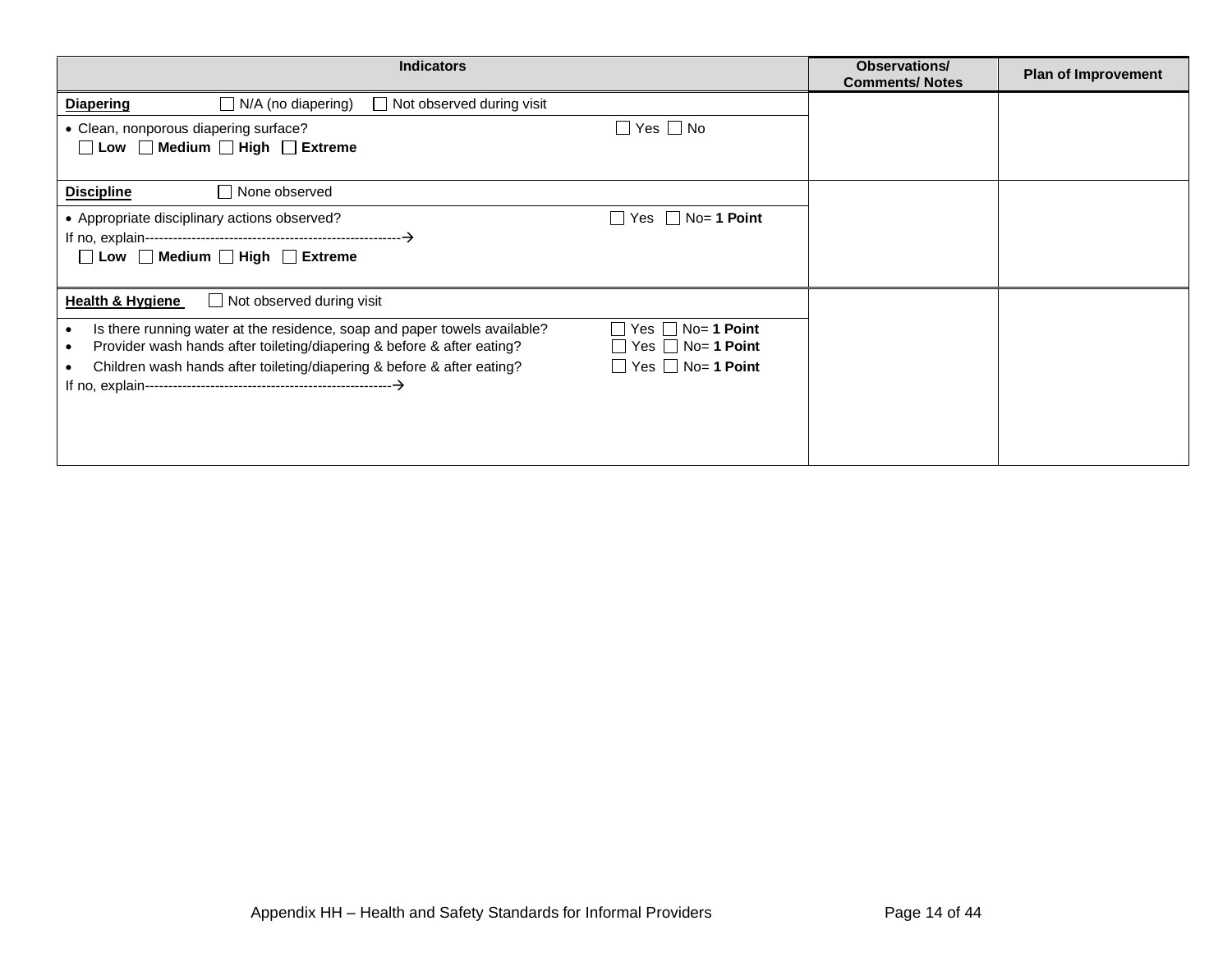| $\Box$ N/A (No medication dispensed)<br><b>Medication</b>                                                                                                                                          |                                               |                            |
|----------------------------------------------------------------------------------------------------------------------------------------------------------------------------------------------------|-----------------------------------------------|----------------------------|
| $\Box$ Yes $\Box$ No<br>• Stored medication inaccessible to children?<br>$\Box$ Low $\Box$ Medium $\Box$ High $\Box$ Extreme                                                                       |                                               |                            |
| $\Box$ Yes $\Box$ No<br>• Written permission from parent/guardian to dispense?<br>□ Low □ Medium □ High □ Extreme                                                                                  |                                               |                            |
| $\Box$ Yes $\Box$ No<br>• Document in writing when medication is dispensed?<br>$\Box$ Low $\Box$ Medium $\Box$ High $\Box$ Extreme                                                                 |                                               |                            |
| Core Standard Severity total(s): Low: _______ Medium: ______ High: ______ Extreme: _____                                                                                                           |                                               |                            |
| Non-core Standard total(s):                                                                                                                                                                        |                                               |                            |
|                                                                                                                                                                                                    |                                               |                            |
|                                                                                                                                                                                                    |                                               |                            |
| <b>Indicators</b>                                                                                                                                                                                  | <b>Observations/</b><br><b>Comments/Notes</b> | <b>Plan of Improvement</b> |
| <b>Physical Plant</b>                                                                                                                                                                              |                                               |                            |
| $\Box$ Yes $\Box$ No<br>Is there a working smoke detector at the residence?<br>□ Low □ Medium □ High □ Extreme                                                                                     |                                               |                            |
| $\Box$ Yes $\Box$ No<br>Is there a working fire extinguisher at the residence?<br>□ Low □ Medium □ High □ Extreme                                                                                  |                                               |                            |
| $\Box$ Yes $\Box$ No<br>Are the heaters and fire places safely covered at the residence?<br>□ Low □ Medium □ High □ Extreme                                                                        |                                               |                            |
| If there are weapons in the home, are weapons (guns, hunting knives, related accessories, etc.) locked and out of<br>reach of children?<br>$\Box$ Yes $\Box$ No<br>□ Low □ Medium □ High □ Extreme |                                               |                            |
| Are flame producing items (matches, lighters, lighted candles, etc.) out of reach of children?<br>$\Box$ Yes $\Box$ No                                                                             |                                               |                            |
| □ Low □ Medium □ High □ Extreme                                                                                                                                                                    |                                               |                            |
| $\Box$ Yes $\Box$ No<br>Are all tobacco items (cigarettes, cigars, etc.) out of reach of children?<br>□ Low □ Medium □ High □ Extreme                                                              |                                               |                            |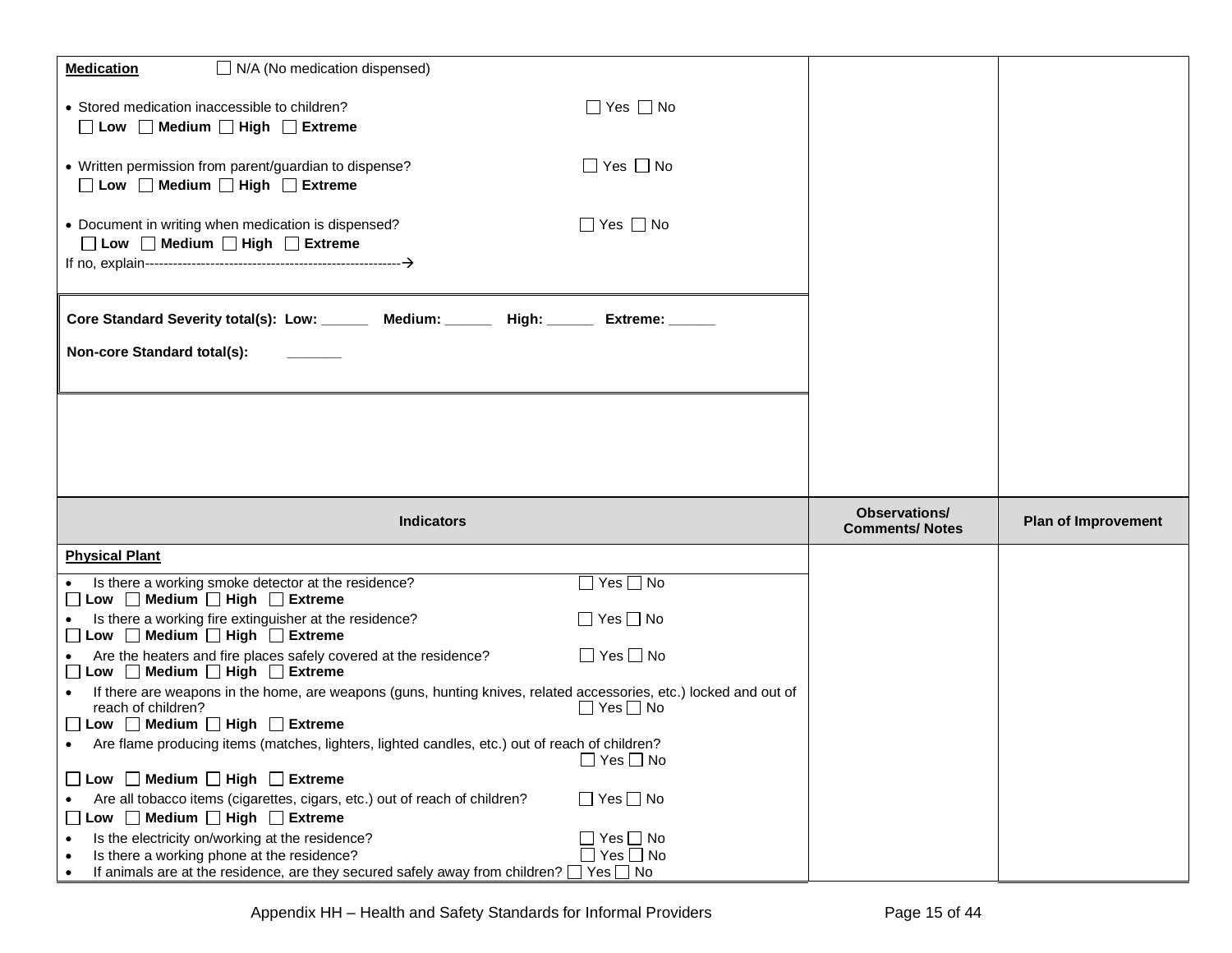| Are hazardous materials (cleaning supplies, etc.) stored securely away from children? $\Box$ Yes $\Box$ No<br>□ Low □ Medium □ High □ Extreme       |                       |                            |
|-----------------------------------------------------------------------------------------------------------------------------------------------------|-----------------------|----------------------------|
| $\Box$ Yes $\Box$ No<br>Are electrical outlets (at the child's level) covered?                                                                      |                       |                            |
|                                                                                                                                                     |                       |                            |
|                                                                                                                                                     |                       |                            |
|                                                                                                                                                     |                       |                            |
|                                                                                                                                                     |                       |                            |
|                                                                                                                                                     |                       |                            |
|                                                                                                                                                     |                       |                            |
|                                                                                                                                                     |                       |                            |
| $\Box$ N/A (no playground or equipment)<br>$\Box$ Not observed during visit<br><b>Playgrounds/Equipment</b>                                         |                       |                            |
| $\Box$ Yes $\Box$ No<br>• Outdoor play area free of serious hazards?                                                                                |                       |                            |
| □ Low □ Medium □ High □ Extreme                                                                                                                     |                       |                            |
| • Fence/barrier around outdoor play area?<br>$\Box$ Yes $\Box$ No                                                                                   |                       |                            |
|                                                                                                                                                     |                       |                            |
| □ Low □ Medium □ High □ Extreme                                                                                                                     |                       |                            |
|                                                                                                                                                     |                       |                            |
| Core Standard Severity total(s): Low: ______<br>Medium: _____                                                                                       |                       |                            |
| Extreme: _____                                                                                                                                      |                       |                            |
| Non-core Standard total(s):                                                                                                                         |                       |                            |
|                                                                                                                                                     |                       |                            |
|                                                                                                                                                     |                       |                            |
|                                                                                                                                                     |                       |                            |
|                                                                                                                                                     |                       |                            |
|                                                                                                                                                     |                       |                            |
|                                                                                                                                                     |                       |                            |
|                                                                                                                                                     |                       |                            |
|                                                                                                                                                     | <b>Observations/</b>  |                            |
| <b>Indicators</b>                                                                                                                                   | <b>Comments/Notes</b> | <b>Plan of Improvement</b> |
| <b>Policies and Procedures:</b> Does the program have a written policy regarding the following                                                      |                       |                            |
| $\Box$ Yes $\Box$ No<br>The exclusion of children with contagious illness?<br>$\bullet$                                                             |                       |                            |
| Notification of parents in the event their child becomes ill while at the facility?<br>$\Box$ Yes $\Box$ No<br>$\bullet$                            |                       |                            |
| The notification of all parents of enrolled children when a reportable contagious                                                                   |                       |                            |
| $\Box$ Yes $\Box$ No<br>illness is present in the facility?                                                                                         |                       |                            |
| $\Box$ Yes $\Box$ No<br>The prevention of and response to food and allergic reactions?                                                              |                       |                            |
| $\Box$ Yes $\Box$ No<br>Emergency preparedness and response?                                                                                        |                       |                            |
| The handling and appropriate disposal of bodily fluids and storage of hazardous<br>$\Box$ Yes $\Box$ No<br>materials (soiled clothing and bedding)? |                       |                            |
| $\Box$ Yes $\Box$ No<br>Recognition and reporting of child abuse and neglect?<br>$\bullet$                                                          |                       |                            |
| Has the provider reported serious injuries/incidents within 24 hours or the next work                                                               |                       |                            |
| day? (Suspected child abuse or neglect, any notifiable communicable disease, any                                                                    |                       |                            |
| death of a child while in care of the program or serious incident/injury requiring                                                                  |                       |                            |
| $\Box$ Yes $\Box$ No<br>$\Box$ N/A<br>professional medical attention).<br>$\Box$ N/A (no infants)<br>$\Box$ Not observed during visit               |                       |                            |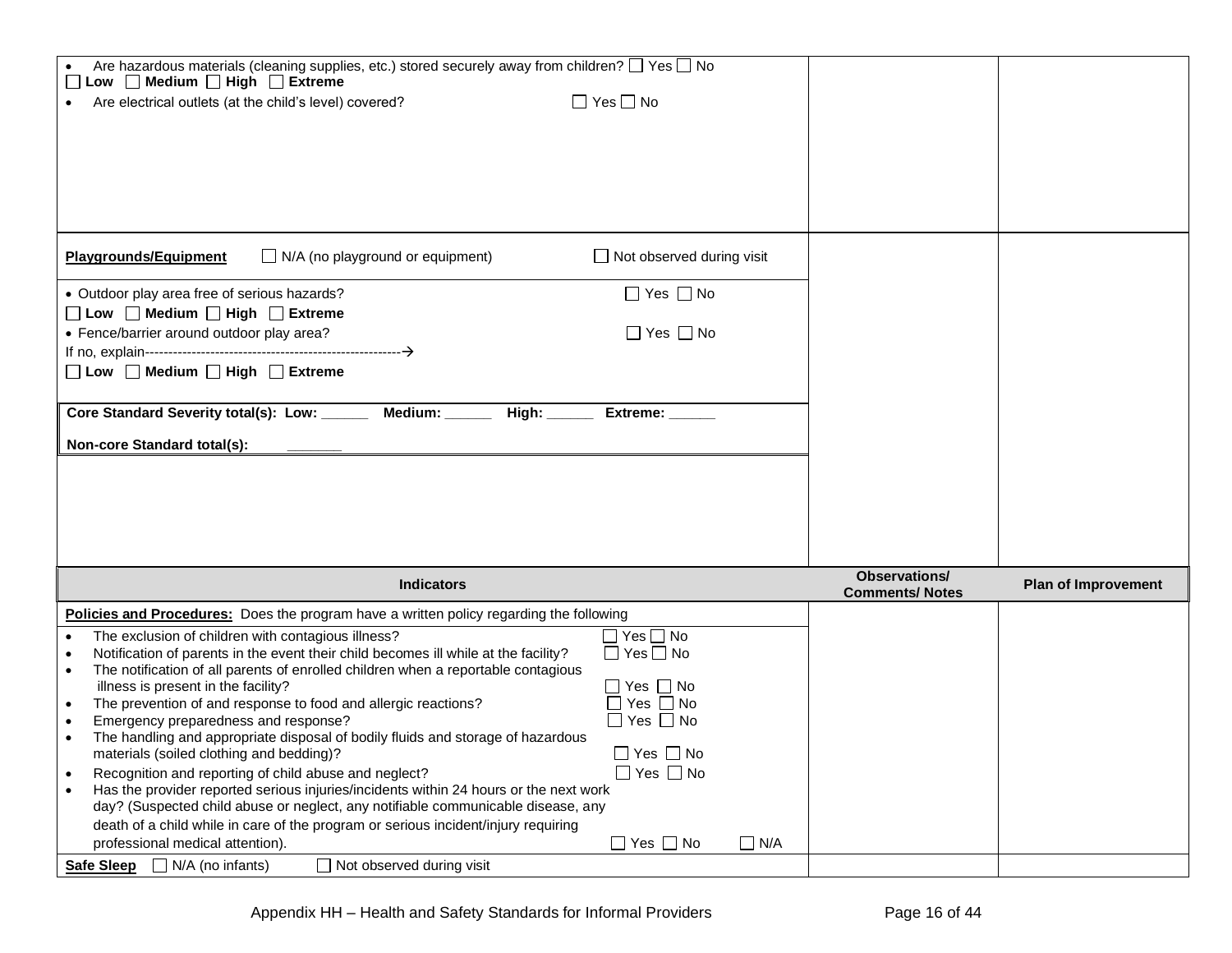| Is there a clean sleep/rest area for each child?                                                                            | $\Box$ Yes $\Box$ No                                    |                                               |                            |
|-----------------------------------------------------------------------------------------------------------------------------|---------------------------------------------------------|-----------------------------------------------|----------------------------|
| • If cribs are required, do they meet CPSC/ASTM requirements?<br>$\Box$ Low $\Box$ Medium $\Box$ High $\Box$ Extreme)       | $\Box$ Yes $\Box$ No                                    |                                               |                            |
| • Cribs clear of objects?                                                                                                   | $\Box$ Yes $\Box$ No                                    |                                               |                            |
| $\Box$ Low $\Box$ Medium $\Box$ High $\Box$ Extreme)                                                                        |                                                         |                                               |                            |
| Each crib has a firm, tight fitting mattress without gaps?<br>□ Low □ Medium □ High □ Extreme                               | $\Box$ Yes $\Box$ No                                    |                                               |                            |
| • Each crib has an individual, tight fitting sheet?                                                                         | $\Box$ Yes $\Box$ No                                    |                                               |                            |
| □ Low □ Medium □ High □ Extreme                                                                                             |                                                         |                                               |                            |
| • Are infants placed on their back to sleep in an appropriate crib?                                                         | $\Box$ Yes $\Box$ No                                    |                                               |                            |
|                                                                                                                             |                                                         |                                               |                            |
| □ Low □ Medium □ High □ Extreme                                                                                             |                                                         |                                               |                            |
|                                                                                                                             |                                                         |                                               |                            |
| $\Box$ N/A (no pool/no swimming activities)<br><b>Swimming &amp; Water-Related Activities</b>                               |                                                         |                                               |                            |
| Pool area adequately fenced and secured?                                                                                    | $\Box$ Yes $\Box$ No                                    |                                               |                            |
| □ Low □ Medium □ High □ Extreme                                                                                             |                                                         |                                               |                            |
| Are swimming areas are accessible, are there child protected locks and/or other devices to keep children safe?<br>$\bullet$ |                                                         |                                               |                            |
| $\Box$ Yes $\Box$ No<br>$\Box$ Low $\Box$ Medium $\Box$ High $\Box$ Extreme                                                 |                                                         |                                               |                            |
|                                                                                                                             |                                                         |                                               |                            |
| Core Standard Severity total(s): Low: ______<br>Medium: _____                                                               | $\overline{$ High: $\overline{\phantom{a}}$<br>Extreme: |                                               |                            |
|                                                                                                                             |                                                         |                                               |                            |
|                                                                                                                             |                                                         |                                               |                            |
| Non-core Standard total(s):                                                                                                 |                                                         |                                               |                            |
|                                                                                                                             |                                                         |                                               |                            |
| <b>Indicators</b>                                                                                                           |                                                         | <b>Observations/</b><br><b>Comments/Notes</b> | <b>Plan of Improvement</b> |
| <b>Transportation</b><br>$\Box$ N/A (no transportation provided)                                                            |                                                         |                                               |                            |
|                                                                                                                             |                                                         |                                               |                            |
| • Written permission to transport from parent/guardian?                                                                     | $\Box$ Yes $\Box$ No                                    |                                               |                            |
| • Emergency medical information for each child on vehicle?                                                                  | $\Box$ Yes $\Box$ No                                    |                                               |                            |
| □ Low □ Medium □ High □ Extreme                                                                                             |                                                         |                                               |                            |
| • Proper restraints used when transporting children?                                                                        | $\Box$ Yes $\Box$ No<br>□ Not observed                  |                                               |                            |
| during visit                                                                                                                |                                                         |                                               |                            |
| $\Box$ Low $\Box$ Medium $\Box$ High $\Box$ Extreme                                                                         |                                                         |                                               |                            |
|                                                                                                                             |                                                         |                                               |                            |
| • Children left unattended on the vehicle?                                                                                  | $\Box$ Yes $\Box$ No                                    |                                               |                            |
| □ Low □ Medium □ High □ Extreme                                                                                             |                                                         |                                               |                            |
|                                                                                                                             |                                                         |                                               |                            |
| Provider have current driver's license?<br>Low Medium High Extreme                                                          | $\Box$ Yes $\Box$ No                                    |                                               |                            |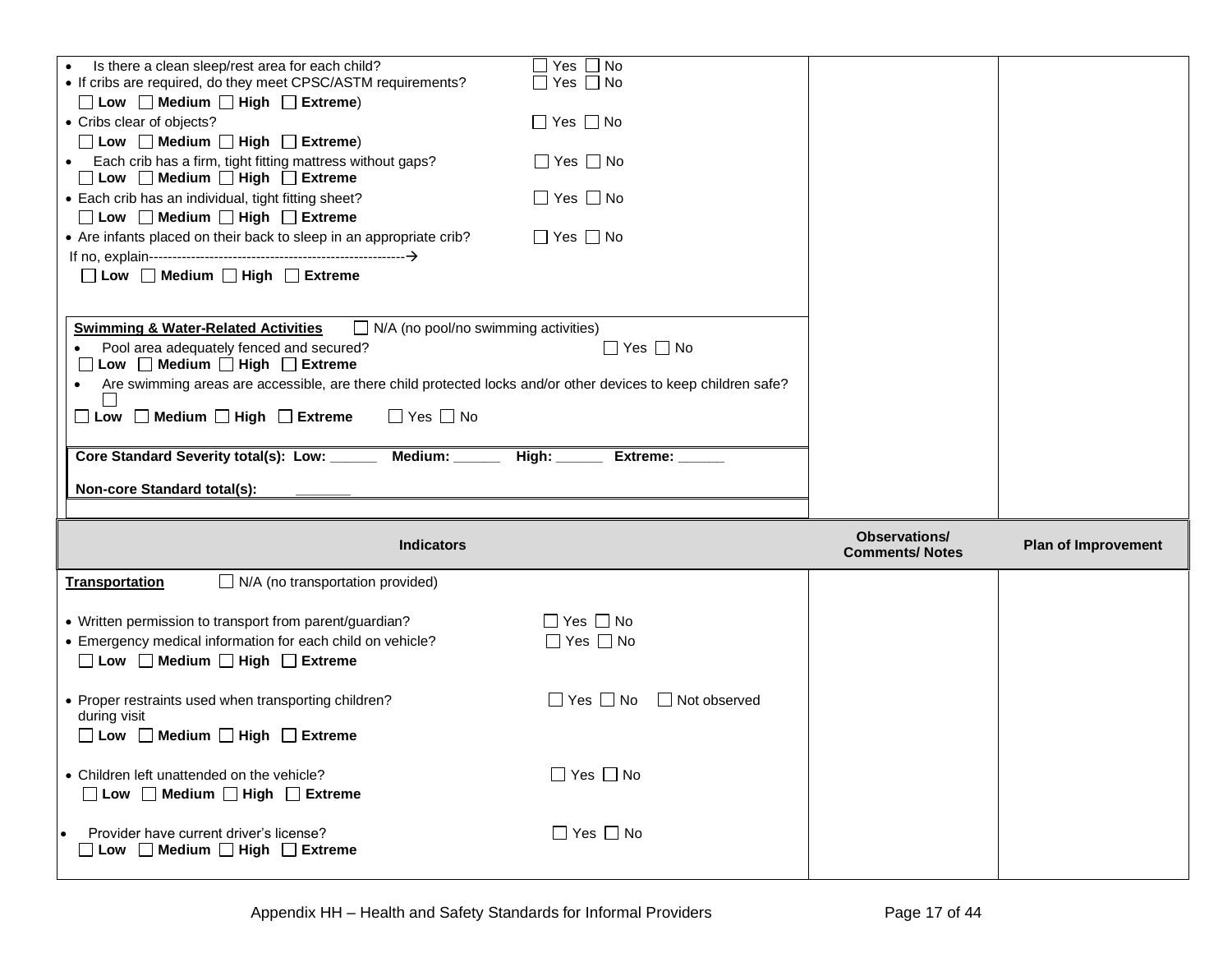| Core Standard Severity total(s): Low: ______ Medium: _____ High: _____ Extreme: _____<br>Non-core Standard total(s):                                                                                                                                                                                                         |                                                                  |
|------------------------------------------------------------------------------------------------------------------------------------------------------------------------------------------------------------------------------------------------------------------------------------------------------------------------------|------------------------------------------------------------------|
|                                                                                                                                                                                                                                                                                                                              |                                                                  |
| <b>Staff Profile Record</b><br>Verification of Health & Safety Orientation Certificate and CPR/First Aid $\Box$ N/A - within 90 days: $\Box$<br><b>Adults Living in the home</b><br>(17 years old and over)<br><b>Criminal Record Check</b><br><b>Health &amp; Safety Training</b>                                           |                                                                  |
| Health &<br><b>CRC</b><br><b>Safety</b><br><b>CRC</b><br><b>CRC</b><br><b>Current First</b><br><b>Current CPR</b><br><b>Orientation</b><br>Letter<br><b>Expiration Date</b><br><b>First Name</b><br><b>Last Name</b><br><b>Determination</b><br>on file<br><b>Aid Training</b><br><b>Certification</b><br><b>Certificate</b> | 10 hours annual<br>ongoing Health<br>& Safety<br><b>Training</b> |
| $\frac{1}{2}$<br>$\left  \begin{array}{c} \end{array} \right $                                                                                                                                                                                                                                                               |                                                                  |
|                                                                                                                                                                                                                                                                                                                              |                                                                  |
| $\frac{1}{\sqrt{1-\frac{1}{2}}}$                                                                                                                                                                                                                                                                                             |                                                                  |
|                                                                                                                                                                                                                                                                                                                              |                                                                  |
|                                                                                                                                                                                                                                                                                                                              |                                                                  |

Appendix HH – Health and Safety Standards for Informal Providers Page 18 of 44

check.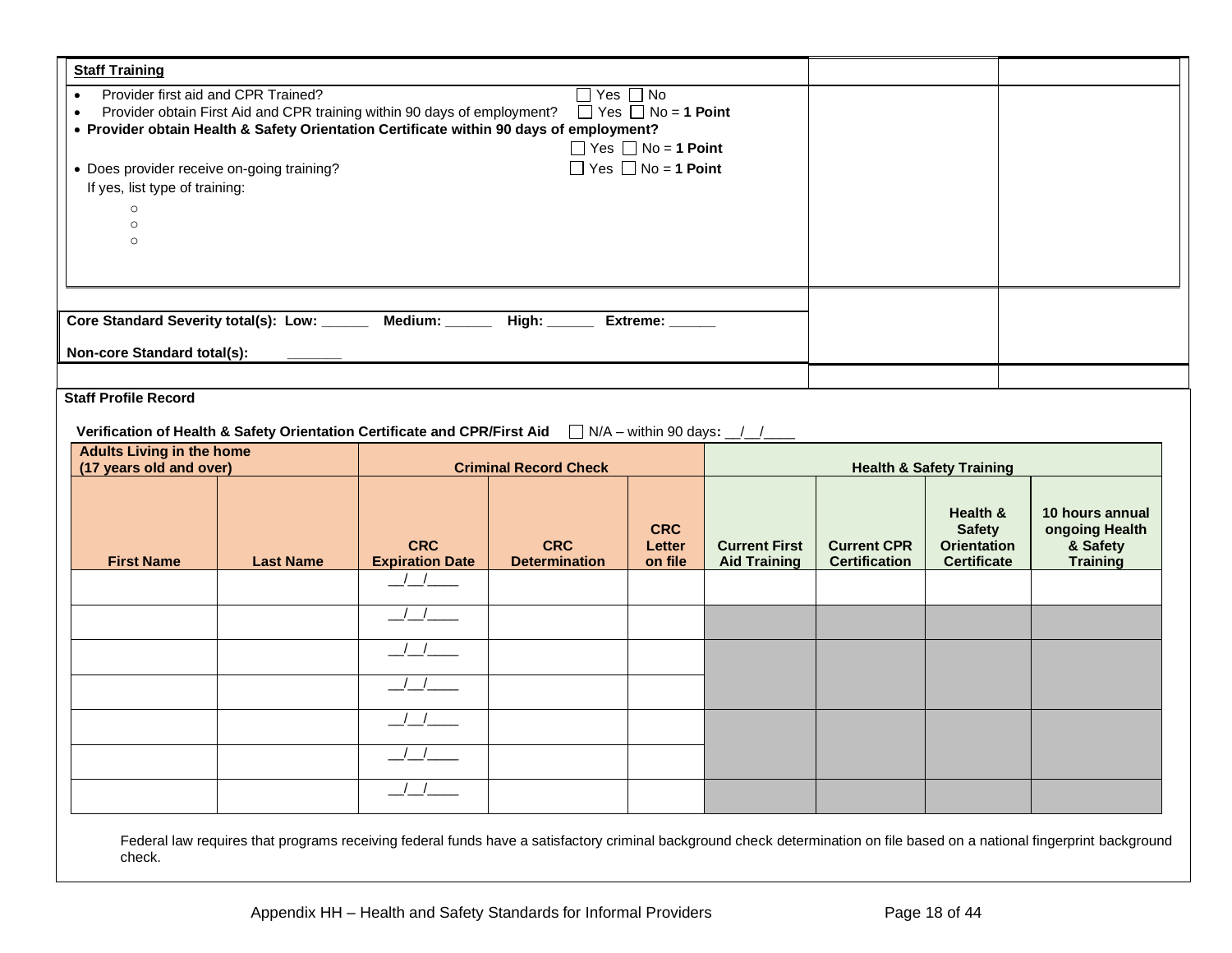**Note: A satisfactory, comprehensive background check from DECAL will need to be completed by October 1, 2018.**

| <b>NOTES/OBSERVATIONS:</b> |  |  |  |
|----------------------------|--|--|--|
|                            |  |  |  |
|                            |  |  |  |
|                            |  |  |  |
|                            |  |  |  |
|                            |  |  |  |
|                            |  |  |  |
|                            |  |  |  |
|                            |  |  |  |
|                            |  |  |  |
|                            |  |  |  |
|                            |  |  |  |

**By signing this report, I acknowledge that the report was discussed with me and if there are any missing requirements I am responsible for submitting them as outlined to Maximus or the CAPS Program.**

**You have the right to refute any of the citations noted in this report with which you disagree. To refute a citation(s), e-mail the following information to [CCSRefutations@decal.ga.gov.](mailto:CCSRefutations@decal.ga.gov)**

- **1. Facility name, exemption number and visit date**
- **2. Your name, title/relationship to the facility, e-mail address & up to two phone number(s) where you can be reached**
- **3. Specific standard (s) that you are refuting, along with your concerns or questions regarding the citation**
- **4. Refutations must be submitted to Child Care Services (CCS) within 10 business days of the completion date of the visit to the facility.**
- **5. A sample form for submitting a refutation can be found at: [http://decal.ga.gov/ChildCareServices/RefutationInformation.aspx.](http://decal.ga.gov/ChildCareServices/RefutationInformation.aspx)**
- **6. Your refutation will be forwarded to the CCS Regional Manager, who will follow up with you about your concerns.**

**Any violation which subjects a child to injury or life-threatening situation or continued noncompliance may jeopardize participation in the CAPS program for eligible license-exempt programs (government-owned/operated facilities and day camps).**

| <b>Informal Provider Signature_</b> |             |
|-------------------------------------|-------------|
| <b>Printed name</b>                 | Date        |
|                                     |             |
| <b>Consultant Signature_</b>        | <b>Date</b> |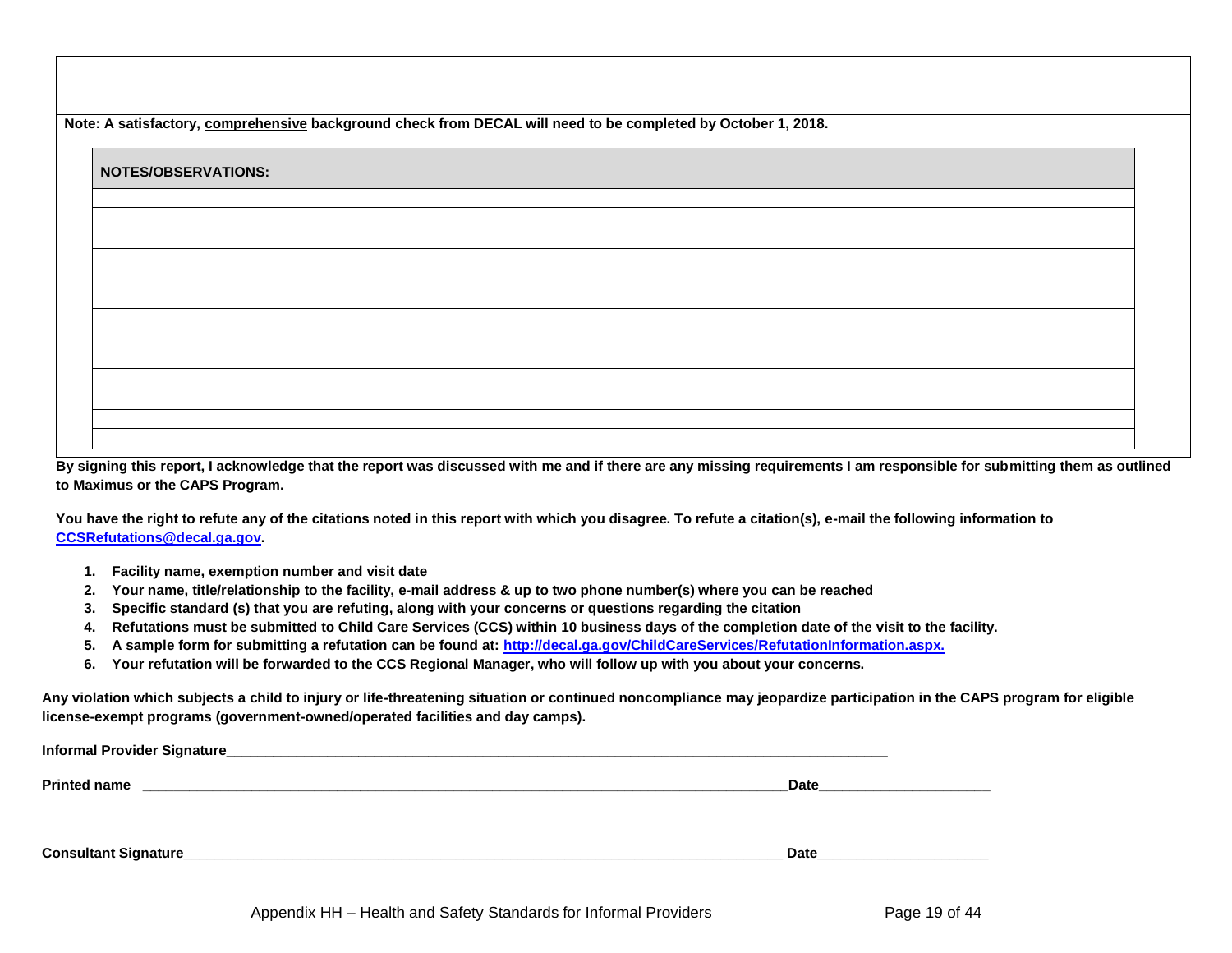| <b>Violation Class</b>                                                                                 | <b>Violation Level</b> |                                        |                   |                    |  |  |  |  |  |
|--------------------------------------------------------------------------------------------------------|------------------------|----------------------------------------|-------------------|--------------------|--|--|--|--|--|
| (A, B, C, D)                                                                                           | 0-2 points             | Ш<br>3-5 points                        | Ш<br>6-10 points  | IV<br>$11+$ points |  |  |  |  |  |
| D (10 points per indicator)<br><b>Extreme Harm</b><br>$\bullet$<br><b>Imminent Danger</b><br>$\bullet$ |                        |                                        | $13 - D$          | D                  |  |  |  |  |  |
| C (6 points per indicator)<br><b>High Risk</b><br>$\bullet$                                            |                        |                                        | C-III<br>$12-D$   | C-IV<br>$13-D$     |  |  |  |  |  |
| B (2 points per indicator)<br><b>Medium Risk</b><br>$\bullet$                                          | $B-I$<br>$P1-P3$       | P2-P3 B-II                             | B-III<br>$11 - 2$ | B-IV<br>$12-D$     |  |  |  |  |  |
| A (1 point per indicator)<br><b>Low Risk</b><br>٠<br><b>CCDF Non-core</b><br>$\bullet$                 | P1-P2 A-I              | A-II<br>P <sub>1</sub> -P <sub>3</sub> | A-III<br>$P2-P3$  | A-IV<br>$11 - 12$  |  |  |  |  |  |

## **Compliance Enforcement Worksheet**

| <b>Prevention Action Category</b> | <b>Intermediate Action Category</b><br>(includes Prevention Actions) | <b>Dismissal Action</b><br>Category |
|-----------------------------------|----------------------------------------------------------------------|-------------------------------------|
| <b>Prevention 1 (P1)</b>          | Intermediate 1 (11)                                                  | Dismissal (D)                       |
| Technical assistance              | Corrective action plan                                               | Dismissal                           |
| <b>Prevention 2 (P2)</b>          | Office conference                                                    | <b>Disqualification</b>             |
| Citation                          | Intermediate 2 (12)                                                  |                                     |
| Plan of improvement               | Fine (level 1 or 2)                                                  |                                     |
| <b>Prevention 3 (P3)</b>          | Intermediate 3 (13)                                                  |                                     |
| <b>Warning Letter</b>             | Per violation fine (level 1 or 2)                                    |                                     |

| No Violations Observed   | <b>Core Standard total(s):</b> | Non-core Standard total(s): | <b>Combined total:</b> |
|--------------------------|--------------------------------|-----------------------------|------------------------|
| <b>Highest Severity:</b> |                                |                             |                        |
|                          |                                |                             |                        |

**Informal Provider Signature\_\_\_\_\_\_\_\_\_\_\_\_\_\_\_\_\_\_\_\_\_\_\_\_\_\_\_\_\_\_\_\_\_\_\_\_\_\_\_\_\_\_\_\_\_\_\_\_\_\_\_\_\_\_\_\_\_\_\_\_\_\_** 

Г

| <b>Printed name</b>          | Date        |
|------------------------------|-------------|
| <b>Consultant Signature_</b> | <b>Date</b> |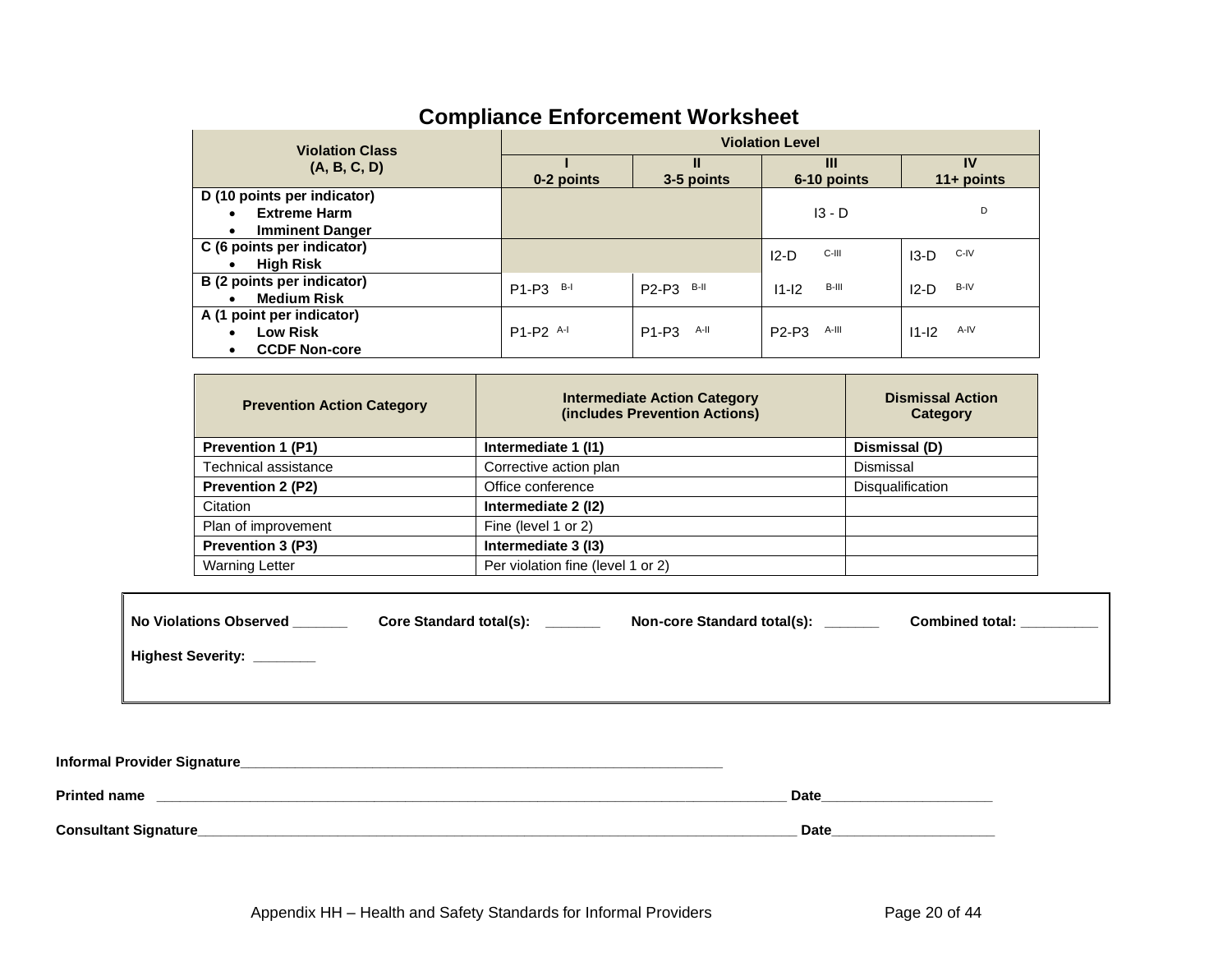## **Health and Safety Core Standards**

<span id="page-21-0"></span>

| Health & Safety Core Standards for informal<br>providers receiving subsidy                                                                                                                                                                                                                                                                                                                                                                                                  | <b>NE</b>                        | <b>NA</b> | <b>Technical</b><br><b>Assistance</b>                                                                                                                                                                      | <b>Low Risk</b>                                                                                                                                                                       | <b>Medium Risk</b>                                                                                                                                                                                                                                                     | <b>High Risk</b>                                                                                                                                                            | <b>Extreme</b>                                                              |
|-----------------------------------------------------------------------------------------------------------------------------------------------------------------------------------------------------------------------------------------------------------------------------------------------------------------------------------------------------------------------------------------------------------------------------------------------------------------------------|----------------------------------|-----------|------------------------------------------------------------------------------------------------------------------------------------------------------------------------------------------------------------|---------------------------------------------------------------------------------------------------------------------------------------------------------------------------------------|------------------------------------------------------------------------------------------------------------------------------------------------------------------------------------------------------------------------------------------------------------------------|-----------------------------------------------------------------------------------------------------------------------------------------------------------------------------|-----------------------------------------------------------------------------|
|                                                                                                                                                                                                                                                                                                                                                                                                                                                                             |                                  |           |                                                                                                                                                                                                            | Non-<br>compliance =1<br>pt.                                                                                                                                                          | Non-<br>compliance=2<br>pts.                                                                                                                                                                                                                                           | Non-<br>compliance= 6<br>pts.                                                                                                                                               | 10 points<br>- Potential<br><b>CAPS</b><br><b>Dismissal</b>                 |
| <b>Staff: Child Ratios</b>                                                                                                                                                                                                                                                                                                                                                                                                                                                  |                                  |           |                                                                                                                                                                                                            |                                                                                                                                                                                       |                                                                                                                                                                                                                                                                        |                                                                                                                                                                             |                                                                             |
| Observe # of children during visit & Informal<br><b>Provider's documentation;</b>                                                                                                                                                                                                                                                                                                                                                                                           |                                  |           |                                                                                                                                                                                                            |                                                                                                                                                                                       |                                                                                                                                                                                                                                                                        |                                                                                                                                                                             |                                                                             |
| Staffing: The total number of children in care cannot<br>exceed six. Of the children in care, no more than two<br>can be unrelated for pay.<br>If the relative care is for more than six related children<br>for pay (as described by Child Care Services licensing<br>rules), they are required to obtain a license from<br><b>DECAL</b><br>If the non-relative cares for more than two unrelated<br>children for pay, s/he is required to obtain a license<br>from DECAL. | If no<br>children are<br>present | Never     | N/A                                                                                                                                                                                                        | N/A                                                                                                                                                                                   | Ratio citation<br>with or without<br>an incident<br>and/or injury<br>with no medical<br>attention or with<br>medical<br>attention as a<br>precaution                                                                                                                   | Ratio citation with<br>an incident and/or<br>injury requiring<br>professional<br>medical attention<br>OR could be<br>seriously<br>detrimental to the<br>child(ren)          | Incident<br>resulting<br>in death,<br>extreme<br>or<br>permane<br>nt injury |
| <b>Supervision</b>                                                                                                                                                                                                                                                                                                                                                                                                                                                          |                                  |           |                                                                                                                                                                                                            |                                                                                                                                                                                       |                                                                                                                                                                                                                                                                        |                                                                                                                                                                             |                                                                             |
| Observe for adequate supervision, Informal<br>Provider is physically present in the area and able<br>to supervise all children.                                                                                                                                                                                                                                                                                                                                             |                                  |           |                                                                                                                                                                                                            |                                                                                                                                                                                       |                                                                                                                                                                                                                                                                        |                                                                                                                                                                             |                                                                             |
| Children shall be supervised at all times.<br>"Supervision" means that the Informal Provider is<br>physically present in the area where children are<br>being cared for and is providing watchful<br>oversight to the children. The Informal Provider<br>must be alert, and able to respond promptly to the<br>needs and actions of the children being<br>supervised.                                                                                                       | If no<br>children are<br>present | Never     | If Informal<br>Provider<br>observed not<br>circulating;<br>Short term<br>limited visibility<br>(i.e., room dark<br>at naptime)<br>*If TA<br>documented on<br>previous visit,<br>move to Low<br><b>Risk</b> | Brief break in<br>watchful<br>oversight<br>(excluding adult<br>restroom breaks<br>or stepping away<br>to answer the<br>door) Staff not<br>seated with<br>children during<br>mealtime. | Supervision<br>citation with or<br>without an<br>incident and/or<br>injury with no<br>medical<br>attention or with<br>medical<br>attention as a<br>precaution (i.e.,<br>children<br>sleeping behind<br>a closed door.<br>Informal<br>Provider going<br>outside without | Supervision citation<br>with an incident<br>and/or injury<br>requiring<br>professional<br>medical attention<br>OR could be<br>seriously<br>detrimental to the<br>child(ren) | Incident<br>resulting<br>in death,<br>extreme<br>or<br>permane<br>nt injury |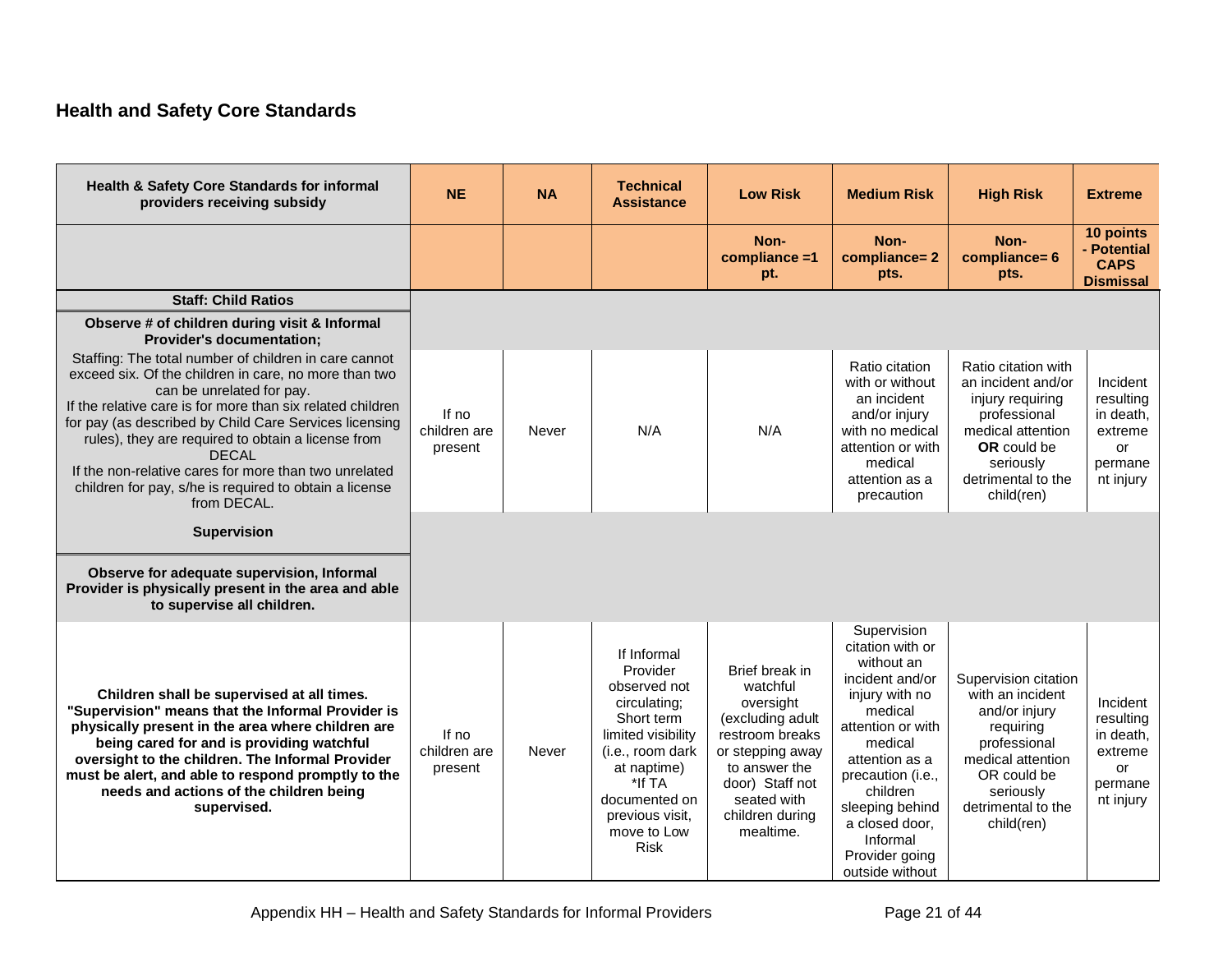| Health & Safety Core Standards for informal<br>providers receiving subsidy                                                                                                                                                                                                                                                                                                                                                                                                                                                           | <b>NE</b>    | <b>NA</b> | <b>Technical</b><br><b>Assistance</b>                                                                                                              | <b>Low Risk</b>              | <b>Medium Risk</b>                                                                                                                                                                                                                                                                                                                                                                                                                                                                  | <b>High Risk</b>                                                                                                                              | <b>Extreme</b>                                                              |
|--------------------------------------------------------------------------------------------------------------------------------------------------------------------------------------------------------------------------------------------------------------------------------------------------------------------------------------------------------------------------------------------------------------------------------------------------------------------------------------------------------------------------------------|--------------|-----------|----------------------------------------------------------------------------------------------------------------------------------------------------|------------------------------|-------------------------------------------------------------------------------------------------------------------------------------------------------------------------------------------------------------------------------------------------------------------------------------------------------------------------------------------------------------------------------------------------------------------------------------------------------------------------------------|-----------------------------------------------------------------------------------------------------------------------------------------------|-----------------------------------------------------------------------------|
|                                                                                                                                                                                                                                                                                                                                                                                                                                                                                                                                      |              |           |                                                                                                                                                    | Non-<br>compliance =1<br>pt. | Non-<br>compliance=2<br>pts.                                                                                                                                                                                                                                                                                                                                                                                                                                                        | Non-<br>compliance= 6<br>pts.                                                                                                                 | 10 points<br>- Potential<br><b>CAPS</b><br><b>Dismissal</b>                 |
|                                                                                                                                                                                                                                                                                                                                                                                                                                                                                                                                      |              |           |                                                                                                                                                    |                              | the children,<br>leaving the<br>children alone,<br>or going to a<br>different level of<br>the Home); No<br>Adult present to<br>supervise<br>children                                                                                                                                                                                                                                                                                                                                |                                                                                                                                               |                                                                             |
| <b>Comprehensive Background Checks</b>                                                                                                                                                                                                                                                                                                                                                                                                                                                                                               |              |           |                                                                                                                                                    |                              |                                                                                                                                                                                                                                                                                                                                                                                                                                                                                     |                                                                                                                                               |                                                                             |
| Review all CRC's for Informal Provider,<br>Employees, Provisional Employees, and other<br>adults residing in the Home                                                                                                                                                                                                                                                                                                                                                                                                                |              |           |                                                                                                                                                    |                              |                                                                                                                                                                                                                                                                                                                                                                                                                                                                                     |                                                                                                                                               |                                                                             |
| Every staff member with direct care<br>responsibilities must have a Satisfactory<br><b>Comprehensive Background Check Determination</b><br>before the individual may supervise any child<br>independently. A staff member with a preliminary<br>fingerprint clearance must be supervised by a<br>staff member with a Satisfactory Comprehensive<br><b>Background Check Determination. No staff</b><br>member with an Unsatisfactory Records Check<br>Determination may be present at the home when<br>any child is present for care. | <b>Never</b> | Never     | A Resident will<br>be turning 17<br>years old;<br>A new Resident<br>is entering<br>Home<br>Advise of<br>process to<br>obtain CBCs<br>with citation | N/A                          | *No Records<br>Check<br>Determination<br>Completed<br>*Has National<br>Fingerprint<br>Check but<br>Satisfactory<br>Comprehensive<br><b>Records Check</b><br>Determination<br>not completed<br>or has not<br>begun process<br>AND staff<br>person is not<br>supervised by a<br>person with<br>comprehensive<br>records check.<br>*Records<br>Check<br>Clearance date<br>on<br>Comprehensive<br><b>Records Check</b><br>Determination<br>older than<br>preceding 12<br>months of hire | *Knowledge of a<br>committed crime<br>with or without<br>Satisfactory<br>Comprehensive<br><b>Records Check</b><br>Determination<br>completed. | Incident<br>resulting<br>in death,<br>extreme<br>or<br>permane<br>nt injury |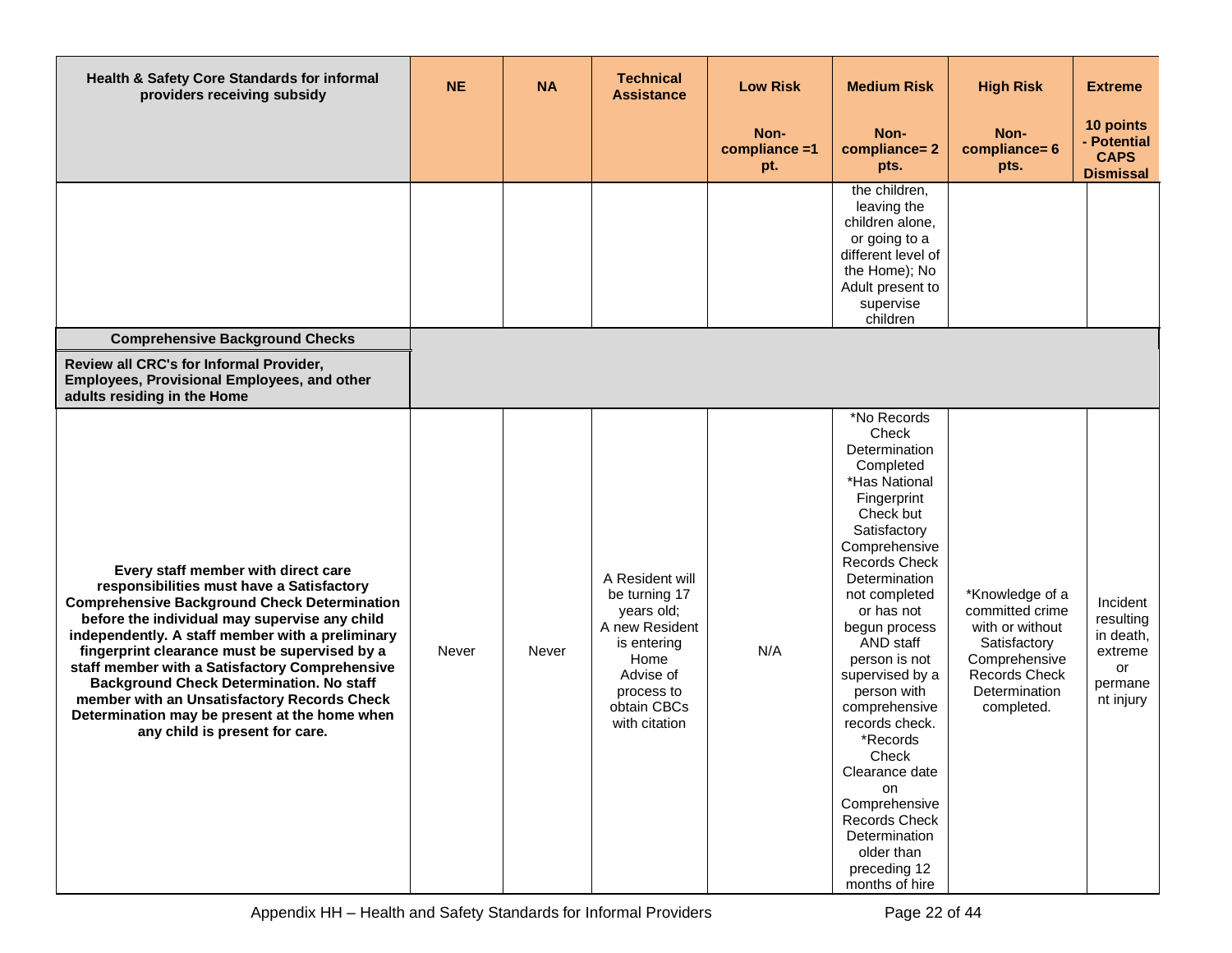| Health & Safety Core Standards for informal<br>providers receiving subsidy                                             | <b>NE</b>                                                  | <b>NA</b>                                                                       | <b>Technical</b><br><b>Assistance</b>                                                                                                                                                                            | <b>Low Risk</b>                                                                              | <b>Medium Risk</b>                                                                                                                                                                                                                                                                                                           | <b>High Risk</b>                                                                                         | <b>Extreme</b>                                                              |
|------------------------------------------------------------------------------------------------------------------------|------------------------------------------------------------|---------------------------------------------------------------------------------|------------------------------------------------------------------------------------------------------------------------------------------------------------------------------------------------------------------|----------------------------------------------------------------------------------------------|------------------------------------------------------------------------------------------------------------------------------------------------------------------------------------------------------------------------------------------------------------------------------------------------------------------------------|----------------------------------------------------------------------------------------------------------|-----------------------------------------------------------------------------|
|                                                                                                                        |                                                            |                                                                                 |                                                                                                                                                                                                                  | Non-<br>compliance =1<br>pt.                                                                 | Non-<br>compliance=2<br>pts.                                                                                                                                                                                                                                                                                                 | Non-<br>compliance= 6<br>pts.                                                                            | 10 points<br>- Potential<br><b>CAPS</b><br><b>Dismissal</b>                 |
|                                                                                                                        |                                                            |                                                                                 |                                                                                                                                                                                                                  |                                                                                              | date OR<br><b>Records Check</b><br>Clearance Date<br><b>on</b><br>Comprehensive<br><b>Records Check</b><br>Determination<br>is not older<br>than the<br>preceding 12<br>months of<br>license date,<br>but there was a<br>lapse of<br>employment<br>from the<br>industry greater<br>than 180 days<br>(6 months) or<br>longer. |                                                                                                          |                                                                             |
| <b>Diapering Areas and Practices</b><br>Inquire about procedures or observe actual diaper<br>change                    |                                                            |                                                                                 |                                                                                                                                                                                                                  |                                                                                              |                                                                                                                                                                                                                                                                                                                              |                                                                                                          |                                                                             |
| Diapering surface should be clean and non-<br>porous                                                                   | If no<br>diapered<br>children are<br>currently<br>enrolled | Informal<br>Provider<br>does not<br>provide<br>care for<br>diapered<br>children | Turn textured<br>side over for a<br>smooth<br>surface;<br>Disinfectant not<br>used according<br>to<br>manufacturer's<br>instructions<br>*If TA<br>documented on<br>previous visit,<br>move to Low<br><b>Risk</b> | Changing pad<br>has tears/non-<br>smooth surface;<br>Surface not<br>properly<br>disinfected; | There is<br>evidence of<br>isolated illness<br>and confirmed<br>lack of proper<br>disinfection                                                                                                                                                                                                                               | There is evidence<br>of widespread<br>illness due to lack<br>of proper<br>disinfection (by<br>CDC or HD) | Incident<br>resulting<br>in death,<br>extreme<br>or<br>permane<br>nt injury |
| <b>Discipline</b>                                                                                                      |                                                            |                                                                                 |                                                                                                                                                                                                                  |                                                                                              |                                                                                                                                                                                                                                                                                                                              |                                                                                                          |                                                                             |
| Observe Providers interactions with children, ask<br>about and review policy if children are napping or<br>not present |                                                            |                                                                                 |                                                                                                                                                                                                                  |                                                                                              |                                                                                                                                                                                                                                                                                                                              |                                                                                                          |                                                                             |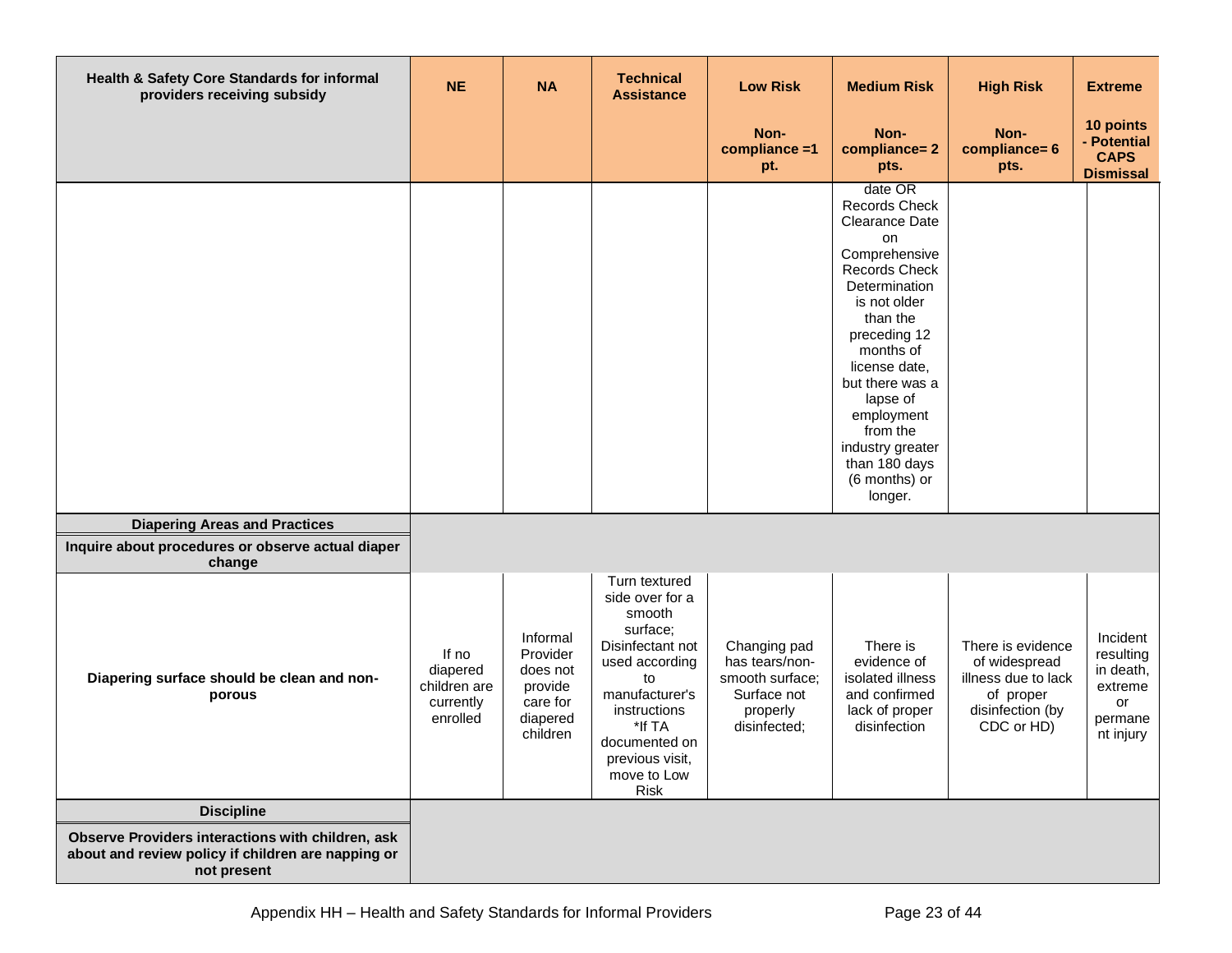| Health & Safety Core Standards for informal<br>providers receiving subsidy                             | <b>NE</b> | <b>NA</b> | <b>Technical</b><br><b>Assistance</b>                                                                                                                                                                                                                                                                                                                                                                            | <b>Low Risk</b>                                                                                                                                                                                                                                                                                                                                                                    | <b>Medium Risk</b>                                                                                                                                                                                                                                 | <b>High Risk</b>                                                                                                                                                                                                            | <b>Extreme</b>                                                                                              |
|--------------------------------------------------------------------------------------------------------|-----------|-----------|------------------------------------------------------------------------------------------------------------------------------------------------------------------------------------------------------------------------------------------------------------------------------------------------------------------------------------------------------------------------------------------------------------------|------------------------------------------------------------------------------------------------------------------------------------------------------------------------------------------------------------------------------------------------------------------------------------------------------------------------------------------------------------------------------------|----------------------------------------------------------------------------------------------------------------------------------------------------------------------------------------------------------------------------------------------------|-----------------------------------------------------------------------------------------------------------------------------------------------------------------------------------------------------------------------------|-------------------------------------------------------------------------------------------------------------|
|                                                                                                        |           |           |                                                                                                                                                                                                                                                                                                                                                                                                                  | Non-<br>$compliance = 1$<br>pt.                                                                                                                                                                                                                                                                                                                                                    | Non-<br>compliance=2<br>pts.                                                                                                                                                                                                                       | Non-<br>compliance= 6<br>pts.                                                                                                                                                                                               | 10 points<br>- Potential<br><b>CAPS</b><br><b>Dismissal</b>                                                 |
| Disciplinary actions shall not be detrimental to<br>physical or mental health                          | Never     | Never     | Observing<br>inappropriate<br>discipline<br>methods:<br>making a child<br>face the wall for<br>time out, a 4 y/r<br>old standing in<br>timeout for 5<br>min. instead of<br>4, children<br>under 2 in<br>timeout instead<br>of redirection.<br>behavior charts<br>posted that use<br>marks, colors,<br>etc. by<br>children's<br>names<br>*If TA<br>documented<br>on previous<br>visit, move to<br><b>Low Risk</b> | Misuse or<br>inappropriate use<br>of time out or<br>redirection;<br>Staff encourages<br>or does not<br>intervene when a<br>Parent<br>disciplines their<br>child within sight<br>and/or hearing of<br>other children;<br>Staff convey<br>understanding of<br>discipline rules<br>and report<br>previous use of<br>inappropriate<br>discipline, such<br>as popping a<br>child's hand | Disciplinary<br>action<br>detrimental to<br>child's physical<br>or mental<br>health which<br>may or may not<br>have resulted in<br>an incident<br>and/or injury<br>with no medical<br>attention or with<br>medical<br>attention as a<br>precaution | Disciplinary action<br>detrimental to<br>child's physical<br>health OR was<br>seriously<br>detrimental to a<br>child's mental<br>health with an<br>incident and/or<br>injury requiring<br>professional<br>medical attention | Incident<br>resulting<br>in death,<br>extreme<br>or<br>permane<br>nt injury                                 |
|                                                                                                        |           |           |                                                                                                                                                                                                                                                                                                                                                                                                                  | Staff shall not: See disciplinary technique below for sanction level                                                                                                                                                                                                                                                                                                               |                                                                                                                                                                                                                                                    |                                                                                                                                                                                                                             |                                                                                                             |
| Physically/sexually abuse a child; Engage in<br>sexually overt conduct in the presence of any<br>child | Never     | Never     | N/A                                                                                                                                                                                                                                                                                                                                                                                                              | N/A                                                                                                                                                                                                                                                                                                                                                                                | N/A                                                                                                                                                                                                                                                | Physical abuse                                                                                                                                                                                                              | Sexual<br>abuse<br><b>OR</b><br>incident<br>resulting<br>in death,<br>extreme<br>or<br>permane<br>nt injury |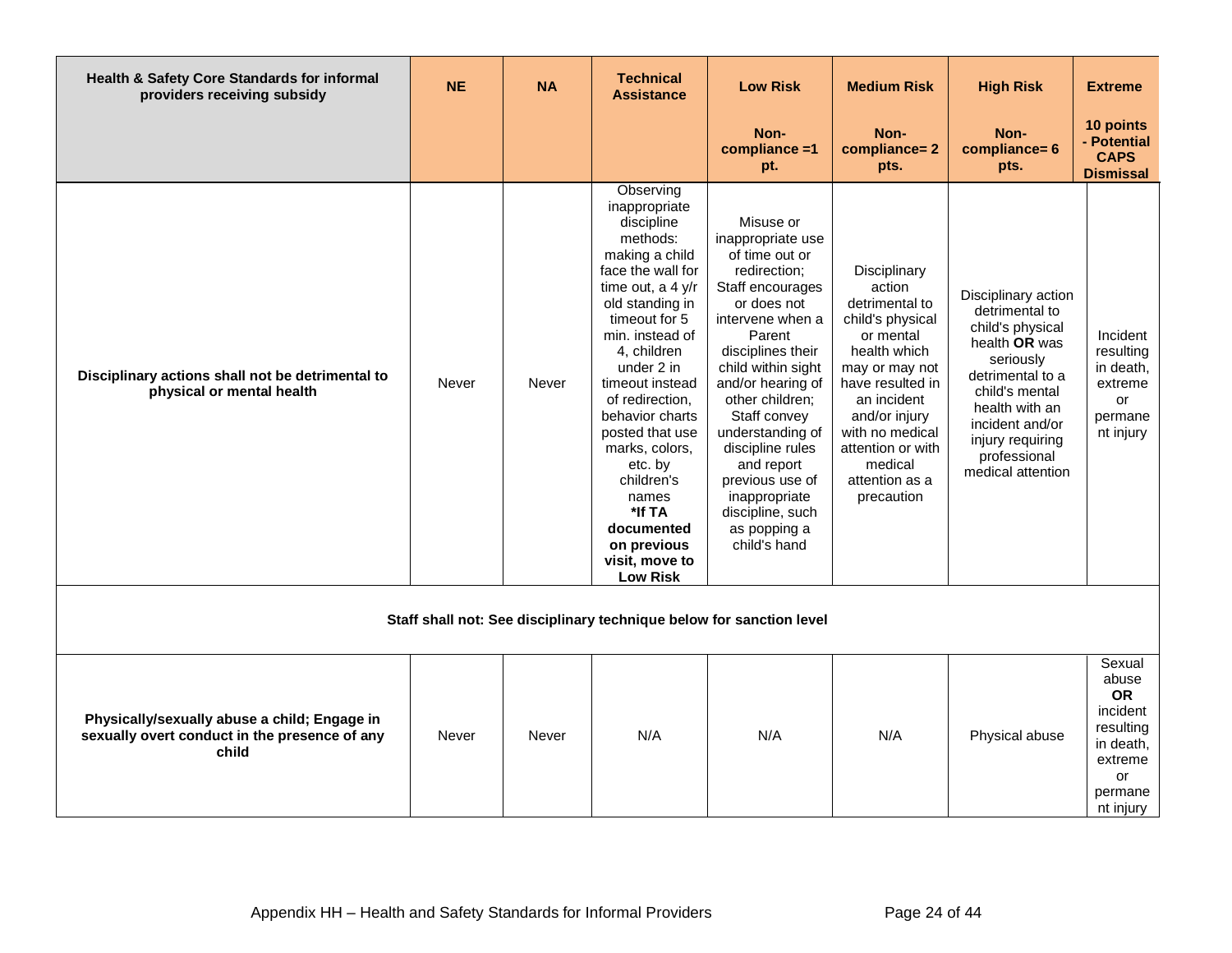| Health & Safety Core Standards for informal<br>providers receiving subsidy                                               | <b>NE</b> | <b>NA</b> | <b>Technical</b><br><b>Assistance</b>                                                                                                                                                                                                                                                                                  | <b>Low Risk</b>                                                                                           | <b>Medium Risk</b>                                                                                                                                                             | <b>High Risk</b>                                                                                                                                                                                             | <b>Extreme</b>                                                              |
|--------------------------------------------------------------------------------------------------------------------------|-----------|-----------|------------------------------------------------------------------------------------------------------------------------------------------------------------------------------------------------------------------------------------------------------------------------------------------------------------------------|-----------------------------------------------------------------------------------------------------------|--------------------------------------------------------------------------------------------------------------------------------------------------------------------------------|--------------------------------------------------------------------------------------------------------------------------------------------------------------------------------------------------------------|-----------------------------------------------------------------------------|
|                                                                                                                          |           |           |                                                                                                                                                                                                                                                                                                                        | Non-<br>compliance =1<br>pt.                                                                              | Non-<br>compliance=2<br>pts.                                                                                                                                                   | Non-<br>compliance= 6<br>pts.                                                                                                                                                                                | 10 points<br>- Potential<br><b>CAPS</b><br><b>Dismissal</b>                 |
| Inflict corporal/physical punishment                                                                                     | Never     | Never     | Corporal<br>punishment by<br>a Parent (not<br>employed by<br>the facility) of<br>their own child<br>to any body<br>part (popping<br>on hand,<br>buttocks, legs)<br>not within<br>sight/hearing of<br>other children                                                                                                    | N/A                                                                                                       | Corporal<br>punishment to<br>any body part<br>(popping on<br>hand, buttocks,<br>legs, etc.)<br>without a<br>bruise or mark                                                     | Corporal<br>punishment to any<br>body part (popping<br>on hand, buttocks,<br>legs) with a bruise<br>or mark                                                                                                  | Incident<br>resulting<br>in death,<br>extreme<br>or<br>permane<br>nt injury |
| Shake, jerk, pinch or roughly handle                                                                                     | Never     | Never     | N/A                                                                                                                                                                                                                                                                                                                    | N/A                                                                                                       | Jerk, handle<br>roughly, or<br>pinch without a<br>bruise or mark<br>or injury;<br>Shake a child<br>five years or<br>older without<br>an injury                                 | Jerk, handle<br>roughly, or pinch<br>with a bruise or<br>mark or injury;<br>Shake a child<br>under five years<br>old with or<br>without an injury;<br>Shake a child five<br>years or older with<br>an injury | Incident<br>resulting<br>in death,<br>extreme<br>or<br>permane<br>nt injury |
| Verbally abuse or humiliate (includes use of<br>threats, profanity or belittling remarks about a<br>Child or his family) | Never     | Never     | Tone of voice;<br>Raised voice<br>with negative<br>implications;<br>Mild threat to<br>call Parent<br>about behavior<br>("Do we need<br>to call your<br>mom?" or "You<br>know what's<br>going to<br>happen when<br>your mom gets<br>here?")<br>*If TA<br>documented<br>on previous<br>visit, move to<br><b>Low Risk</b> | Raised voices<br>with profanity or<br>belittling remarks<br>or threats:<br>Use of profanity<br>in general | Humiliating a<br>child;<br>Threatening<br>physical harm;<br>Screaming at a<br>child, where<br>child displays<br>behavior<br>demonstrating<br>that he/she is<br>afraid or upset | Extreme or<br>repeated threats,<br>humiliation, or<br>belittling remarks                                                                                                                                     | N/A                                                                         |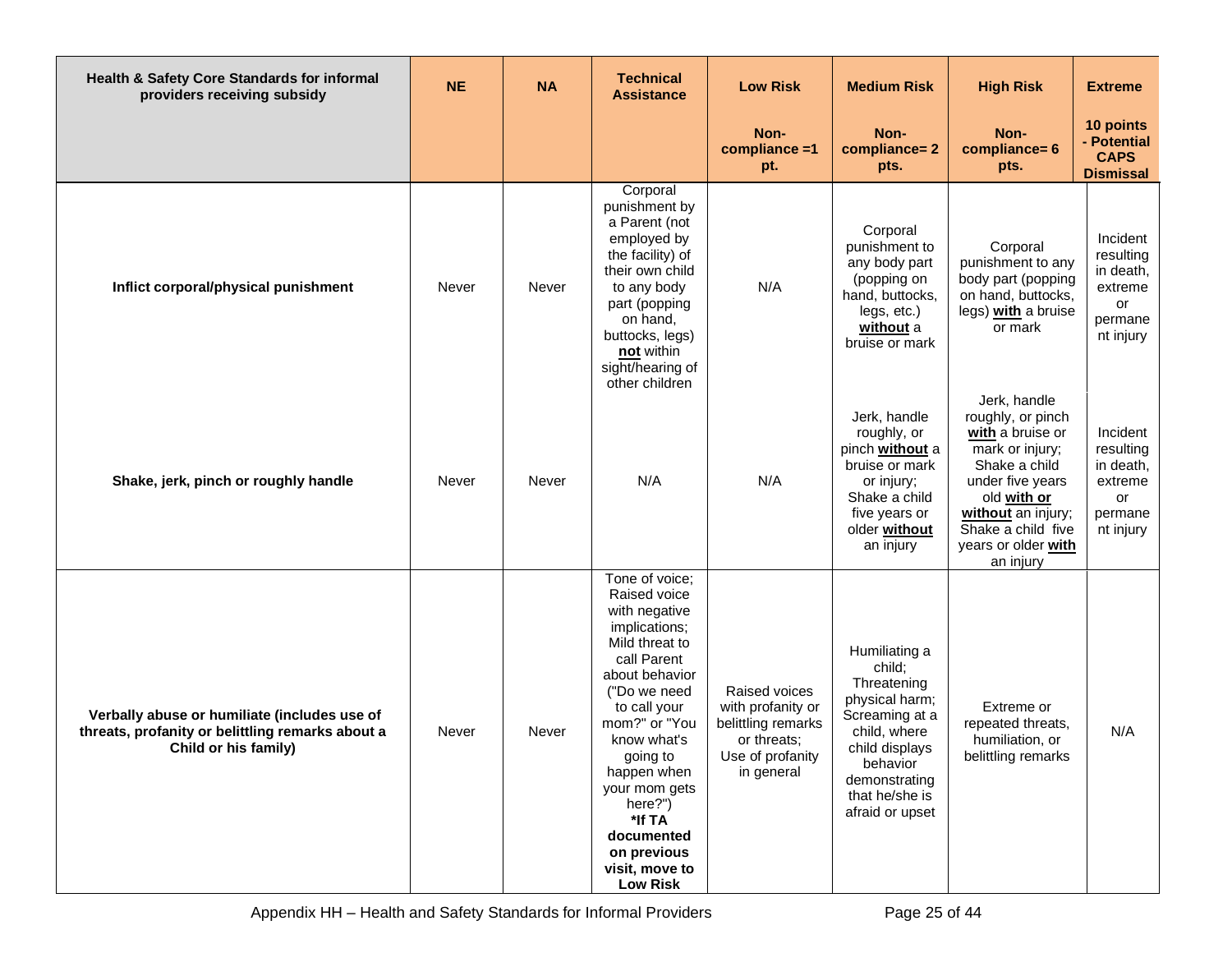| Health & Safety Core Standards for informal<br>providers receiving subsidy | <b>NE</b> | <b>NA</b> | <b>Technical</b><br><b>Assistance</b> | <b>Low Risk</b>                                                                                                                                                                                                                                         | <b>Medium Risk</b>                                                                                                                                                                                                                     | <b>High Risk</b>                                                                                                                                                                                                                                         | <b>Extreme</b>                                                              |
|----------------------------------------------------------------------------|-----------|-----------|---------------------------------------|---------------------------------------------------------------------------------------------------------------------------------------------------------------------------------------------------------------------------------------------------------|----------------------------------------------------------------------------------------------------------------------------------------------------------------------------------------------------------------------------------------|----------------------------------------------------------------------------------------------------------------------------------------------------------------------------------------------------------------------------------------------------------|-----------------------------------------------------------------------------|
|                                                                            |           |           |                                       | Non-<br>compliance =1<br>pt.                                                                                                                                                                                                                            | Non-<br>compliance=2<br>pts.                                                                                                                                                                                                           | Non-<br>compliance= 6<br>pts.                                                                                                                                                                                                                            | 10 points<br>- Potential<br><b>CAPS</b><br><b>Dismissal</b>                 |
| Isolate in a dark room, closet or unsupervised<br>area                     | Never     | Never     | N/A                                   | N/A                                                                                                                                                                                                                                                     | <b>Isolation</b>                                                                                                                                                                                                                       | <b>Isolation</b> with<br>aggravating<br>circumstances<br>such as but not<br>limited to the door<br>being closed or the<br>room being dark                                                                                                                | Incident<br>resulting<br>in death,<br>extreme<br>or<br>permane<br>nt injury |
| Use of mechanical or physical restraints or<br>devices                     | Never     | Never     | N/A                                   | N/A                                                                                                                                                                                                                                                     | Use of<br>mechanical<br>and/or physical<br>restraints which<br>may or may not<br>have resulted in<br>an incident<br>and/or injury<br>with no medical<br>attention or with<br>medical<br>attention as a<br>precaution                   | Use of mechanical<br>and/or physical<br>restraints with an<br>incident and/or<br>injury requiring<br>professional<br>medical attention<br><b>OR</b> restraints used<br>for an egregious<br>amount of time or<br>there were<br>egregious<br>circumstances | Incident<br>resulting<br>in death,<br>extreme<br>or<br>permane<br>nt injury |
| Use medication to control behavior                                         | Never     | Never     | N/A                                   | N/A                                                                                                                                                                                                                                                     | N/A                                                                                                                                                                                                                                    | Use of medication<br>for discipline and/or<br>to control behavior.<br>other than as<br>prescribed by a<br>physician                                                                                                                                      | Incident<br>resulting<br>in death,<br>extreme<br>or<br>permane<br>nt injury |
| Restrict unreasonably from going to the bathroom                           | Never     | Never     | N/A                                   | <b>Informal Provider</b><br>fails to respond<br>appropriately<br>and/or timely to a<br>child's request or<br>need to toilet<br>(Staff states,<br>"You should<br>have gone to the<br>bathroom during<br>the bathroom<br>break and now<br>you can't go.") | Child(ren) not<br>allowed to go to<br>the bathroom<br>as punishment,<br>which may or<br>may not have<br>resulted in an<br>incident and/or<br>injury with no<br>medical<br>attention or with<br>medical<br>attention as a<br>precaution | Child(ren) not<br>allowed to go to<br>the bathroom as<br>punishment with an<br>incident and/or<br>injury requiring<br>professional<br>medical attention<br><b>OR</b> was not<br>allowed to go for<br>an egregious<br>amount of time                      | N/A                                                                         |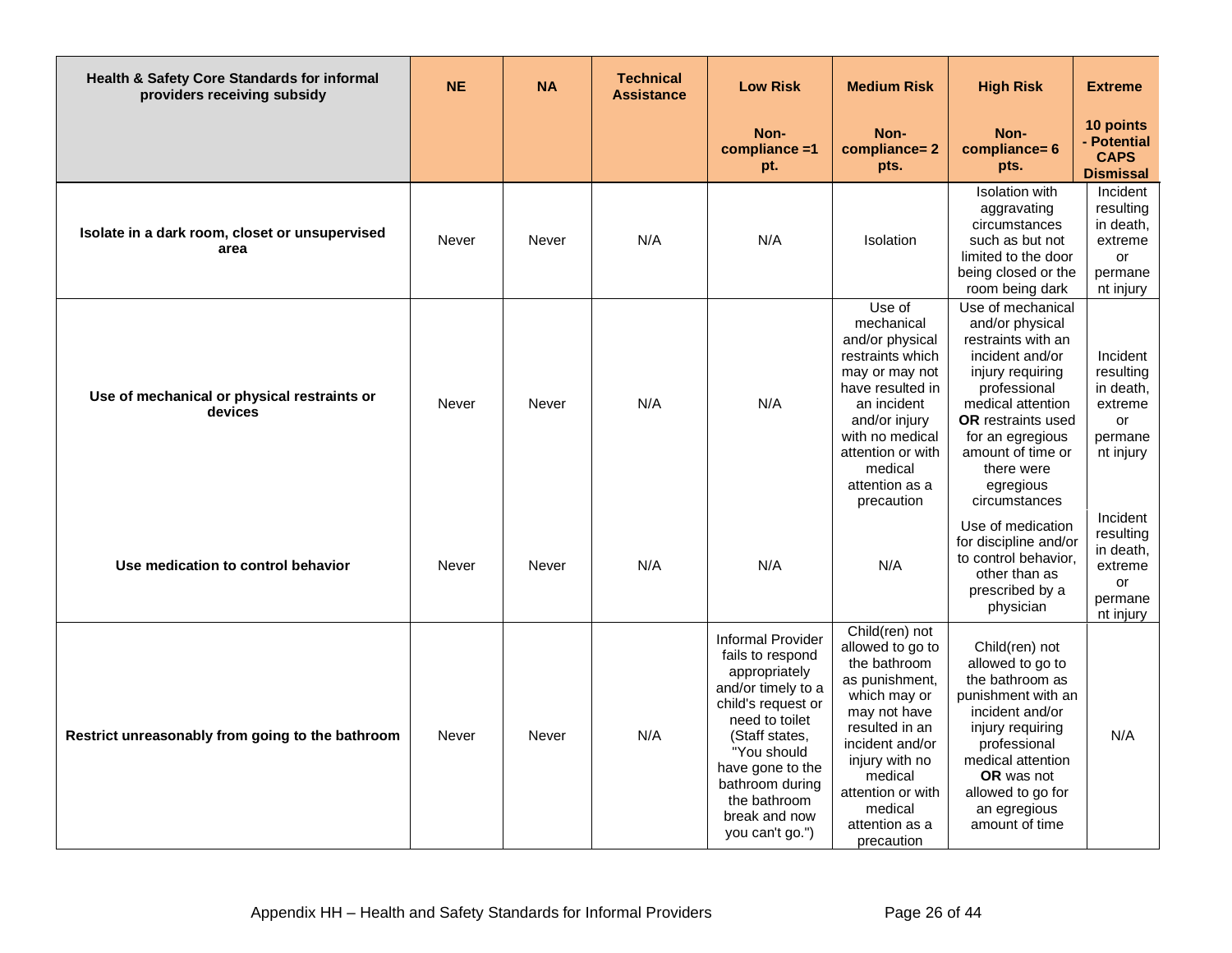| Health & Safety Core Standards for informal<br>providers receiving subsidy | <b>NE</b> | <b>NA</b> | <b>Technical</b><br><b>Assistance</b> | <b>Low Risk</b>                                                                                                                                                                                                                                | <b>Medium Risk</b>                                                                                                                                                                                                                                                                                                              | <b>High Risk</b>                                                                                                                                                                                                                                                                                              | <b>Extreme</b>                                                              |
|----------------------------------------------------------------------------|-----------|-----------|---------------------------------------|------------------------------------------------------------------------------------------------------------------------------------------------------------------------------------------------------------------------------------------------|---------------------------------------------------------------------------------------------------------------------------------------------------------------------------------------------------------------------------------------------------------------------------------------------------------------------------------|---------------------------------------------------------------------------------------------------------------------------------------------------------------------------------------------------------------------------------------------------------------------------------------------------------------|-----------------------------------------------------------------------------|
|                                                                            |           |           |                                       | Non-<br>compliance =1<br>pt.                                                                                                                                                                                                                   | Non-<br>compliance=2<br>pts.                                                                                                                                                                                                                                                                                                    | Non-<br>compliance= 6<br>pts.                                                                                                                                                                                                                                                                                 | 10 points<br>- Potential<br><b>CAPS</b><br><b>Dismissal</b>                 |
| <b>Punishing toileting accidents</b>                                       | Never     | Never     | N/A                                   | <b>Informal Provider</b><br>uses an<br>appropriate form<br>of discipline as<br>punishment<br>immediately<br>following a<br>toileting accident<br>(a 3 year old is<br>put in time out for<br>3 minutes<br>following a<br>toileting<br>accident) | Informal<br>Provider uses<br>an<br>inappropriate<br>form of<br>discipline as<br>punishment<br>immediately<br>following a<br>toileting<br>accident (a<br>child is made to<br>stand in the<br>corner facing<br>the wall<br>following a<br>toileting<br>accident or a<br>child was<br>forced to clean<br>up their own<br>accident) | Restriction/punish<br>ment for bathroom<br>accidents with an<br>incident and/or<br>injury requiring<br>professional<br>medical attention<br>OR with<br>aggravating<br>circumstances                                                                                                                           | Incident<br>resulting<br>in death,<br>extreme<br>or<br>permane<br>nt injury |
| Force-feed or withhold feeding regularly<br>scheduled meals/snacks         | Never     | Never     | N/A                                   | Feeding of a<br>child was<br>intentionally<br>delayed but still<br>occurred during<br>the current meal<br>or snack service                                                                                                                     | Feeding of a<br>child was<br>delayed but still<br>occurred after<br>the current<br>meal or snack<br>but before the<br>next meal or<br>snack:<br>Child was<br>compelled to<br>eat with no<br>incident or<br>injury                                                                                                               | Child(ren)<br>physically force fed<br>(a child's mouth is<br>held and made to<br>eat) which resulted<br>in a serious<br>incident and/or<br>injury requiring<br>professional<br>medical attention;<br>Food withheld (and<br>not given to child<br>for the entire day or<br>for all meals or<br>snack services) | Incident<br>resulting<br>in death,<br>extreme<br>or<br>permane<br>nt injury |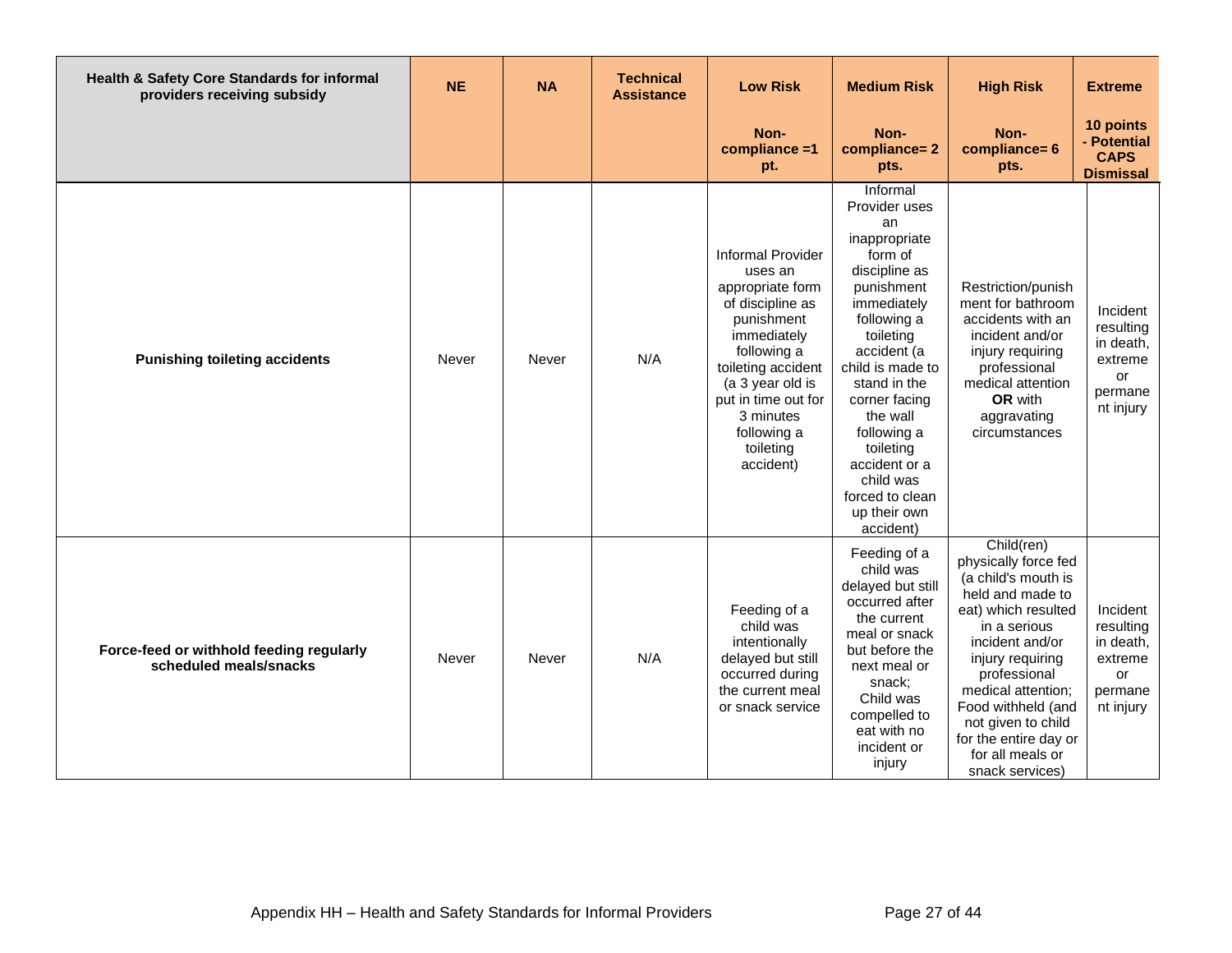| Health & Safety Core Standards for informal<br>providers receiving subsidy | <b>NE</b> | <b>NA</b> | <b>Technical</b><br><b>Assistance</b>                                                                                                                                              | <b>Low Risk</b>                                                                                                                                                                              | <b>Medium Risk</b>                                                                                                                                                                                                                                                 | <b>High Risk</b>                                                                                                                                                                                                                                             | <b>Extreme</b>                                                              |
|----------------------------------------------------------------------------|-----------|-----------|------------------------------------------------------------------------------------------------------------------------------------------------------------------------------------|----------------------------------------------------------------------------------------------------------------------------------------------------------------------------------------------|--------------------------------------------------------------------------------------------------------------------------------------------------------------------------------------------------------------------------------------------------------------------|--------------------------------------------------------------------------------------------------------------------------------------------------------------------------------------------------------------------------------------------------------------|-----------------------------------------------------------------------------|
|                                                                            |           |           |                                                                                                                                                                                    | Non-<br>compliance =1<br>pt.                                                                                                                                                                 | Non-<br>compliance=2<br>pts.                                                                                                                                                                                                                                       | Non-<br>compliance= 6<br>pts.                                                                                                                                                                                                                                | 10 points<br>- Potential<br><b>CAPS</b><br><b>Dismissal</b>                 |
| Force or withhold naps                                                     | Never     | Never     | Telling<br>child(ren) that<br>they must lay in<br>a particular<br>position on the<br>mat or cot<br>*If TA<br>documented<br>on previous<br>visit, move to<br><b>Low Risk</b>        | Force or withhold<br>naps with no<br>physical contact                                                                                                                                        | Physically<br>force/withhold<br>naps without<br>an incident or<br>injury                                                                                                                                                                                           | Physically force<br>naps with an<br>incident and/or<br>injury                                                                                                                                                                                                | Incident<br>resulting<br>in death,<br>extreme<br>or<br>permane<br>nt injury |
| Allow Children to discipline or humiliate other<br><b>Children</b>         | Never     | Never     | Informal<br>Provider<br>requires<br>child(ren) to<br>report the bad<br>behavior of<br>other child(ren)<br>*If TA<br>documented on<br>previous visit,<br>move to Low<br><b>Risk</b> | <b>Informal Provider</b><br>allows and/or<br>encourages<br>child(ren) to<br>humiliate other<br>child(ren) (name<br>calling, belittling<br>remarks, threats,<br>use of profanity,<br>$etc.$ ) | Informal<br>Provider allows<br>and/or<br>encourages<br>child(ren) to<br>physically<br>discipline each<br>other with or<br>without an<br>incident and/or<br>injury with no<br>medical<br>attention or with<br>medical<br>attention as a<br>precaution               | <b>Informal Provider</b><br>allows and/or<br>encourages<br>child(ren) to<br>physically<br>discipline each<br>other with an<br>incident and/or<br>injury requiring<br>professional<br>medical attention<br>OR discipline with<br>aggravating<br>circumstances | Incident<br>resulting<br>in death,<br>extreme<br>or<br>permane<br>nt injury |
| Confine a Child for disciplinary purposes to<br>equipment                  | Never     | Never     | N/A                                                                                                                                                                                | Child(ren)<br>confined for<br>discipline<br>without an<br>incident or injury                                                                                                                 | Child(ren)<br>confined for<br>discipline which<br>resulted in an<br>incident and/or<br>injury with no<br>medical<br>attention or with<br>medical<br>attention as a<br>precaution;<br>Child(ren)<br>confined for<br>discipline for an<br>extended<br>amount of time | Child(ren) confined<br>for discipline with<br>an incident and/or<br>injury requiring<br>professional<br>medical attention                                                                                                                                    | Incident<br>resulting<br>in death,<br>extreme<br>or<br>permane<br>nt injury |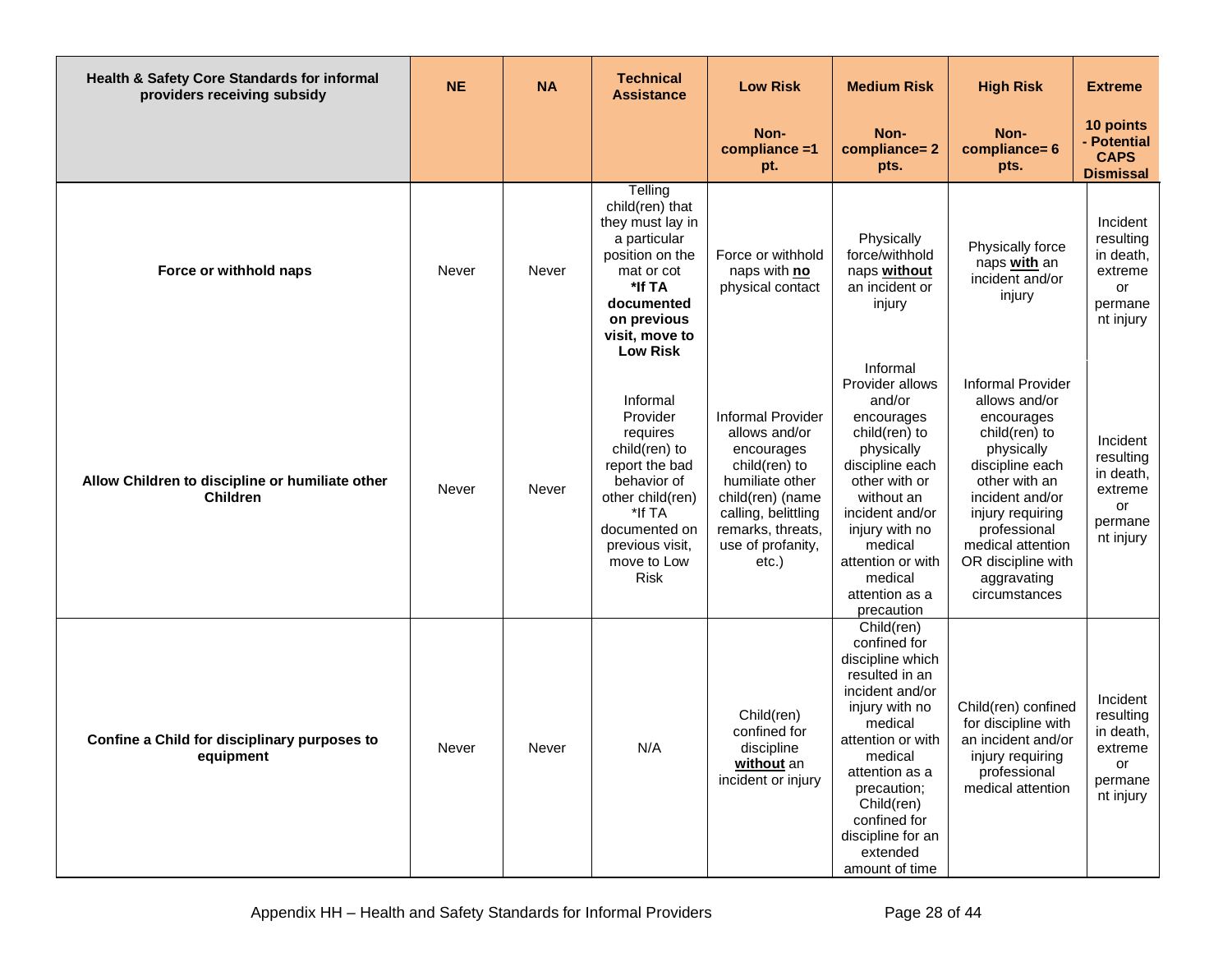| Health & Safety Core Standards for informal<br>providers receiving subsidy                                                                                                                                                                                                                                                                                                            | <b>NE</b>                                                                                                                                                       | <b>NA</b>                                                              | <b>Technical</b><br><b>Assistance</b>                                                                                                                                                                                                     | <b>Low Risk</b>                                                                                                                                                                                                                                                                                                                                                                                                                                                  | <b>Medium Risk</b>                                                                                                                                                                                                                                                                                                              | <b>High Risk</b>                                                                                                                                                                                                                                                                                                                                                                                  | <b>Extreme</b>                                                              |
|---------------------------------------------------------------------------------------------------------------------------------------------------------------------------------------------------------------------------------------------------------------------------------------------------------------------------------------------------------------------------------------|-----------------------------------------------------------------------------------------------------------------------------------------------------------------|------------------------------------------------------------------------|-------------------------------------------------------------------------------------------------------------------------------------------------------------------------------------------------------------------------------------------|------------------------------------------------------------------------------------------------------------------------------------------------------------------------------------------------------------------------------------------------------------------------------------------------------------------------------------------------------------------------------------------------------------------------------------------------------------------|---------------------------------------------------------------------------------------------------------------------------------------------------------------------------------------------------------------------------------------------------------------------------------------------------------------------------------|---------------------------------------------------------------------------------------------------------------------------------------------------------------------------------------------------------------------------------------------------------------------------------------------------------------------------------------------------------------------------------------------------|-----------------------------------------------------------------------------|
|                                                                                                                                                                                                                                                                                                                                                                                       |                                                                                                                                                                 |                                                                        |                                                                                                                                                                                                                                           | Non-<br>compliance =1<br>pt.                                                                                                                                                                                                                                                                                                                                                                                                                                     | Non-<br>compliance=2<br>pts.                                                                                                                                                                                                                                                                                                    | Non-<br>compliance= 6<br>pts.                                                                                                                                                                                                                                                                                                                                                                     | 10 points<br>- Potential<br><b>CAPS</b><br><b>Dismissal</b>                 |
| <b>Medications</b>                                                                                                                                                                                                                                                                                                                                                                    |                                                                                                                                                                 |                                                                        |                                                                                                                                                                                                                                           |                                                                                                                                                                                                                                                                                                                                                                                                                                                                  |                                                                                                                                                                                                                                                                                                                                 |                                                                                                                                                                                                                                                                                                                                                                                                   |                                                                             |
| View stored medication; Review samples of<br>medication documentation                                                                                                                                                                                                                                                                                                                 |                                                                                                                                                                 |                                                                        |                                                                                                                                                                                                                                           |                                                                                                                                                                                                                                                                                                                                                                                                                                                                  |                                                                                                                                                                                                                                                                                                                                 |                                                                                                                                                                                                                                                                                                                                                                                                   |                                                                             |
| Authorization: Specific written authorization from the<br>Child's physician or Parent to dispense prescription or<br>nonprescription medication to Child<br>Storage: Medication stored as authorized/instructed<br>and inaccessible to children<br>Dispensing records: Include Child's name, name of<br>medication, date(s) and time(s) administered, name of<br>person administering | If<br>medication<br>has not<br>been<br>administere<br>d since last<br>visit or<br>since<br>medication<br>was last<br>evaluated;<br>If forms are<br>inaccessible | If Informal<br>Provider<br>does not<br>administer<br>any<br>medication | If planning to<br>dispense<br>medication in<br>the future;<br>Isolated<br>instance of<br>incomplete<br>paperwork<br>other than<br>missing parent<br>signature<br>*If TA<br>documented<br>on previous<br>visit, move to<br><b>Low Risk</b> | Authorization:<br>Medication is on<br>site with no<br>medication<br>authorization, but<br>not dispensed<br>Storage:<br>Medication not<br>stored as<br>authorized/instru<br>cted OR<br>medication<br>accessible but<br>not handled or<br>ingested by a<br>child (located in<br>cubbies, drawer,<br>$etc.$ )<br>Records:<br>Incomplete<br>dispensing<br>documentation:<br>not documenting<br>date(s)/time(s)<br>dispensed, name<br>of person or<br>medication etc. | Authorization:<br>Dispensed<br>medication<br>without<br>authorization<br>with no adverse<br>reaction;<br>Medication not<br>dispensed as<br>authorized<br>Storage:<br>Medication<br>handled with no<br>incident or<br>injury<br>Records:<br>Dispensed<br>medication not<br>documented at<br>all with no<br>incident or<br>injury | Authorization:<br>Dispensed<br>medication without<br>authorization with<br>an adverse<br>reaction;<br>Medication<br>dispensed to the<br>wrong child<br>Storage: Child<br>ingested and/or<br>handled<br>medication with an<br>incident and/or<br>injury<br>Records:<br>Dispensed<br>medication not<br>documented at all<br>with an incident<br>and/or injury (i.e.,<br>over medicating a<br>child) | Incident<br>resulting<br>in death,<br>extreme<br>or<br>permane<br>nt injury |
| <b>Physical Plant: Hazards</b>                                                                                                                                                                                                                                                                                                                                                        |                                                                                                                                                                 |                                                                        |                                                                                                                                                                                                                                           |                                                                                                                                                                                                                                                                                                                                                                                                                                                                  |                                                                                                                                                                                                                                                                                                                                 |                                                                                                                                                                                                                                                                                                                                                                                                   |                                                                             |
| Evaluate for accessible hazards throughout home                                                                                                                                                                                                                                                                                                                                       |                                                                                                                                                                 |                                                                        |                                                                                                                                                                                                                                           |                                                                                                                                                                                                                                                                                                                                                                                                                                                                  |                                                                                                                                                                                                                                                                                                                                 |                                                                                                                                                                                                                                                                                                                                                                                                   |                                                                             |
| Hazardous materials (cleaning supplies, tobacco, etc.)<br>stored securely away from children                                                                                                                                                                                                                                                                                          | Never                                                                                                                                                           | Never                                                                  | Hazards in a<br>room currently<br>not in use for<br>child care but<br>potentially<br>accessible to<br>children;<br><b>Isolated minor</b><br>hazards:<br>brooms,                                                                           | Hazards<br>accessible with<br>or without being<br>handled by a<br>child (plastic<br>grocery bags,<br>aerosol cans,<br>items that say<br>"Keep Out of                                                                                                                                                                                                                                                                                                             | Serious/danger<br>ous hazards<br>handled by a<br>child OR easily<br>ingestible<br>hazards (open<br>container) that<br>are accessible<br>with or without<br>being handled                                                                                                                                                        | Hazards accessible<br>and handled or<br>ingested with an<br>incident and/or<br>injury requiring<br>professional<br>medical attention                                                                                                                                                                                                                                                              | Incident<br>resulting<br>in death,<br>extreme<br>or<br>permane<br>nt injury |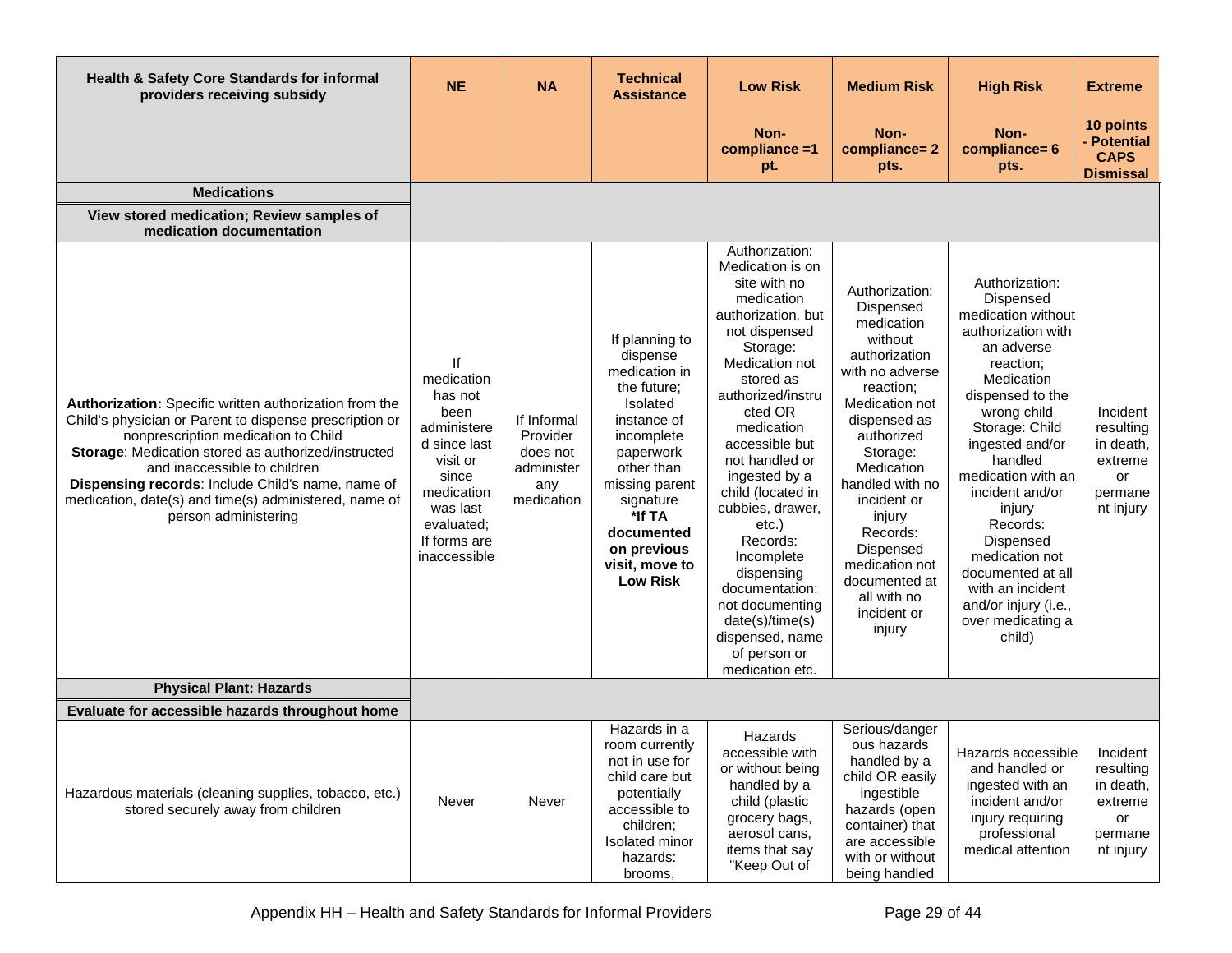| Health & Safety Core Standards for informal<br>providers receiving subsidy                        | <b>NE</b> | <b>NA</b>                                     | <b>Technical</b><br><b>Assistance</b>                                                                                                                                                                                                         | <b>Low Risk</b>                                                                                                  | <b>Medium Risk</b>                                                                                                                                                                                                                                                         | <b>High Risk</b>                                                                                   | <b>Extreme</b>                                                              |
|---------------------------------------------------------------------------------------------------|-----------|-----------------------------------------------|-----------------------------------------------------------------------------------------------------------------------------------------------------------------------------------------------------------------------------------------------|------------------------------------------------------------------------------------------------------------------|----------------------------------------------------------------------------------------------------------------------------------------------------------------------------------------------------------------------------------------------------------------------------|----------------------------------------------------------------------------------------------------|-----------------------------------------------------------------------------|
|                                                                                                   |           |                                               |                                                                                                                                                                                                                                               | Non-<br>compliance =1<br>pt.                                                                                     | Non-<br>compliance=2<br>pts.                                                                                                                                                                                                                                               | Non-<br>compliance= 6<br>pts.                                                                      | 10 points<br>- Potential<br><b>CAPS</b><br><b>Dismissal</b>                 |
|                                                                                                   |           |                                               | dustpans,<br>toothpaste, etc.<br>*If TA<br>documented on<br>previous visit.<br>move to Low<br><b>Risk</b><br>**Soap that<br>says "Keep Out<br>of Reach of<br>Children" never<br>moves higher<br>unless an<br>incident and/or<br>injury occurs | Reach Children'<br>etc.)                                                                                         | by a child which<br>may or may not<br>have resulted in<br>an incident or<br>injury with no<br>medical<br>attention or with<br>medical<br>attention as a<br>precaution (cup<br>of bleach on a<br>shelf, sharp<br>knife lying on a<br>table, 3 gallon<br>bucket of<br>water) |                                                                                                    |                                                                             |
| Weapons, (guns, hunting knives, related accessories,<br>etc.) locked and out of reach of children | Never     | If there are<br>no firearms<br>in the<br>Home | If planning to<br>have a firearm<br>in the future                                                                                                                                                                                             | N/A                                                                                                              | N/A                                                                                                                                                                                                                                                                        | Weapons that are<br>not safely stored or<br>are accessible                                         | Incident<br>resulting<br>in death,<br>extreme<br>or<br>permane<br>nt injury |
| Working smoke detector and fire extinguisher at the<br>residence                                  | Never     | Never                                         | Smoke detector<br>beeping<br>indicating new<br>batteries are<br>required;<br>Fire<br>extinguisher on<br>same level but<br>more than 30<br>feet from the<br>kitchen                                                                            | No operable<br>smoke detector<br>on each floor of<br>the Home;<br>Fire extinguisher<br>accessible to<br>children | No smoke<br>detector in<br>Home;<br>No fire<br>extinguisher in<br>Home;<br>Inoperable fire<br>extinguisher<br>(empty or<br>needing to be<br>recharged)                                                                                                                     | No smoke detector<br>or fire extinguisher<br>with a fire in the<br>Home                            | Incident<br>resulting<br>in death,<br>extreme<br>or<br>permane<br>nt injury |
| Flame producing items (matches, lighters, lighted<br>candles, etc.) out of reach of children      | Never     | Never                                         | N/A                                                                                                                                                                                                                                           | N/A                                                                                                              | Flame<br>producing items<br>accessible to<br>children                                                                                                                                                                                                                      | Flame producing<br>items accessible to<br>children that results<br>in an incident<br>and/or injury | Incident<br>resulting<br>in death,<br>extreme<br>or<br>permane<br>nt injury |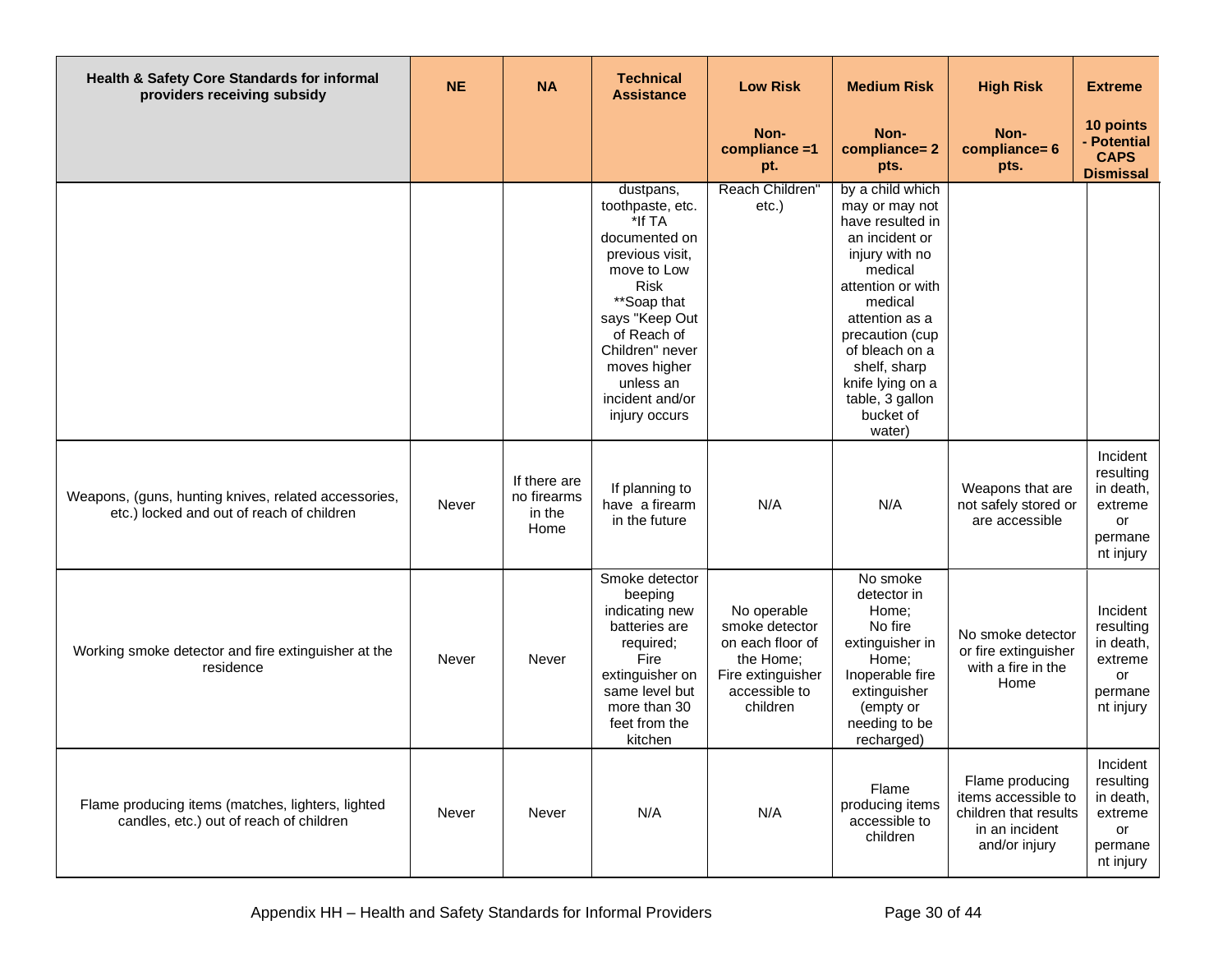| Health & Safety Core Standards for informal<br>providers receiving subsidy                                                                                                                                | <b>NE</b>              | <b>NA</b>                           | <b>Technical</b><br><b>Assistance</b>        | <b>Low Risk</b>                                                                                                                                                                  | <b>Medium Risk</b>                                                                                                                                                                                                          | <b>High Risk</b>                                                                                                                                                                                                                                                                                                                                                                                                                                                                                                                                                                                                                                                                  | <b>Extreme</b>                                                              |
|-----------------------------------------------------------------------------------------------------------------------------------------------------------------------------------------------------------|------------------------|-------------------------------------|----------------------------------------------|----------------------------------------------------------------------------------------------------------------------------------------------------------------------------------|-----------------------------------------------------------------------------------------------------------------------------------------------------------------------------------------------------------------------------|-----------------------------------------------------------------------------------------------------------------------------------------------------------------------------------------------------------------------------------------------------------------------------------------------------------------------------------------------------------------------------------------------------------------------------------------------------------------------------------------------------------------------------------------------------------------------------------------------------------------------------------------------------------------------------------|-----------------------------------------------------------------------------|
|                                                                                                                                                                                                           |                        |                                     |                                              | Non-<br>compliance =1<br>pt.                                                                                                                                                     | Non-<br>compliance=2<br>pts.                                                                                                                                                                                                | Non-<br>compliance= 6<br>pts.                                                                                                                                                                                                                                                                                                                                                                                                                                                                                                                                                                                                                                                     | 10 points<br>- Potential<br><b>CAPS</b><br><b>Dismissal</b>                 |
| Heaters and fire places safely covered at the<br>residence                                                                                                                                                | Never                  | If there are<br>none in the<br>Home | If present in the<br>Home, but not<br>in use | N/A                                                                                                                                                                              | Heater and<br>heating<br>equipment<br>accessible and<br>in use which<br>may or may not<br>have resulted in<br>an incident<br>and/or injury<br>with no medical<br>attention or with<br>medical<br>attention as<br>precaution | Heater and heating<br>equipment<br>accessible and in<br>use with an<br>incident and/or<br>injury requiring<br>professional<br>medical attention                                                                                                                                                                                                                                                                                                                                                                                                                                                                                                                                   | Incident<br>resulting<br>in death,<br>extreme<br>or<br>permane<br>nt injury |
| <b>Playgrounds</b><br>Observe playgrounds for cleanliness/hazards;<br>playground equipment for hazards/anchoring;<br>fencing for hazards/height (measure); measure<br>depth of fall zones under equipment | concrete or equipment. |                                     |                                              | gates shall be kept closed except when persons are entering or exiting the area.<br>fall-zone from such equipment must be adequately maintained to assure continuing resiliency. |                                                                                                                                                                                                                             | Playgrounds shall be protected from traffic or other hazards by a four (4) foot or higher secure fence or other<br>barrier. Fencing material shall not present a hazard to children and shall be maintained so as to prevent<br>children from leaving the playground area by any means other than through an approved access route. Fence<br>Climbing and swinging equipment shall be anchored and have a resilient surface beneath the equipment. The<br>Playgrounds shall be kept clean, free from litter and free of hazards, such as but not limited to non-resilient<br>surfaces under the fall-zone of play equipment, rocks, exposed tree roots and exposed sharp edges of |                                                                             |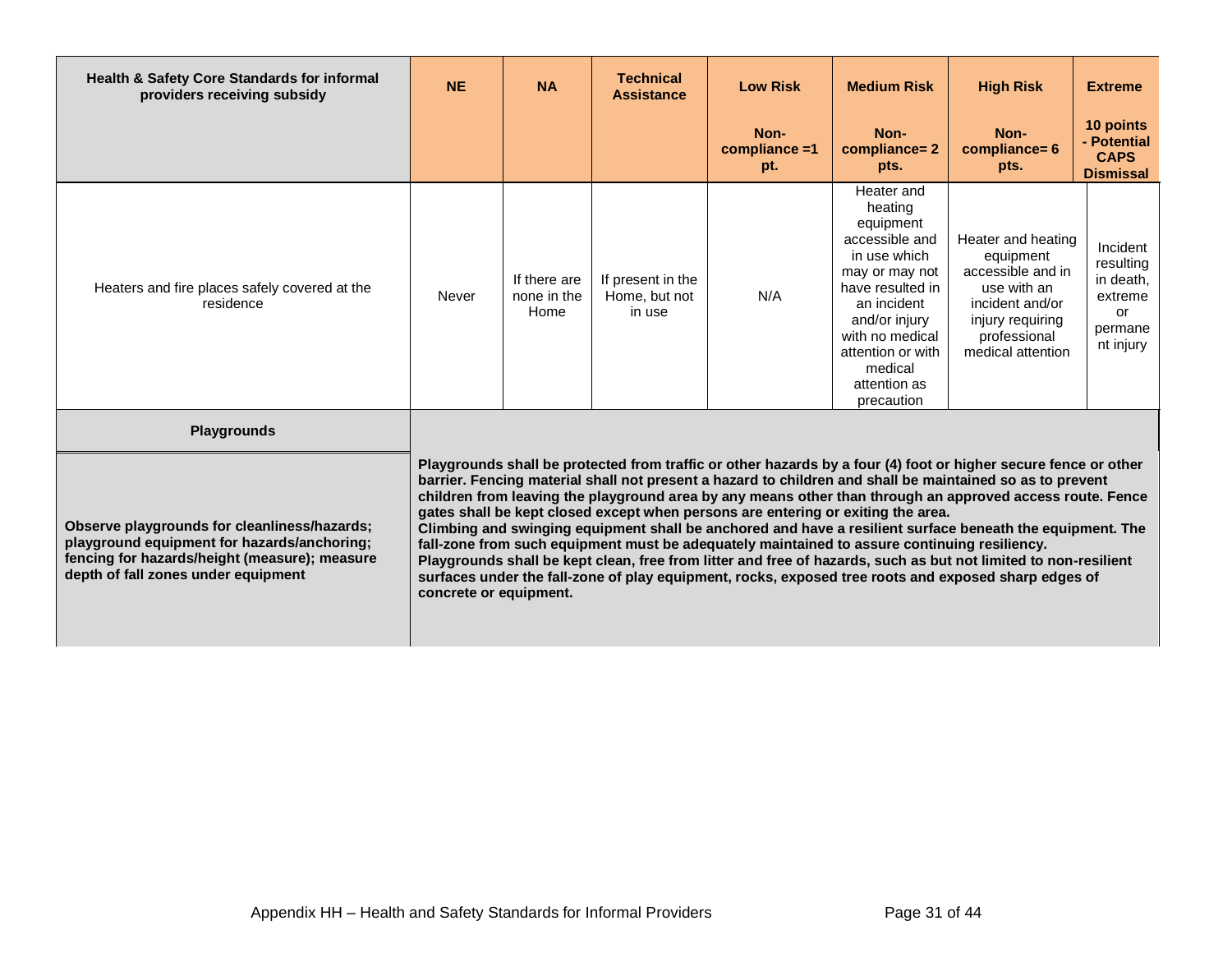| Health & Safety Core Standards for informal<br>providers receiving subsidy                                                                                                                                    | <b>NE</b>                                                                                                                                                                            | <b>NA</b>                                                                               | <b>Technical</b><br><b>Assistance</b>                                                                                                                                                                                                                                                                                                                                                                                                          | <b>Low Risk</b>                                                                                                                                                                                                                                                                                                                                              | <b>Medium Risk</b>                                                                                                                                                                                       | <b>High Risk</b>                                                                                                                                                                                                                                                                                                                                                                                                                                                             | <b>Extreme</b>                                                              |
|---------------------------------------------------------------------------------------------------------------------------------------------------------------------------------------------------------------|--------------------------------------------------------------------------------------------------------------------------------------------------------------------------------------|-----------------------------------------------------------------------------------------|------------------------------------------------------------------------------------------------------------------------------------------------------------------------------------------------------------------------------------------------------------------------------------------------------------------------------------------------------------------------------------------------------------------------------------------------|--------------------------------------------------------------------------------------------------------------------------------------------------------------------------------------------------------------------------------------------------------------------------------------------------------------------------------------------------------------|----------------------------------------------------------------------------------------------------------------------------------------------------------------------------------------------------------|------------------------------------------------------------------------------------------------------------------------------------------------------------------------------------------------------------------------------------------------------------------------------------------------------------------------------------------------------------------------------------------------------------------------------------------------------------------------------|-----------------------------------------------------------------------------|
|                                                                                                                                                                                                               |                                                                                                                                                                                      |                                                                                         |                                                                                                                                                                                                                                                                                                                                                                                                                                                | Non-<br>$compliance = 1$<br>pt.                                                                                                                                                                                                                                                                                                                              | Non-<br>compliance=2<br>pts.                                                                                                                                                                             | Non-<br>compliance= 6<br>pts.                                                                                                                                                                                                                                                                                                                                                                                                                                                | 10 points<br>- Potential<br><b>CAPS</b><br><b>Dismissal</b>                 |
| Play areas protected from traffic or other hazards<br>by fencing or other barriers at least four feet in<br>height and approved by the Department; Fencing<br>material shall not present a hazard to children | If severe<br>weather in<br>the area,<br>assess the<br>playground<br>from the<br>perimeter or<br>window. If<br>severe<br>weather<br>alert issued,<br>document<br>on the<br>checklist. | Never                                                                                   | IF NO<br><b>FENCE/BARRI</b><br>ER, request<br>Supervision<br>Plan.<br>TA-Not<br>completely<br>enclosed and<br>child(ren) did<br>not leave<br>premises;<br>TA - Isolated<br>minor fencing<br>issue in a<br>limited area:<br>small gap (less<br>than 3.5 inches<br>wide and no<br>entrapment or<br>escape hazard;<br>Isolated<br>damage to<br>fence and<br>hazardous area<br>made<br>inaccessible to<br>children<br>Fence not four<br>feet high; | <b>Cite under</b><br><b>HAZARDS-</b><br>Minor fencing<br>hazards: loose<br>wires, bolts<br>measuring over 2<br>threads, rust,<br>splintering wood,<br>potential<br>impalement<br>hazard, exposed<br>sharp prongs,<br>nails or screws,<br>fence not<br>secured, etc.<br>Potential<br>entrapment<br>hazard (gap that<br>measures<br>between 3.5 - 9<br>inches) | N/A                                                                                                                                                                                                      | Cite under<br><b>SUPERVISION</b><br>Actual entrapment<br>occurs, with an<br>incident and/or<br>injury with no<br>medical attention<br>or with medical<br>attention as a<br>precaution<br><b>OR</b><br>Child left premises<br>due to: fence not<br>completely<br>enclosed, gate<br>open, fence not<br>four feet high;<br>Cite under<br><b>HAZARDS -</b><br>Entrapment or<br>fence hazards with<br>an incident and/or<br>injury requiring<br>professional<br>medical attention | Incident<br>resulting<br>in death,<br>extreme<br>or<br>permane<br>nt injury |
| Climbing & swinging equipment that are not portable<br>shall be securely anchored                                                                                                                             | If severe<br>weather in<br>the area.<br>assess the<br>playground<br>from the<br>perimeter or<br>window. If<br>severe<br>weather<br>alert issued,<br>document<br>on the<br>checklist. | If there is<br>no climbing<br>or swinging<br>equipment<br>required to<br>be<br>anchored | If adding non-<br>portable<br>playground<br>equipment that<br>would need<br>anchoring                                                                                                                                                                                                                                                                                                                                                          | Non-portable<br>equipment<br>anchored but not<br>stable                                                                                                                                                                                                                                                                                                      | Non-portable<br>equipment not<br>anchored which<br>may or may not<br>have resulted in<br>an incident<br>and/or injury<br>with no medical<br>attention or with<br>medical<br>attention as a<br>precaution | Non-portable<br>equipment not<br>anchored with an<br>incident and/or<br>injury requiring<br>professional<br>medical attention                                                                                                                                                                                                                                                                                                                                                | Incident<br>resulting<br>in death,<br>extreme<br>or<br>permane<br>nt injury |

Appendix HH – Health and Safety Standards for Informal Providers Page 32 of 44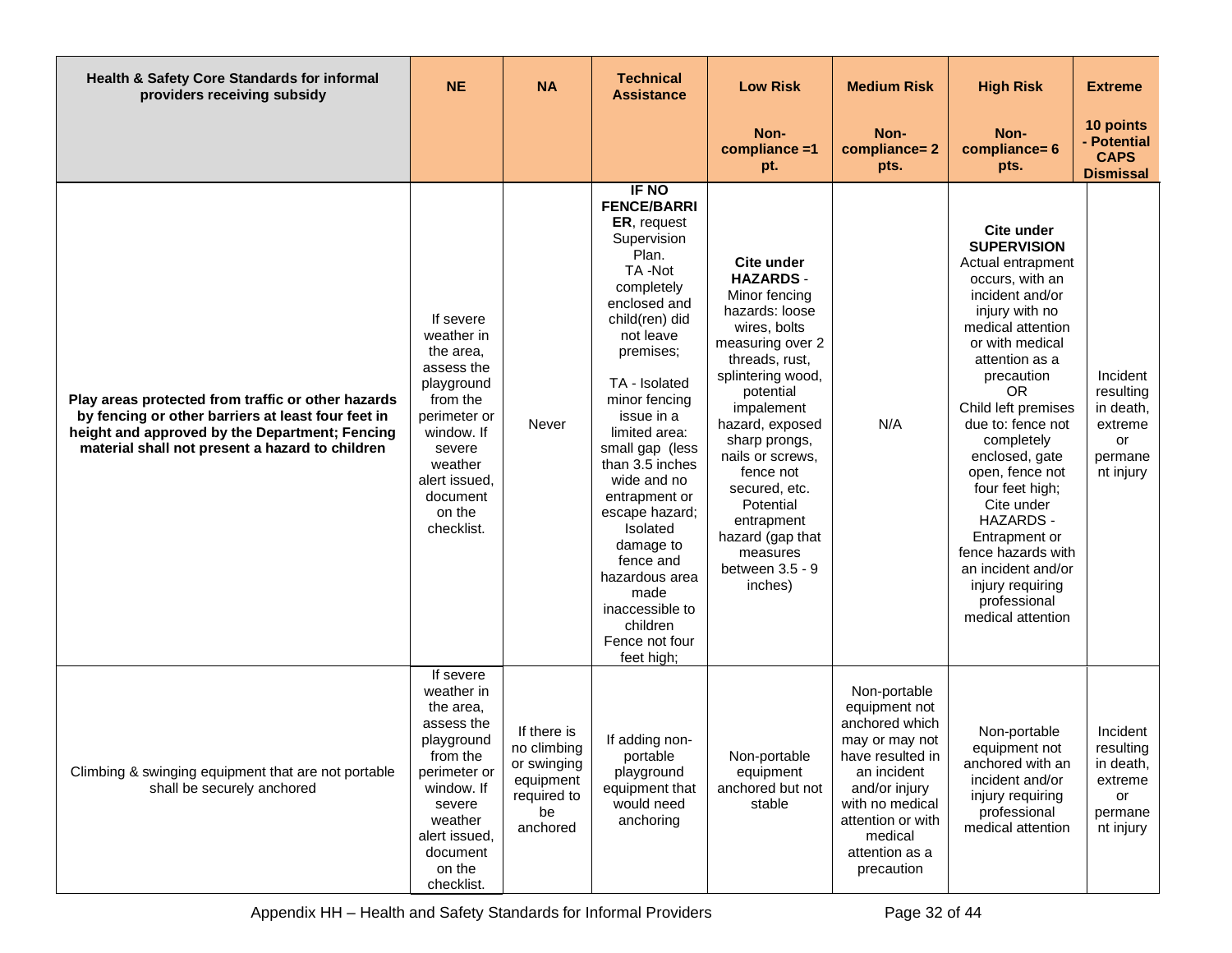| Health & Safety Core Standards for informal<br>providers receiving subsidy                                                                                                                      | <b>NE</b>                                                                                                                                                                            | <b>NA</b>                                                                                                                        | <b>Technical</b><br><b>Assistance</b>                                                                                                                                                                                                                                                                | <b>Low Risk</b>                                                                                                                                                                                                                                                                                                                                                                                                                         | <b>Medium Risk</b>                                                                                                                                                                                                                                                                                                                                                                                   | <b>High Risk</b>                                                                                                                                                                                                                                                | <b>Extreme</b>                                                              |
|-------------------------------------------------------------------------------------------------------------------------------------------------------------------------------------------------|--------------------------------------------------------------------------------------------------------------------------------------------------------------------------------------|----------------------------------------------------------------------------------------------------------------------------------|------------------------------------------------------------------------------------------------------------------------------------------------------------------------------------------------------------------------------------------------------------------------------------------------------|-----------------------------------------------------------------------------------------------------------------------------------------------------------------------------------------------------------------------------------------------------------------------------------------------------------------------------------------------------------------------------------------------------------------------------------------|------------------------------------------------------------------------------------------------------------------------------------------------------------------------------------------------------------------------------------------------------------------------------------------------------------------------------------------------------------------------------------------------------|-----------------------------------------------------------------------------------------------------------------------------------------------------------------------------------------------------------------------------------------------------------------|-----------------------------------------------------------------------------|
|                                                                                                                                                                                                 |                                                                                                                                                                                      |                                                                                                                                  |                                                                                                                                                                                                                                                                                                      | Non-<br>compliance =1<br>pt.                                                                                                                                                                                                                                                                                                                                                                                                            | Non-<br>compliance=2<br>pts.                                                                                                                                                                                                                                                                                                                                                                         | Non-<br>compliance= 6<br>pts.                                                                                                                                                                                                                                   | 10 points<br>- Potential<br><b>CAPS</b><br><b>Dismissal</b>                 |
| Outside play area shall be free of hazards such as,<br>sharp edges of concrete or non-play equipment,<br>broken glass, debris, open drainage ditches, holes,<br>stagnant water, etc.            | If severe<br>weather in<br>the area,<br>assess the<br>playground<br>from the<br>perimeter or<br>window. If<br>severe<br>weather<br>alert issued,<br>document<br>on the<br>checklist. | Never                                                                                                                            | Isolated minor<br>hazards: small<br>amount of<br>trash/debris,<br>minimal roots<br>or yard debris.<br>Mops or<br>brooms outside<br>of high traffic<br>area;<br>If one inch or<br>less of standing<br>water is<br>observed<br>*If TA<br>documented<br>on previous<br>visit move to<br><b>Low Risk</b> | Widespread<br>minor hazards:<br>tripping hazards,<br>yard debris,<br>trash/debris;<br>Presence of<br>nests of and/or<br>biting<br>ants/stinging<br>insects;<br>Mops, brooms,<br>or rakes<br>accessible or in<br>high traffic area;<br>Standing water<br>without a<br>drowning hazard<br>$(1-2$ inches);<br>Tools/equipment<br>in an enclosed<br>but unlocked<br>shed (not<br>accessed by<br>children);<br>With no incident<br>or injury | Dangerous<br>playground<br>hazards: lawn<br>mowers, tools,<br>discarded<br>equipment or<br>appliances;<br>Children<br>accessed nests<br>of and/or biting<br>ants/stinging<br>insects;<br>Standing water<br>with a drowning<br>hazard (2<br>inches or<br>more);<br>With or without<br>an incident<br>and/or injury<br>with no medical<br>attention or with<br>medical<br>attention as a<br>precaution | Playground<br>hazards with an<br>incident and/or<br>injury requiring<br>professional<br>medical attention<br>(exposed nail<br>causing an<br>impalement/punctu<br>re injury, bitten by<br>ants/stinging<br>insects, exposed<br>root causing<br>broken arm, etc.) | Incident<br>resulting<br>in death,<br>extreme<br>or<br>permane<br>nt injury |
| Climbing & swinging equipment that are not portable<br>shall have a resilient surface beneath the equipment<br>and fall zones which is adequately maintained to<br>assure continuing resiliency | If severe<br>weather in<br>the area,<br>assess the<br>playground<br>from the<br>perimeter or<br>window. If<br>severe<br>weather<br>alert issued,<br>document<br>on the<br>checklist. | If there is<br>no climbing<br>or swinging<br>equipment<br>requiring<br>resilient<br>surfacing<br>beneath<br>and in fall<br>zones | Compacted<br>resilient<br>surfacing;<br>Portable<br>equipment is<br>observed on a<br>hard surface<br>and can be<br>moved during<br>the visit;<br>Isolated grass<br>growing in<br>resilient<br>surfacing                                                                                              | Inadequate<br>amount of<br>resilient surface:<br>Climbing<br>equipment under<br>5 feet tall (more<br>than 0 inches but<br>less than 3<br>inches);<br>Climbing<br>equipment that is<br>5 feet or greater<br>in height or<br>swinging<br>equipment (more<br>than 0 inches but<br>less than 6<br>inches);                                                                                                                                  | No resilient<br>surface with no<br>incident or<br>injury                                                                                                                                                                                                                                                                                                                                             | No/inadequate<br>resilient surface<br>with an incident<br>and/or injury<br>requiring<br>professional<br>medical attention                                                                                                                                       | Incident<br>resulting<br>in death,<br>extreme<br>or<br>permane<br>nt injury |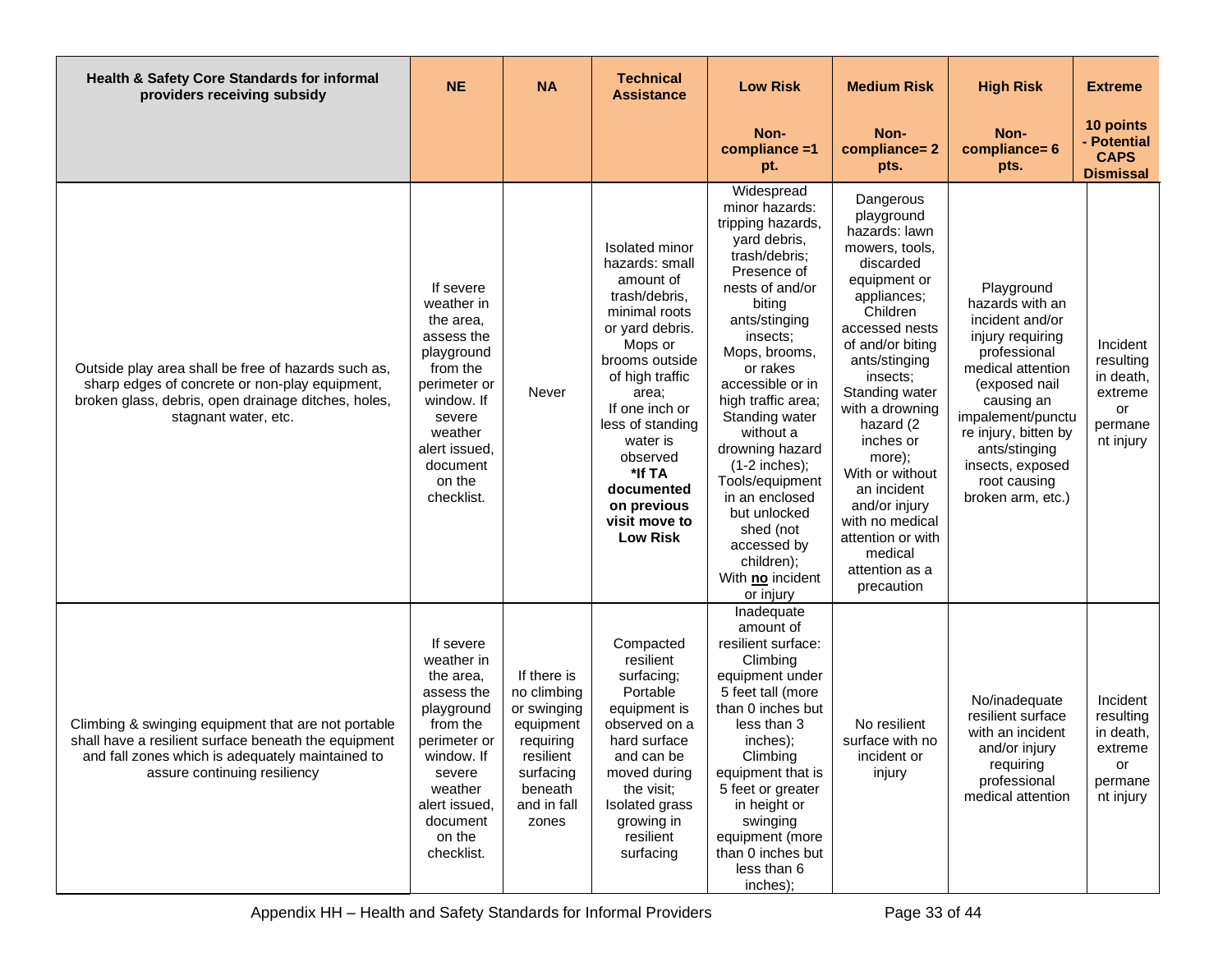| <b>Health &amp; Safety Core Standards for informal</b><br>providers receiving subsidy                                                                 | <b>NE</b>                                                                                                                                                                                                                                                                                                                                                                                                                                                                                                                                                                                                                                                                                                                                                                                                                                                                                                                                                                                                                                                                                                                                                                                                                                                                           | <b>NA</b>                                               | <b>Technical</b><br><b>Assistance</b>                                                                                                                                                                                        | <b>Low Risk</b>                                                                                                                                                                                                                                                                                                      | <b>Medium Risk</b>                                                                                                                                                                                                       | <b>High Risk</b>                                                                                                                                                                                              | <b>Extreme</b>                                                              |  |  |  |
|-------------------------------------------------------------------------------------------------------------------------------------------------------|-------------------------------------------------------------------------------------------------------------------------------------------------------------------------------------------------------------------------------------------------------------------------------------------------------------------------------------------------------------------------------------------------------------------------------------------------------------------------------------------------------------------------------------------------------------------------------------------------------------------------------------------------------------------------------------------------------------------------------------------------------------------------------------------------------------------------------------------------------------------------------------------------------------------------------------------------------------------------------------------------------------------------------------------------------------------------------------------------------------------------------------------------------------------------------------------------------------------------------------------------------------------------------------|---------------------------------------------------------|------------------------------------------------------------------------------------------------------------------------------------------------------------------------------------------------------------------------------|----------------------------------------------------------------------------------------------------------------------------------------------------------------------------------------------------------------------------------------------------------------------------------------------------------------------|--------------------------------------------------------------------------------------------------------------------------------------------------------------------------------------------------------------------------|---------------------------------------------------------------------------------------------------------------------------------------------------------------------------------------------------------------|-----------------------------------------------------------------------------|--|--|--|
|                                                                                                                                                       |                                                                                                                                                                                                                                                                                                                                                                                                                                                                                                                                                                                                                                                                                                                                                                                                                                                                                                                                                                                                                                                                                                                                                                                                                                                                                     |                                                         |                                                                                                                                                                                                                              | Non-<br>compliance =1<br>pt.                                                                                                                                                                                                                                                                                         | Non-<br>compliance=2<br>pts.                                                                                                                                                                                             | Non-<br>compliance= 6<br>pts.                                                                                                                                                                                 | 10 points<br>- Potential<br><b>CAPS</b><br><b>Dismissal</b>                 |  |  |  |
|                                                                                                                                                       |                                                                                                                                                                                                                                                                                                                                                                                                                                                                                                                                                                                                                                                                                                                                                                                                                                                                                                                                                                                                                                                                                                                                                                                                                                                                                     |                                                         |                                                                                                                                                                                                                              | Inadequate fall<br>zones                                                                                                                                                                                                                                                                                             |                                                                                                                                                                                                                          |                                                                                                                                                                                                               |                                                                             |  |  |  |
| **NOTE: Resilient surfacing is NOT required under<br>infant/toddler bucket swings or infant/toddler<br>swings that require the child to be buckled in |                                                                                                                                                                                                                                                                                                                                                                                                                                                                                                                                                                                                                                                                                                                                                                                                                                                                                                                                                                                                                                                                                                                                                                                                                                                                                     |                                                         |                                                                                                                                                                                                                              |                                                                                                                                                                                                                                                                                                                      |                                                                                                                                                                                                                          | A crib that is safety approved in compliance with Consumer Product Safety Commission (CPSC) and<br>American Society of Testing and Materials International (ASTM) safety standards shall be provided for each |                                                                             |  |  |  |
| Observe or inquire about all infant sleep safety<br>practices; Observe cribs used for sleeping infants                                                | infant. ("Infant" refers to any child under the age of twelve (12) months or any child who is under eighteen<br>(18) months of age who is not walking.)<br>A mattress shall be provided for each crib and shall be firm, tight-fitting without gaps, at least two inches (2")<br>thick and covered with waterproof, washable material. Before a change of occupant, each mattress shall be<br>cleaned with a disinfectant.<br>Each crib shall have only an individual, tight-fitting sheet which is changed daily or more often as needed and<br>prior to a change of occupant.<br>Staff shall place an infant to sleep on the infant's back in a crib unless the Informal Provider has been<br>provided a physician's written statement authorizing another sleep position for that particular infant that<br>includes how the infant shall be placed to sleep and a time frame that the instructions are to be followed.<br>Safe Sleep Environment. Staff shall not place objects or allow objects to be placed in or on the crib with an<br>infant such as but not limited to toys, pillows, quilts, comforters, bumper pads, sheepskins, stuffed toys, or<br>other soft items. Staff shall not attach objects or allow objects to be attached to a crib with a sleeping infant, |                                                         |                                                                                                                                                                                                                              |                                                                                                                                                                                                                                                                                                                      |                                                                                                                                                                                                                          |                                                                                                                                                                                                               |                                                                             |  |  |  |
| Cribs that meet CPSC and ASTM safety standards<br>are provided for each infant                                                                        | Never                                                                                                                                                                                                                                                                                                                                                                                                                                                                                                                                                                                                                                                                                                                                                                                                                                                                                                                                                                                                                                                                                                                                                                                                                                                                               | If Informal<br>Provider<br>does not<br>serve<br>infants | If planning to<br>care for infants<br>in the future;<br>Noncompliant<br>crib(s) not<br>being used,<br>located in an<br>area not used<br>for childcare<br>and removed<br>from facility<br>during the visit<br>with sufficient | such as, but not limited to, crib gyms, toys, mirrors and mobiles.<br>Noncompliant<br>crib(s) not being<br>used, located in<br>an area not used<br>for childcare and<br>unable to be<br>removed from<br>facility during the<br>visit with<br>sufficient<br>compliant cribs<br>available for # of<br>enrolled infants | Noncompliant<br>$crib(s)$ in<br>childcare area<br>regardless of<br>whether the<br>crib is being<br>used, which<br>may or may not<br>have resulted in<br>an incident or<br>injury with no<br>medical<br>attention or with | Noncompliant<br>crib(s) used with an<br>incident and/or<br>injury requiring<br>professional<br>medical attention                                                                                              | Incident<br>resulting<br>in death,<br>extreme<br>or<br>permane<br>nt injury |  |  |  |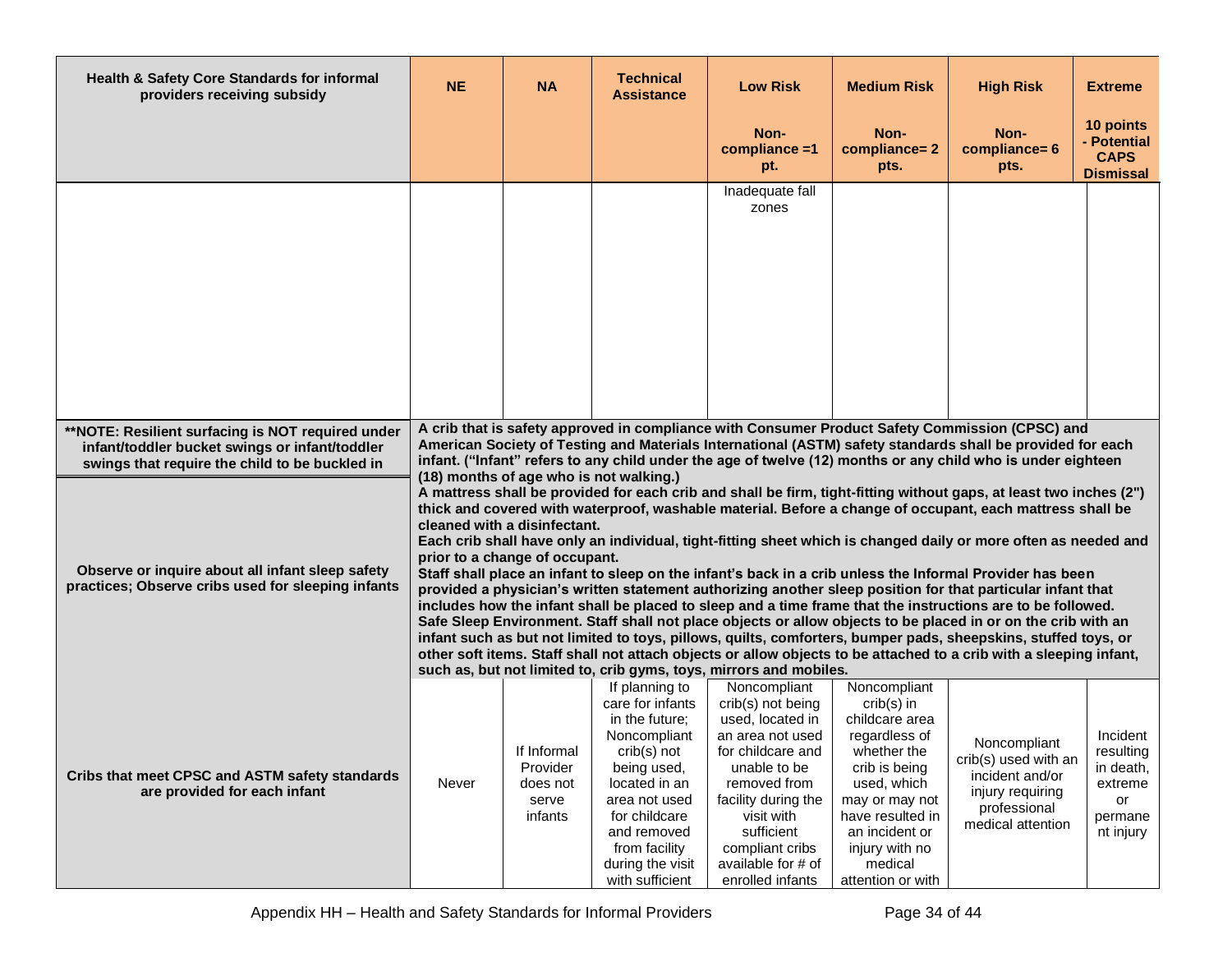| Health & Safety Core Standards for informal<br>providers receiving subsidy                                                                                        | <b>NE</b> | <b>NA</b>                                               | <b>Technical</b><br><b>Assistance</b>                                                                                   | <b>Low Risk</b>                                                                                                  | <b>Medium Risk</b>                                                                                                                                                                                                                                                                                                               | <b>High Risk</b>                                                                                                                                                                                                                                                                               | <b>Extreme</b>                                                              |
|-------------------------------------------------------------------------------------------------------------------------------------------------------------------|-----------|---------------------------------------------------------|-------------------------------------------------------------------------------------------------------------------------|------------------------------------------------------------------------------------------------------------------|----------------------------------------------------------------------------------------------------------------------------------------------------------------------------------------------------------------------------------------------------------------------------------------------------------------------------------|------------------------------------------------------------------------------------------------------------------------------------------------------------------------------------------------------------------------------------------------------------------------------------------------|-----------------------------------------------------------------------------|
|                                                                                                                                                                   |           |                                                         |                                                                                                                         | Non-<br>compliance =1<br>pt.                                                                                     | Non-<br>compliance=2<br>pts.                                                                                                                                                                                                                                                                                                     | Non-<br>compliance= 6<br>pts.                                                                                                                                                                                                                                                                  | 10 points<br>- Potential<br><b>CAPS</b><br><b>Dismissal</b>                 |
|                                                                                                                                                                   |           |                                                         | compliant cribs<br>available for #<br>of enrolled<br>infants                                                            |                                                                                                                  | medical<br>attention as a<br>precaution;<br>Insufficient # of<br>compliant cribs<br>for # of enrolled<br>infants which<br>may or may not<br>have resulted in<br>an incident or<br>injury with no<br>medical<br>attention or with<br>medical<br>attention as a<br>precaution                                                      |                                                                                                                                                                                                                                                                                                |                                                                             |
| Crib construction: Good repair and free of hazards;<br>Stack cribs and cribs with drop sides not used                                                             | Never     | If Informal<br>Provider<br>does not<br>serve<br>infants | If planning to<br>care for infants<br>in the future                                                                     | N/A                                                                                                              | Crib(s) not in<br>good repair<br>and/or hazards<br>are present<br>without an<br>incident or<br>injury;<br>Stack crib(s) or<br>crib(s) with<br>drop sides<br>used, which<br>may or may not<br>have resulted in<br>an incident<br>and/or injury<br>with no medical<br>attention or with<br>medical<br>attention as a<br>precaution | Crib(s) not in good<br>repair and/or<br>hazards are<br>present with an<br>incident and/or<br>injury requiring<br>professional<br>medical attention;<br>Stack crib(s) or<br>crib(s) with drop<br>sides used with an<br>incident and/or<br>injury requiring<br>professional<br>medical attention | Incident<br>resulting<br>in death,<br>extreme<br>or<br>permane<br>nt injury |
| Mattress: Firm, tight-fitting without gaps, at least 2<br>inches thick and covered with a waterproof, washable<br>material; Disinfected before change of occupant | Never     | If Informal<br>Provider<br>does not<br>serve<br>infants | If planning to<br>care for infants<br>in the future;<br>Noncompliant<br>mattress not<br>being used and<br>located in an | Mattress not two<br>inches thick;<br>Not covered with<br>waterproof,<br>washable<br>material;<br>Not disinfected | Mattress is not<br>tight-fitting or<br>firm which may<br>or may not<br>have resulted in<br>an incident<br>and/or injury<br>with no medical                                                                                                                                                                                       | Mattress is not<br>tight fitting or firm<br>with incident and/or<br>injury requiring<br>professional<br>medical attention                                                                                                                                                                      | Incident<br>resulting<br>in death,<br>extreme<br>or<br>permane<br>nt injury |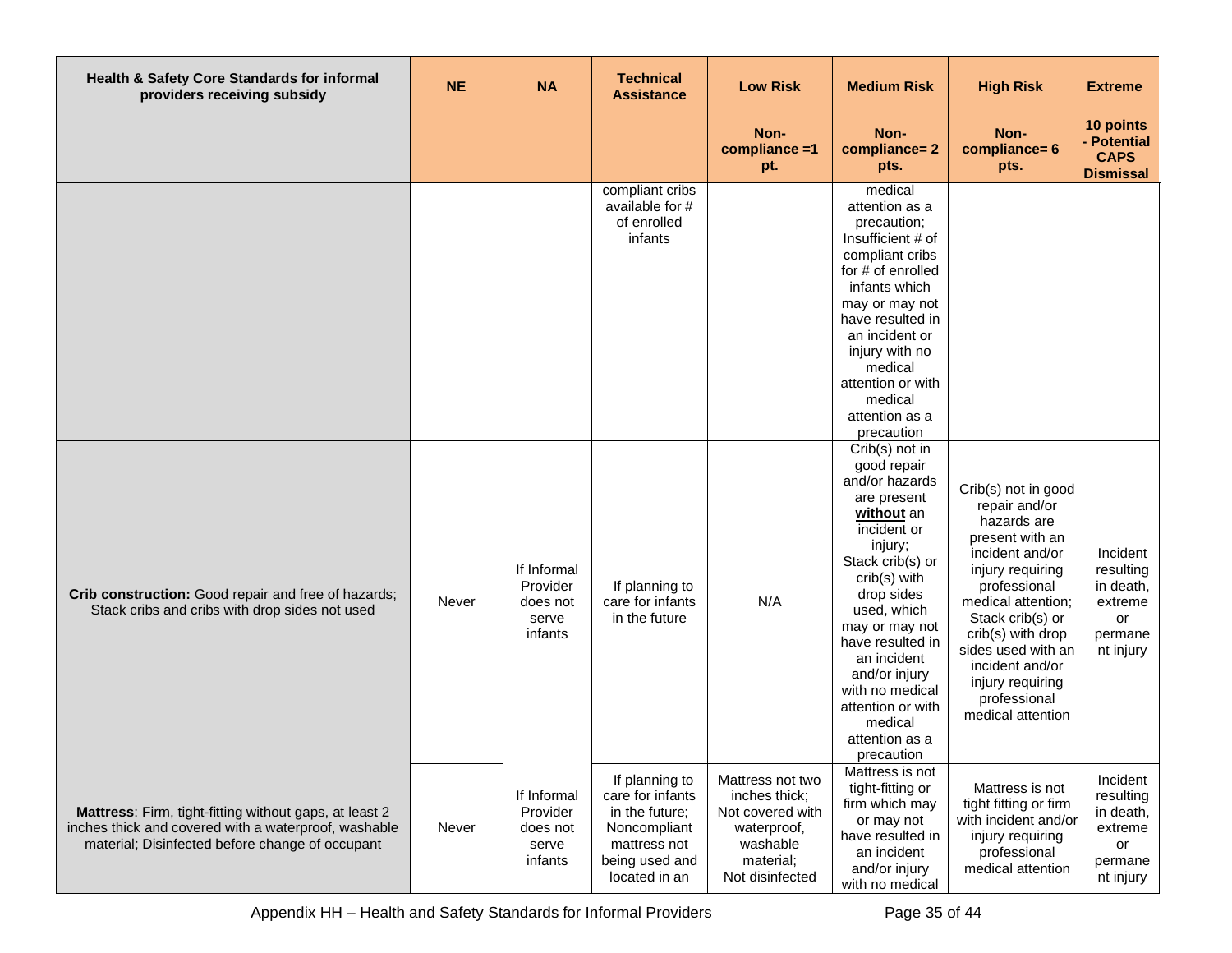| Health & Safety Core Standards for informal<br>providers receiving subsidy                                                                                                                                                                                                                                                                                                                                                                                                                                                                                                                                                                                                                                                                                                                                                                                                                                                                                                                                                                                                                                                                                                                                                                                                | <b>NE</b>                                                                                                            | <b>NA</b>                                               | <b>Technical</b><br><b>Assistance</b>                                                                                                                                                                                                                                                                                                                                                                                           | <b>Low Risk</b>                                                                                                                  | <b>Medium Risk</b>                                                                                                                                                                                                    | <b>High Risk</b>                                                                                                    | <b>Extreme</b>                                                              |  |  |  |
|---------------------------------------------------------------------------------------------------------------------------------------------------------------------------------------------------------------------------------------------------------------------------------------------------------------------------------------------------------------------------------------------------------------------------------------------------------------------------------------------------------------------------------------------------------------------------------------------------------------------------------------------------------------------------------------------------------------------------------------------------------------------------------------------------------------------------------------------------------------------------------------------------------------------------------------------------------------------------------------------------------------------------------------------------------------------------------------------------------------------------------------------------------------------------------------------------------------------------------------------------------------------------|----------------------------------------------------------------------------------------------------------------------|---------------------------------------------------------|---------------------------------------------------------------------------------------------------------------------------------------------------------------------------------------------------------------------------------------------------------------------------------------------------------------------------------------------------------------------------------------------------------------------------------|----------------------------------------------------------------------------------------------------------------------------------|-----------------------------------------------------------------------------------------------------------------------------------------------------------------------------------------------------------------------|---------------------------------------------------------------------------------------------------------------------|-----------------------------------------------------------------------------|--|--|--|
|                                                                                                                                                                                                                                                                                                                                                                                                                                                                                                                                                                                                                                                                                                                                                                                                                                                                                                                                                                                                                                                                                                                                                                                                                                                                           |                                                                                                                      |                                                         |                                                                                                                                                                                                                                                                                                                                                                                                                                 | Non-<br>compliance =1<br>pt.                                                                                                     | Non-<br>compliance=2<br>pts.                                                                                                                                                                                          | Non-<br>compliance= 6<br>pts.                                                                                       | 10 points<br>- Potential<br><b>CAPS</b><br><b>Dismissal</b>                 |  |  |  |
|                                                                                                                                                                                                                                                                                                                                                                                                                                                                                                                                                                                                                                                                                                                                                                                                                                                                                                                                                                                                                                                                                                                                                                                                                                                                           |                                                                                                                      |                                                         | area not used<br>for childcare                                                                                                                                                                                                                                                                                                                                                                                                  | before a change<br>of occupant                                                                                                   | attention or with<br>medical<br>attention as a<br>precaution                                                                                                                                                          |                                                                                                                     |                                                                             |  |  |  |
| Sheets: Individual and tight fitting and changed daily<br>or more often as needed and prior to the change of an<br>occupant                                                                                                                                                                                                                                                                                                                                                                                                                                                                                                                                                                                                                                                                                                                                                                                                                                                                                                                                                                                                                                                                                                                                               | If Informal<br>Provider<br>serves<br>infants, but<br>none are<br>currently<br>enrolled<br>and no<br>sheets in<br>use | If Informal<br>Provider<br>does not<br>serve<br>infants | If planning to<br>care for infants<br>in the future;<br>If Informal<br>Provider serves<br>infants, but<br>none are<br>currently<br>enrolled and<br>sheet(s) not<br>tight-fitting on<br>crib mattress;<br>Isolated<br>instance of a<br>sheet not tight-<br>fitting in an<br>unoccupied crib<br>and the sheet<br>can be<br>changed during<br>the visit<br>*If TA<br>documented on<br>previous visit<br>move to Low<br><b>Risk</b> | Crib sheet is not<br>changed daily or<br>more often as<br>needed:<br>Crib sheet not<br>changed prior to<br>change of<br>occupant | Crib sheet not<br>tight-fitting and<br>crib in use,<br>which may or<br>may not have<br>resulted in an<br>incident and/or<br>injury with no<br>medical<br>attention or with<br>medical<br>attention as a<br>precaution | Crib sheet not<br>tight-fitting with an<br>incident and/or<br>injury requiring<br>professional<br>medical attention | Incident<br>resulting<br>in death,<br>extreme<br>or<br>permane<br>nt injury |  |  |  |
| Staff shall place an infant to sleep on the infant's back unless the Parent has provided a physician's written statement authorizing another sleep position for that                                                                                                                                                                                                                                                                                                                                                                                                                                                                                                                                                                                                                                                                                                                                                                                                                                                                                                                                                                                                                                                                                                      |                                                                                                                      |                                                         |                                                                                                                                                                                                                                                                                                                                                                                                                                 |                                                                                                                                  |                                                                                                                                                                                                                       |                                                                                                                     |                                                                             |  |  |  |
| particular infant that includes how the infant shall be placed to sleep and a time frame that the instructions are to be followed. When an infant can easily turn over<br>from back to front and back again, Staff shall continue to put the infant to sleep initially on the infant's back but allow the infant to roll over into his or her<br>preferred position and not re-position the infant. Sleepers, sleep sacks and wearable blankets that fit according to the commercial manufacturer's guidelines and<br>will not slide up around the infant's face may be used when necessary for the comfort of the sleeping infant, however swaddling shall not be used unless the<br>Informal Provider has been provided a physician's written statement authorizing its use for a particular infant that includes instructions and a time frame for<br>swaddling the infant. Staff shall not place objects or allow objects to be placed in or on the crib with an infant such as but not limited to toys, pillows, quilts,<br>comforters, bumper pads, sheepskins, stuffed toys, or other soft items and shall not attach objects or allow objects to be attached to a crib with a sleeping infant<br>such as but not limited to crib gyms, toys, mirrors and mobiles. |                                                                                                                      |                                                         |                                                                                                                                                                                                                                                                                                                                                                                                                                 |                                                                                                                                  |                                                                                                                                                                                                                       |                                                                                                                     |                                                                             |  |  |  |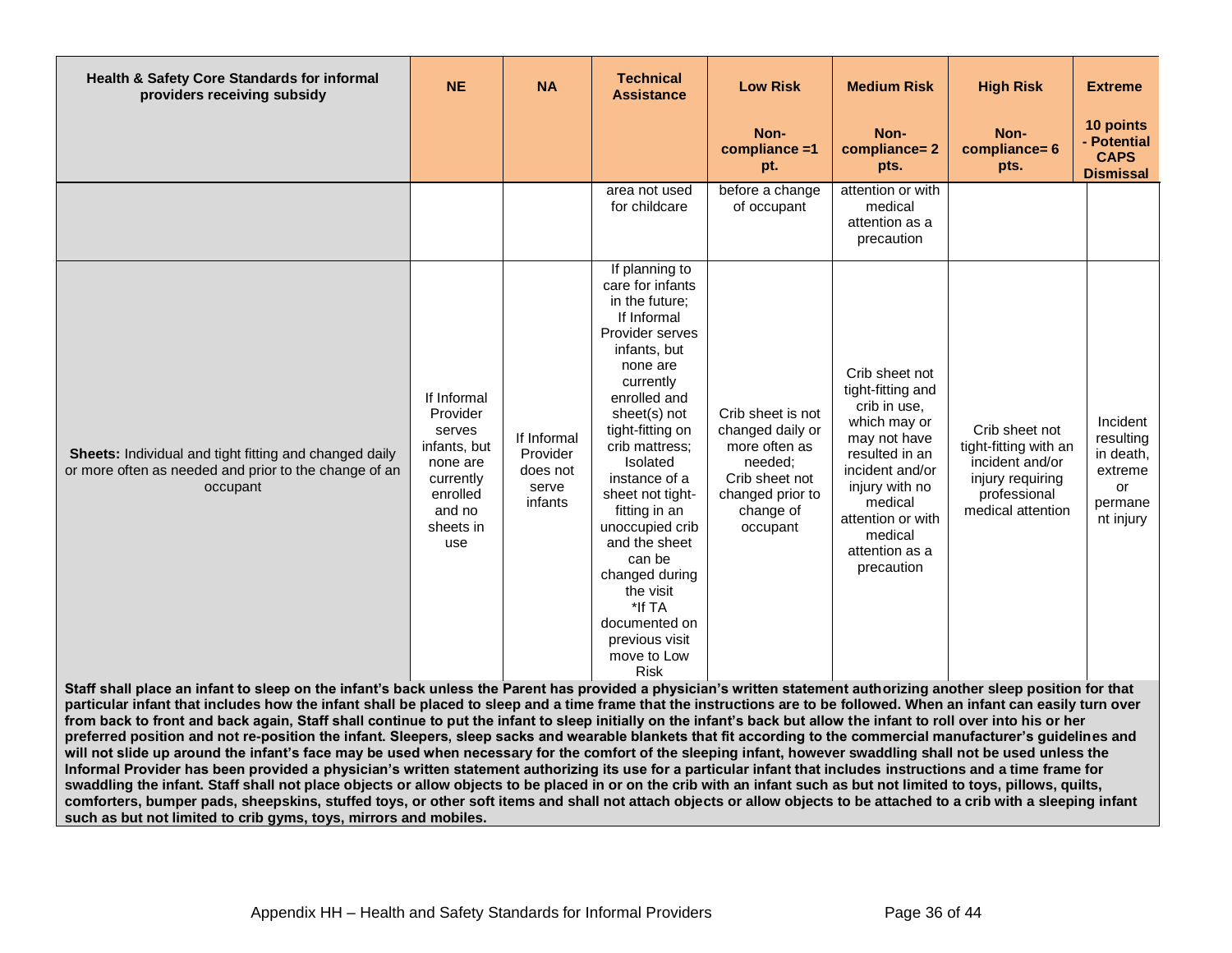| Health & Safety Core Standards for informal<br>providers receiving subsidy                                                                                                                                                                                                                                                                                                            | <b>NE</b>                                                                                                            | <b>NA</b>                                               | <b>Technical</b><br><b>Assistance</b>                                                             | <b>Low Risk</b>                                                                               | <b>Medium Risk</b>                                                                                                                                                                                                                                                       | <b>High Risk</b>                                                                                                                                                                                                                                                                               | <b>Extreme</b>                                                              |
|---------------------------------------------------------------------------------------------------------------------------------------------------------------------------------------------------------------------------------------------------------------------------------------------------------------------------------------------------------------------------------------|----------------------------------------------------------------------------------------------------------------------|---------------------------------------------------------|---------------------------------------------------------------------------------------------------|-----------------------------------------------------------------------------------------------|--------------------------------------------------------------------------------------------------------------------------------------------------------------------------------------------------------------------------------------------------------------------------|------------------------------------------------------------------------------------------------------------------------------------------------------------------------------------------------------------------------------------------------------------------------------------------------|-----------------------------------------------------------------------------|
|                                                                                                                                                                                                                                                                                                                                                                                       |                                                                                                                      |                                                         |                                                                                                   | Non-<br>compliance =1<br>pt.                                                                  | Non-<br>compliance=2<br>pts.                                                                                                                                                                                                                                             | Non-<br>compliance= 6<br>pts.                                                                                                                                                                                                                                                                  | 10 points<br>- Potential<br><b>CAPS</b><br><b>Dismissal</b>                 |
| Back to Sleep - Infant placed on back to sleep unless<br>the Parent has provided a physician's written<br>statement authorizing another sleep position for that<br>particular infant that includes how the infant shall be<br>placed to sleep and a time frame that the instructions<br>are to be followed                                                                            | If Informal<br>Provider<br>serves<br>infants, but<br>none are<br>currently<br>enrolled<br>and no<br>sheets in<br>use | If Informal<br>Provider<br>does not<br>serve<br>infants | If planning to<br>care for infants<br>in the future                                               | Physician's<br>written statement<br>missing specific<br>instructions<br>and/or time<br>frames | Infant(s) not<br>placed on back<br>to sleep with no<br>physician's<br>written<br>statement and<br>no incident or<br>injury                                                                                                                                               | Infant(s) not<br>placed on back to<br>sleep with an<br>incident and/or<br>injury                                                                                                                                                                                                               | Incident<br>resulting<br>in death,<br>extreme<br>or<br>permane<br>nt injury |
| Rolling Infant - When an infant can easily turn over<br>from back to front and back again, Staff shall continue<br>to put the infant to sleep initially on the infant's back<br>but allow the infant to roll over into his/her preferred<br>position and not re-position the infant                                                                                                   | If Informal<br>Provider<br>serves<br>infants, but<br>none are<br>currently<br>enrolled<br>and no<br>sheets in<br>use | If Informal<br>Provider<br>does not<br>serve<br>infants | If planning to<br>care for infants<br>in the future                                               | N/A                                                                                           | Infant(s) not<br>allowed to roll<br>over into their<br>preferred<br>position or<br>repositioned<br>without an<br>incident or<br>injury                                                                                                                                   | Infant(s) not<br>allowed to roll over<br>into their preferred<br>position or<br>repositioned with<br>an incident and/or<br>injury                                                                                                                                                              | Incident<br>resulting<br>in death,<br>extreme<br>or<br>permane<br>nt injury |
| Sleepers/Swaddling - Sleepers, sleep sacks and<br>wearable blankets fit according to the manufacturer's<br>guidelines and will not slide up around the infant's<br>face; Swaddling shall not be used unless the Informal<br>Provider has been provided a physician's written<br>statement authorizing its use that includes instructions<br>and a time frame for swaddling the infant | If Informal<br>Provider<br>serves<br>infants, but<br>none are<br>currently<br>enrolled<br>and no<br>sheets in<br>use | If Informal<br>Provider<br>does not<br>serve<br>infants | If planning to<br>care for infants<br>in the future                                               | Physician's<br>written statement<br>missing specific<br>instructions<br>and/or time<br>frames | Sleepers, sleep<br>sacks, and<br>wearable<br>blankets not<br>used according<br>to<br>manufacturer's<br>guidelines<br>without an<br>incident or<br>injury;<br>Swaddling used<br>and no written<br>physician's<br>statement on<br>file without an<br>incident or<br>injury | Sleepers, sleep<br>sacks, and<br>wearable blankets<br>not used according<br>to manufacturer's<br>guidelines and do<br>not fit appropriately<br>with an incident<br>and/or injury;<br>Swaddling used<br>and no physician's<br>written statement<br>on file with an<br>incident and/or<br>injury | Incident<br>resulting<br>in death,<br>extreme<br>or<br>permane<br>nt injury |
| Objects in Crib - No objects shall be placed or<br>allowed on/in the crib with a sleeping infant                                                                                                                                                                                                                                                                                      | If Informal<br>Provider<br>serves<br>infants, but<br>none are<br>currently                                           | If Informal<br>Provider<br>does not<br>serve<br>infants | If planning to<br>care for infants<br>in the future;<br>Objects in or on<br>an unoccupied<br>crib | N/A                                                                                           | Objects in or on<br>a crib with a<br>sleeping infant<br>(such as but<br>not limited to:<br>toys, pillows,                                                                                                                                                                | Objects in or on a<br>crib with a sleeping<br>infant (such as but<br>not limited to: toys,<br>pillows, quilts,<br>comforters, bumper                                                                                                                                                           | Incident<br>resulting<br>in death,<br>extreme<br>or                         |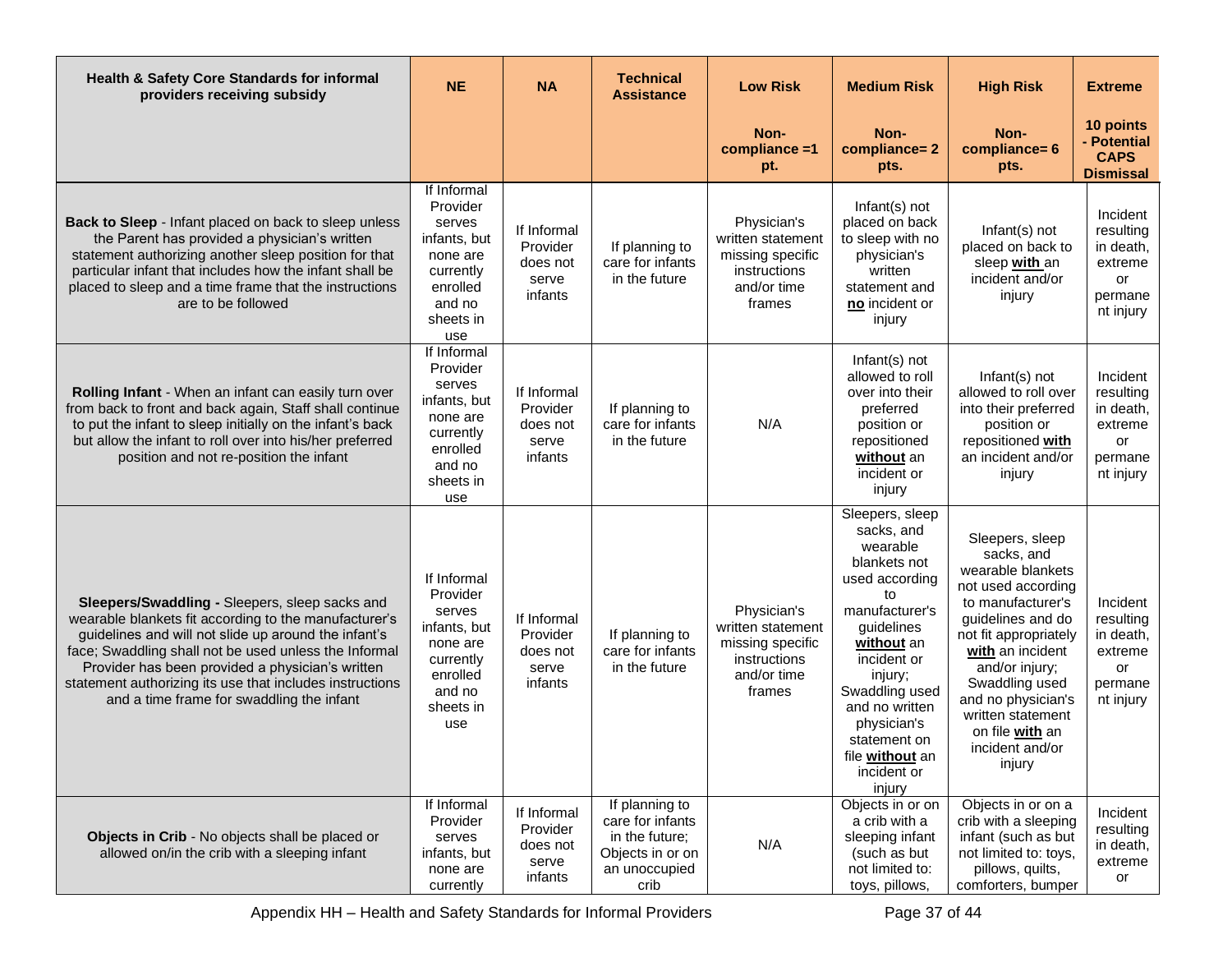| Health & Safety Core Standards for informal<br>providers receiving subsidy                                                                                                  | <b>NE</b>                                                                                                            | <b>NA</b>                                               | <b>Technical</b><br><b>Assistance</b>                                                             | <b>Low Risk</b>                                                                                                                                                                                              | <b>Medium Risk</b>                                                                                                                                                                                                                                                                                                                                                       | <b>High Risk</b>                                                                                                                                                                                                                                                                                      | <b>Extreme</b>                                                              |
|-----------------------------------------------------------------------------------------------------------------------------------------------------------------------------|----------------------------------------------------------------------------------------------------------------------|---------------------------------------------------------|---------------------------------------------------------------------------------------------------|--------------------------------------------------------------------------------------------------------------------------------------------------------------------------------------------------------------|--------------------------------------------------------------------------------------------------------------------------------------------------------------------------------------------------------------------------------------------------------------------------------------------------------------------------------------------------------------------------|-------------------------------------------------------------------------------------------------------------------------------------------------------------------------------------------------------------------------------------------------------------------------------------------------------|-----------------------------------------------------------------------------|
|                                                                                                                                                                             |                                                                                                                      |                                                         |                                                                                                   | Non-<br>compliance =1<br>pt.                                                                                                                                                                                 | Non-<br>compliance=2<br>pts.                                                                                                                                                                                                                                                                                                                                             | Non-<br>compliance= 6<br>pts.                                                                                                                                                                                                                                                                         | 10 points<br>- Potential<br><b>CAPS</b><br><b>Dismissal</b>                 |
|                                                                                                                                                                             | enrolled<br>and no<br>sheets in<br>use                                                                               |                                                         |                                                                                                   |                                                                                                                                                                                                              | quilts,<br>comforters,<br>bumper pads,<br>sheepskins,<br>stuffed toys,<br>blankets or<br>other soft<br>items) without<br>an incident or<br>injury                                                                                                                                                                                                                        | pads, sheepskins,<br>stuffed toys,<br>blankets, or other<br>soft items) with an<br>incident and/or<br>injury                                                                                                                                                                                          | permane<br>nt injury                                                        |
| Objects Attached to Crib - No objects shall be<br>attached to crib with a sleeping infant                                                                                   | If Informal<br>Provider<br>serves<br>infants, but<br>none are<br>currently<br>enrolled<br>and no<br>sheets in<br>use | If Informal<br>Provider<br>does not<br>serve<br>infants | If planning to<br>care for infants<br>in the future;<br>Objects<br>attached to<br>unoccupied crib | N/A                                                                                                                                                                                                          | Objects<br>attached to a<br>crib with a<br>sleeping infant<br>(such as but<br>not limited to:<br>crib gyms, toys,<br>mirrors and<br>mobiles)<br>without an<br>incident or<br>injury                                                                                                                                                                                      | Objects attached<br>to a crib with a<br>sleeping infant<br>(such as but not<br>limited to: crib<br>gyms, toys, mirrors<br>and mobiles) with<br>an incident and/or<br>injury                                                                                                                           | Incident<br>resulting<br>in death,<br>extreme<br>or<br>permane<br>nt injury |
| The infant's sleeping area is to be comfortable for a<br>lightly clothed adult within a temperature range of 65<br>to 85 degrees, depending on season; adequate<br>lighting | If Informal<br>Provider<br>serves<br>infants, but<br>none are<br>currently<br>enrolled<br>and no<br>sheets in<br>use | If Informal<br>Provider<br>does not<br>serve<br>infants | If planning to<br>care for infants<br>in the future                                               | Sleeping area<br>not comfortable<br>due to the<br>temperature not<br>being within the<br>required range<br>without an<br>incident or injury;<br>Lighting not<br>adequate<br>without an<br>incident or injury | Sleeping area<br>not comfortable<br>due to<br>temperature not<br>being within the<br>required range<br>which resulted<br>in an incident or<br>injury with no<br>medical<br>attention or with<br>medical<br>attention as a<br>precaution;<br>Lighting not<br>adequate which<br>resulted in an<br>incident or<br>injury with no<br>medical<br>attention or with<br>medical | Sleeping area not<br>comfortable due to<br>temperature not<br>being within the<br>required range with<br>an incident and/or<br>injury requiring<br>professional<br>medical attention;<br>Lighting not<br>adequate with an<br>incident and/or<br>injury requiring<br>professional<br>medical attention | Incident<br>resulting<br>in death,<br>extreme<br>or<br>permane<br>nt injury |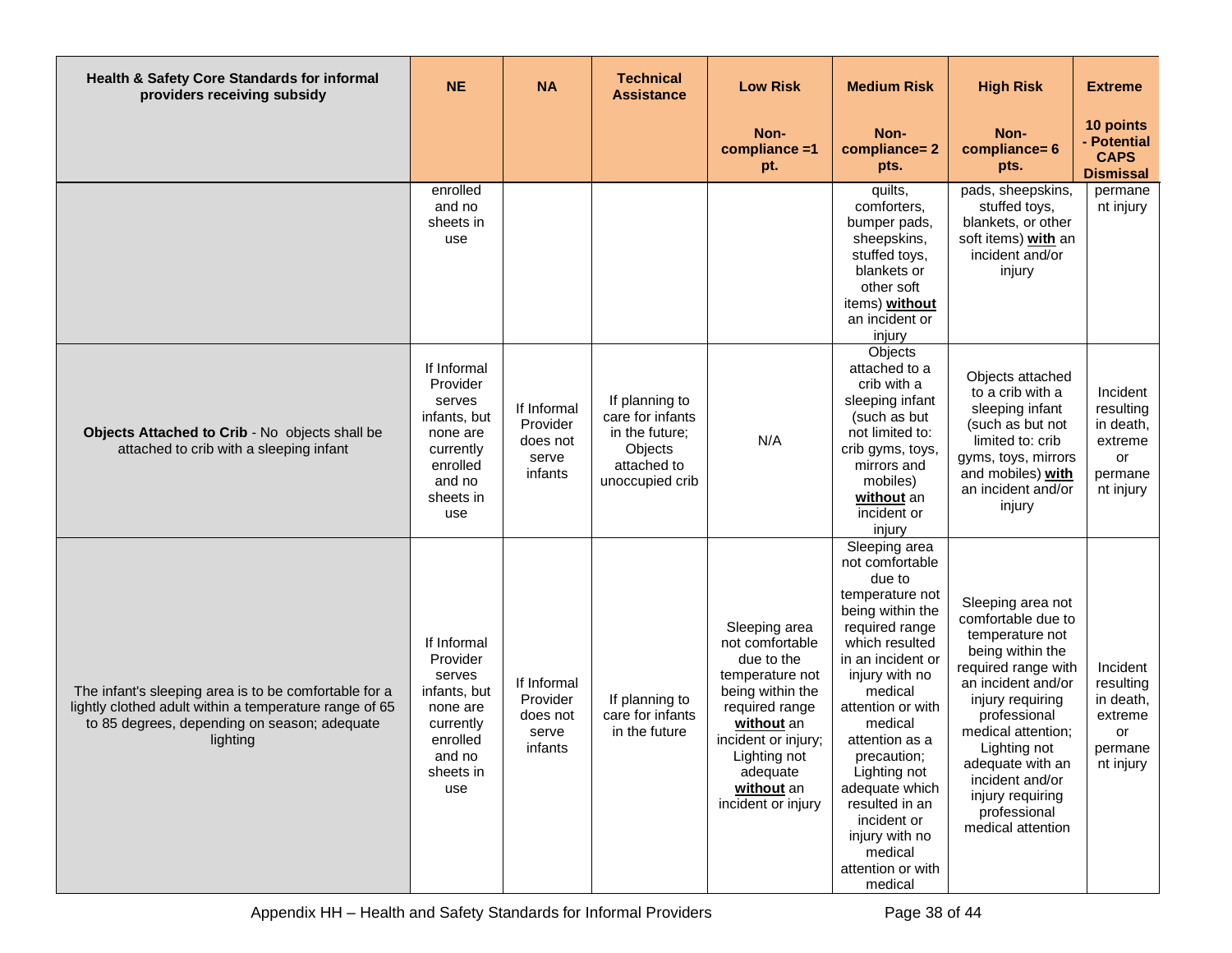| Health & Safety Core Standards for informal<br>providers receiving subsidy                                                                                                                                                                                                                                         | <b>NE</b>                                                                                                            | <b>NA</b>                                               | <b>Technical</b><br><b>Assistance</b>                                                                                                                         | <b>Low Risk</b>                                                                                | <b>Medium Risk</b>                                                                                                                                                   | <b>High Risk</b>                                                                                                                                                               | <b>Extreme</b>                                                              |
|--------------------------------------------------------------------------------------------------------------------------------------------------------------------------------------------------------------------------------------------------------------------------------------------------------------------|----------------------------------------------------------------------------------------------------------------------|---------------------------------------------------------|---------------------------------------------------------------------------------------------------------------------------------------------------------------|------------------------------------------------------------------------------------------------|----------------------------------------------------------------------------------------------------------------------------------------------------------------------|--------------------------------------------------------------------------------------------------------------------------------------------------------------------------------|-----------------------------------------------------------------------------|
|                                                                                                                                                                                                                                                                                                                    |                                                                                                                      |                                                         |                                                                                                                                                               | Non-<br>compliance =1<br>pt.                                                                   | Non-<br>compliance=2<br>pts.                                                                                                                                         | Non-<br>compliance= 6<br>pts.                                                                                                                                                  | 10 points<br>- Potential<br><b>CAPS</b><br><b>Dismissal</b>                 |
|                                                                                                                                                                                                                                                                                                                    |                                                                                                                      |                                                         |                                                                                                                                                               |                                                                                                | attention as a<br>precaution                                                                                                                                         |                                                                                                                                                                                |                                                                             |
| Wedges, other infant positioning devices and monitors<br>shall not be used unless a Parent provides a<br>physician's written statement that includes time frame<br>for use                                                                                                                                         | If Informal<br>Provider<br>serves<br>infants, but<br>none are<br>currently<br>enrolled<br>and no<br>sheets in<br>use | If Informal<br>Provider<br>does not<br>serve<br>infants | If planning to<br>care for infants<br>in the future;<br>Positioning<br>device in<br>unoccupied crib                                                           | Physician's<br>written statement<br>missing specific<br>instructions<br>and/or time<br>frames  | Wedge,<br>positioning<br>device, monitor<br>used without a<br>physician's<br>written<br>statement<br>without an<br>incident or<br>injury                             | Wedge, positioning<br>device, monitor<br>used without a<br>physician's written<br>statement with an<br>incident and/or<br>injury                                               | Incident<br>resulting<br>in death,<br>extreme<br>or<br>permane<br>nt injury |
| Infants shall not sleep in equipment other than safety-<br>approved cribs, such as but not limited to, a car seat,<br>bouncy seat, high chair or swing; Infants who arrive at<br>the home asleep or fall asleep in such equipment, on<br>the floor, or elsewhere shall be transferred to a safety<br>approved crib | If Informal<br>Provider<br>serves<br>infants, but<br>none are<br>currently<br>enrolled<br>and no<br>sheets in<br>use | If Informal<br>Provider<br>does not<br>serve<br>infants | If planning to<br>care for infants<br>in the future                                                                                                           | N/A                                                                                            | Infant(s)<br>allowed to<br>sleep in<br>equipment not<br>approved for<br>infant sleep<br>without an<br>incident or<br>injury                                          | Infant(s) allowed<br>to sleep in<br>equipment not<br>approved for infant<br>sleep with an<br>incident and/or<br>injury                                                         | Incident<br>resulting<br>in death,<br>extreme<br>or<br>permane<br>nt injury |
| <b>Swimming Pools &amp; Water-Related Activities</b>                                                                                                                                                                                                                                                               |                                                                                                                      |                                                         |                                                                                                                                                               | procedures                                                                                     |                                                                                                                                                                      | Observe swimming pool to determine if inaccessible; Observe swimming or ask Informal Provider about                                                                            |                                                                             |
| Pool area should be adequately fenced and secured<br>If the swimming areas are accessible, child protected<br>locks and/or devices should be used to keep children<br>safe                                                                                                                                         | If there is<br>no pool on<br>the<br>premises                                                                         | If there is<br>no pool on<br>the<br>premises            | If planning to<br>provide<br>swimming<br>activities in the<br>future;<br>Wading pool<br>without water is<br>accessible;<br>If children not<br>outside and the | Pool area<br>accessible but<br>not accessed by<br>children (gate<br>latched but not<br>locked) | Swimming pool<br>accessible and<br>accessed by<br>child(ren) but<br>no child(ren)<br>entered the<br>water;<br>Wading pool<br>used for water<br>related<br>activities | Swimming pool<br>accessible and/or<br>wading pool used<br>for water related<br>activities<br>accessible with an<br>incident and/or<br>injury;<br>Any other<br>swimming related | Incident<br>resulting<br>in death,<br>extreme<br>or<br>permane<br>nt injury |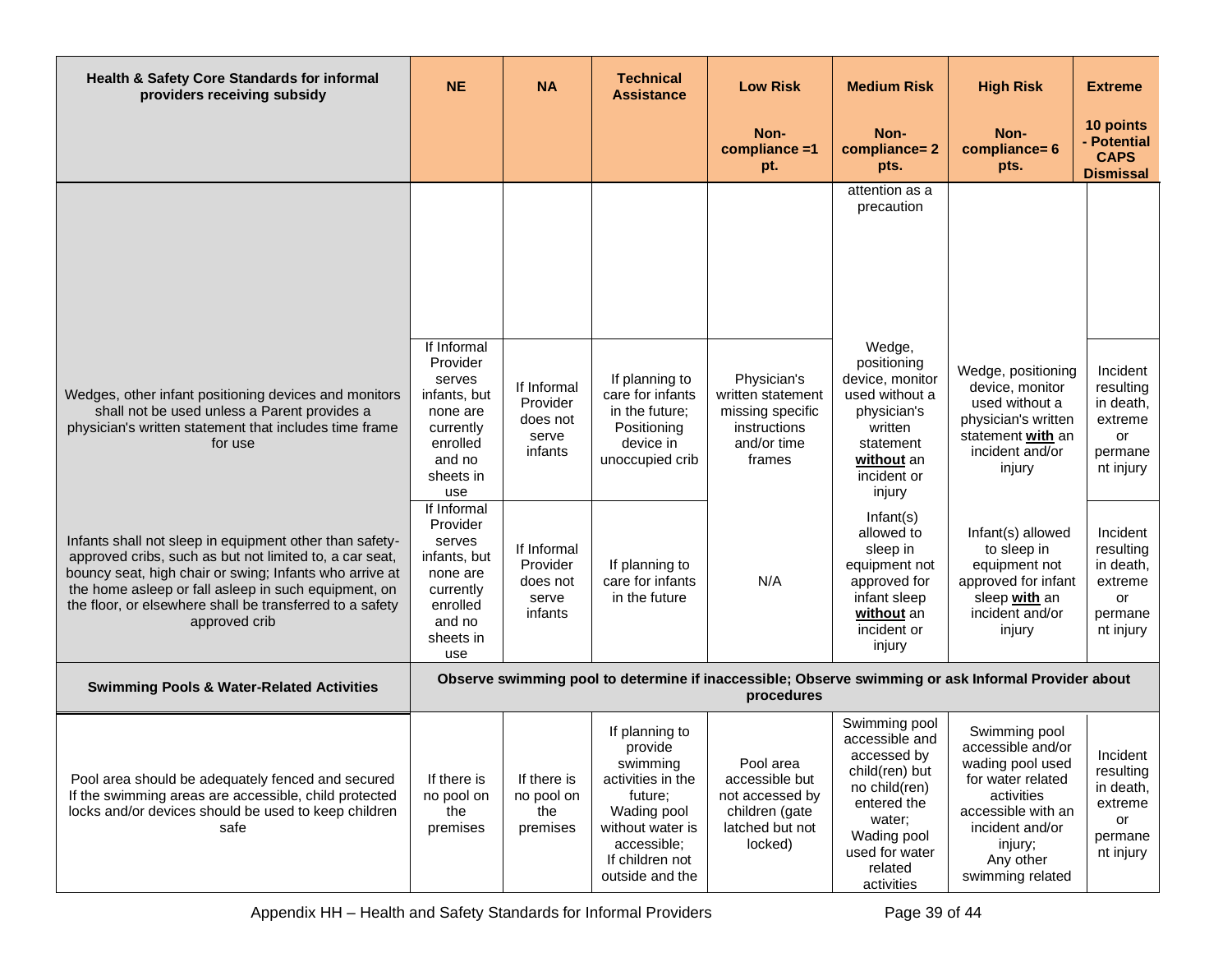| Health & Safety Core Standards for informal<br>providers receiving subsidy                                                                           | <b>NE</b>                                                            | <b>NA</b>                                                         | <b>Technical</b><br><b>Assistance</b>                                                               | <b>Low Risk</b>                                                                             | <b>Medium Risk</b>                                                                                                                                                                                                                                                                | <b>High Risk</b>                                                                                                                                                          | <b>Extreme</b>                                                                     |
|------------------------------------------------------------------------------------------------------------------------------------------------------|----------------------------------------------------------------------|-------------------------------------------------------------------|-----------------------------------------------------------------------------------------------------|---------------------------------------------------------------------------------------------|-----------------------------------------------------------------------------------------------------------------------------------------------------------------------------------------------------------------------------------------------------------------------------------|---------------------------------------------------------------------------------------------------------------------------------------------------------------------------|------------------------------------------------------------------------------------|
|                                                                                                                                                      |                                                                      |                                                                   |                                                                                                     | Non-<br>compliance $=1$<br>pt.                                                              | Non-<br>compliance=2<br>pts.                                                                                                                                                                                                                                                      | Non-<br>compliance= 6<br>pts.                                                                                                                                             | 10 points<br>- Potential<br><b>CAPS</b><br><b>Dismissal</b>                        |
|                                                                                                                                                      |                                                                      |                                                                   | gate to the pool<br>is unlocked                                                                     |                                                                                             | accessible with<br>no incident or<br>injury                                                                                                                                                                                                                                       | incident and/or<br>injury                                                                                                                                                 |                                                                                    |
| <b>Transportation</b>                                                                                                                                |                                                                      |                                                                   |                                                                                                     |                                                                                             |                                                                                                                                                                                                                                                                                   |                                                                                                                                                                           |                                                                                    |
|                                                                                                                                                      |                                                                      |                                                                   |                                                                                                     | Review driver's license and observe child restraints/ask Informal Provider about procedures |                                                                                                                                                                                                                                                                                   |                                                                                                                                                                           |                                                                                    |
| All children shall be secured in a child passenger<br>restraining system or seat safety belt in accordance<br>with applicable state and federal laws | If vehicle is<br>not on site<br>during the<br>visit                  | Informal<br>Provider<br>does not<br>provide<br>transportati<br>on | If planning to<br>provide<br>transportation<br>in the future;<br>Vehicle is not<br>currently is use | N/A                                                                                         | No restraints or<br>improperly<br>restrained in<br>accordance<br>with state and<br>federal laws<br>(torn or frayed<br>seat belts in<br>use) with or<br>without an<br>incident and/or<br>injury with no<br>medical<br>attention or with<br>medical<br>attention as a<br>precaution | No restraints or not<br>restrained in<br>accordance with<br>state and federal<br>laws with an<br>incident and/or<br>injury requiring<br>professional<br>medical attention | Incident<br>resulting<br>in death,<br>extreme<br>or<br>permane<br>nt injury        |
| Driver shall have a current driver's license                                                                                                         | If Informal<br>Provider<br>does not<br>provide<br>transportati<br>on | Informal<br>Provider<br>does not<br>provide<br>transportati<br>on | If planning to<br>provide<br>transportation<br>in the future                                        | N/A                                                                                         | Driver does not<br>have a driver's<br>license and is<br>providing<br>transportation<br>with no incident<br>or injury                                                                                                                                                              | Driver does not<br>have a driver's<br>license with an<br>incident and/or<br>injury                                                                                        | Incident<br>resulting<br>in death.<br>extreme<br><b>or</b><br>permane<br>nt injury |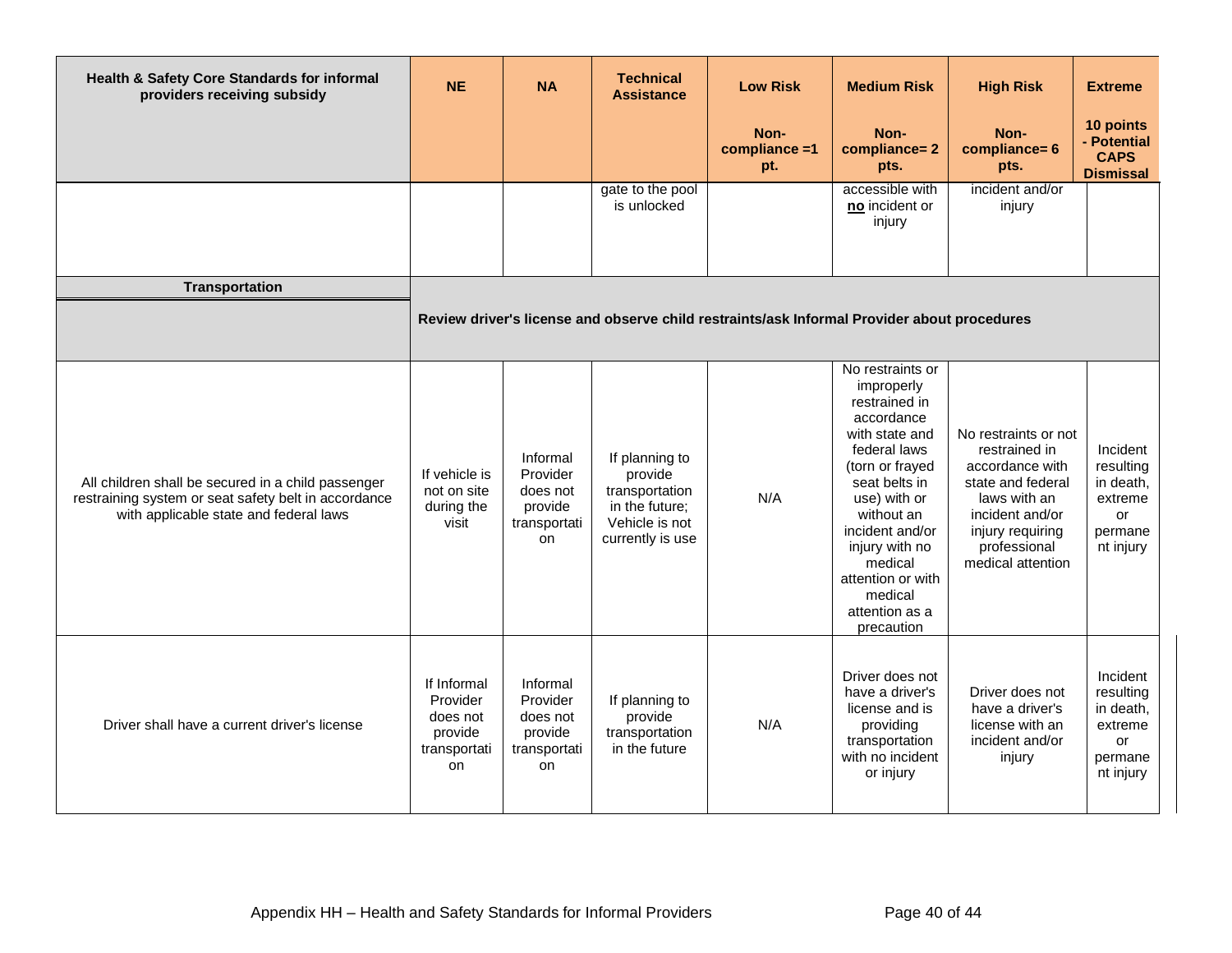| <b>Health &amp; Safety Core Standards for informal</b><br>providers receiving subsidy                               | <b>NE</b>                                            | <b>NA</b>                                                                | <b>Technical</b><br><b>Assistance</b>                                                                                                                                                                                                             | <b>Low Risk</b>                                                                                                                                                                        | <b>Medium Risk</b>                                                                                                             | <b>High Risk</b>                                                                           | <b>Extreme</b>                                                              |
|---------------------------------------------------------------------------------------------------------------------|------------------------------------------------------|--------------------------------------------------------------------------|---------------------------------------------------------------------------------------------------------------------------------------------------------------------------------------------------------------------------------------------------|----------------------------------------------------------------------------------------------------------------------------------------------------------------------------------------|--------------------------------------------------------------------------------------------------------------------------------|--------------------------------------------------------------------------------------------|-----------------------------------------------------------------------------|
|                                                                                                                     |                                                      |                                                                          |                                                                                                                                                                                                                                                   | Non-<br>$compliance = 1$<br>pt.                                                                                                                                                        | Non-<br>compliance=2<br>pts.                                                                                                   | Non-<br>compliance= 6<br>pts.                                                              | 10 points<br>- Potential<br><b>CAPS</b><br><b>Dismissal</b>                 |
| Written authorization for the child to receive<br>emergency medical treatment shall be maintained in<br>the vehicle | documentati<br>on is<br>inaccessible<br>during visit | Informal<br>Provider<br>does not<br>provide<br>transportati<br><b>on</b> | If planning to<br>provide<br>transportation<br>in the future:<br>Incomplete<br>emergency<br>medical<br>information for<br>less than 50%<br>of transported<br>children<br>*If TA<br>documented on<br>previous visit.<br>move to Low<br><b>Risk</b> | Incomplete<br>emergency<br>medical<br>information for<br>50% or more of<br>transported<br>children;<br>No emergency<br>medical<br>information for at<br>least one<br>transported child | Missing/incomp<br>lete emergency<br>medical<br>information for<br>all children<br>transported<br>with no incident<br>or injury | No emergency<br>medical information<br>on the vehicle with<br>an incident and/or<br>injury | Incident<br>resultina<br>in death.<br>extreme<br>or<br>permane<br>nt injury |
| Child(ren) shall never be left unattended in a<br>vehicle                                                           | If not<br>observed<br>during the<br>visit            | Informal<br>Provider<br>does not<br>provide<br>transportati<br>on        | If planning to<br>provide<br>transportation<br>in the future                                                                                                                                                                                      | N/A                                                                                                                                                                                    | N/A                                                                                                                            | Child(ren) left on a<br>vehicle unattended                                                 | Incident<br>resulting<br>in death.<br>extreme<br>or<br>permane<br>nt injury |

#### **Additional Non-Core CCDF HEALTH & SAFETY STANDARDS**

| <b>Immunizations</b>                            | Some<br>immunization<br>records | No Immunization<br>records                                                                      |  |  |
|-------------------------------------------------|---------------------------------|-------------------------------------------------------------------------------------------------|--|--|
| <b>Appropriate Disposal of Bio contaminants</b> |                                 | <b>No</b><br>Policies/Procedu<br>res on how to<br>dispose of items<br>containing body<br>fluids |  |  |
| <b>Prevention of infectious Diseases</b>        |                                 | Health &<br>Hygiene<br>practices;<br>Policies &<br>Procedures                                   |  |  |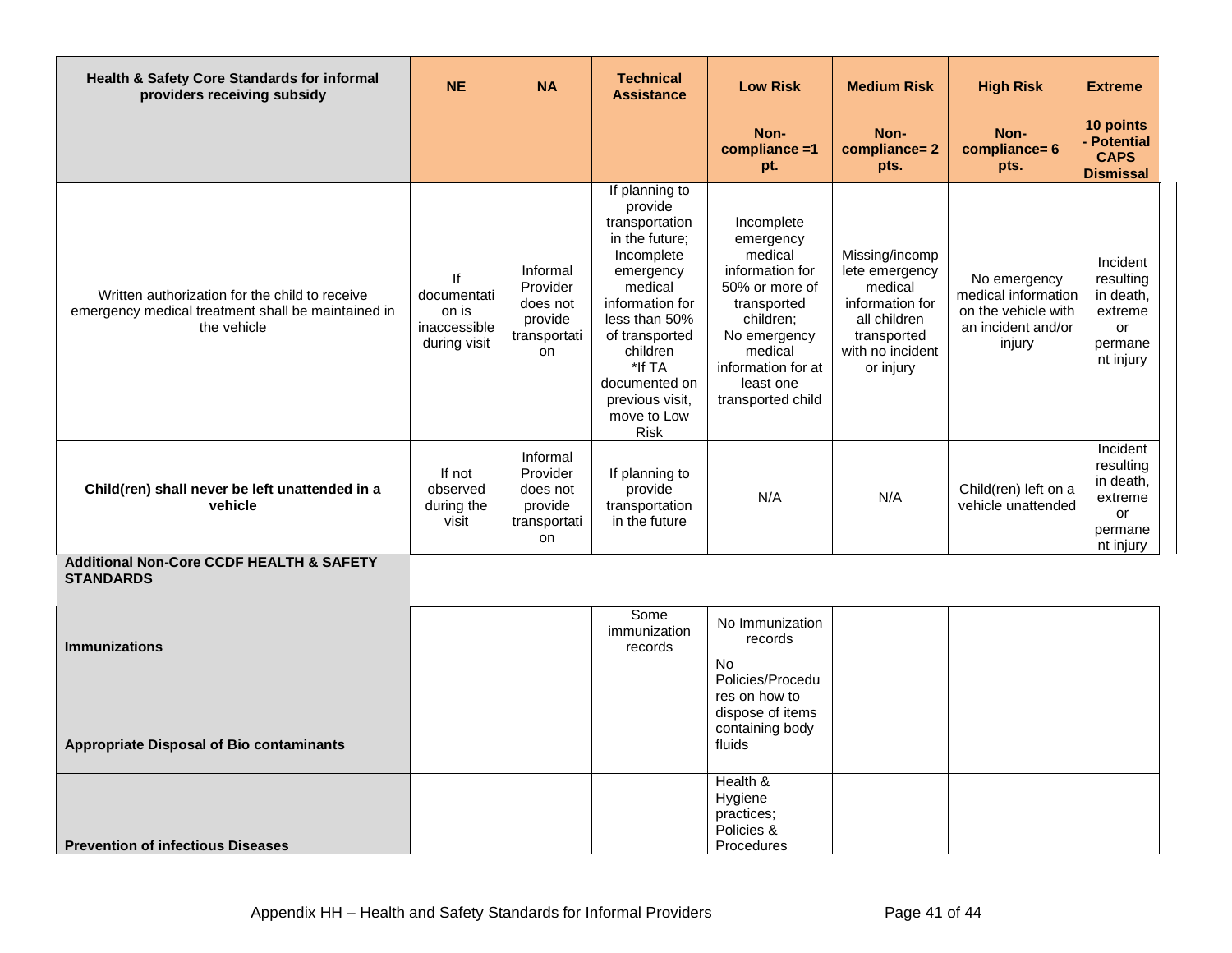| Health & Safety Core Standards for informal<br>providers receiving subsidy                                                                                                                                                                                                                                                                                                                                                                                                                                                                                                                                                                                                                   | <b>NE</b> | <b>NA</b> | <b>Technical</b><br><b>Assistance</b> | <b>Low Risk</b>                                                                                        | <b>Medium Risk</b>           | <b>High Risk</b>              | <b>Extreme</b>                                              |
|----------------------------------------------------------------------------------------------------------------------------------------------------------------------------------------------------------------------------------------------------------------------------------------------------------------------------------------------------------------------------------------------------------------------------------------------------------------------------------------------------------------------------------------------------------------------------------------------------------------------------------------------------------------------------------------------|-----------|-----------|---------------------------------------|--------------------------------------------------------------------------------------------------------|------------------------------|-------------------------------|-------------------------------------------------------------|
|                                                                                                                                                                                                                                                                                                                                                                                                                                                                                                                                                                                                                                                                                              |           |           |                                       | Non-<br>compliance =1<br>pt.                                                                           | Non-<br>compliance=2<br>pts. | Non-<br>compliance= 6<br>pts. | 10 points<br>- Potential<br><b>CAPS</b><br><b>Dismissal</b> |
| <b>Policies and Procedures</b><br>• Exclusion of Children with contagious illness;<br>notification of parents in the event their child<br>becomes ill while at the facility;<br>• The notification of all parents of enrolled<br>children when a reportable contagious illness is<br>present in the facility?<br>• The prevention of and response to food and<br>allergic reactions?<br>• Emergency preparedness and response?<br>• The handling and appropriate disposal of bodily<br>fluids and storage of hazardous materials (soiled<br>clothing and bedding)<br>• Recognition and reporting of child abuse and<br>neglect?<br>. Has the program reported serious<br>injuries/incidents? |           |           |                                       | If "No" is<br>selected in any<br>area, 1 point will<br>be added to the<br>Non-core<br>standard overall |                              |                               |                                                             |
| Prevention & Response to Food and Allergic<br><b>Reactions</b>                                                                                                                                                                                                                                                                                                                                                                                                                                                                                                                                                                                                                               |           |           |                                       | No Policies and<br>Procedures and<br>no allergies<br>documented for<br>children that<br>have allergies |                              |                               |                                                             |
|                                                                                                                                                                                                                                                                                                                                                                                                                                                                                                                                                                                                                                                                                              |           |           |                                       | No.<br>Policies/Procedu<br>res for                                                                     |                              |                               |                                                             |

**Pediatric First Aid & CPR** All staff do not have First Aid & CPR within 90

Emergency Preparedness or Response